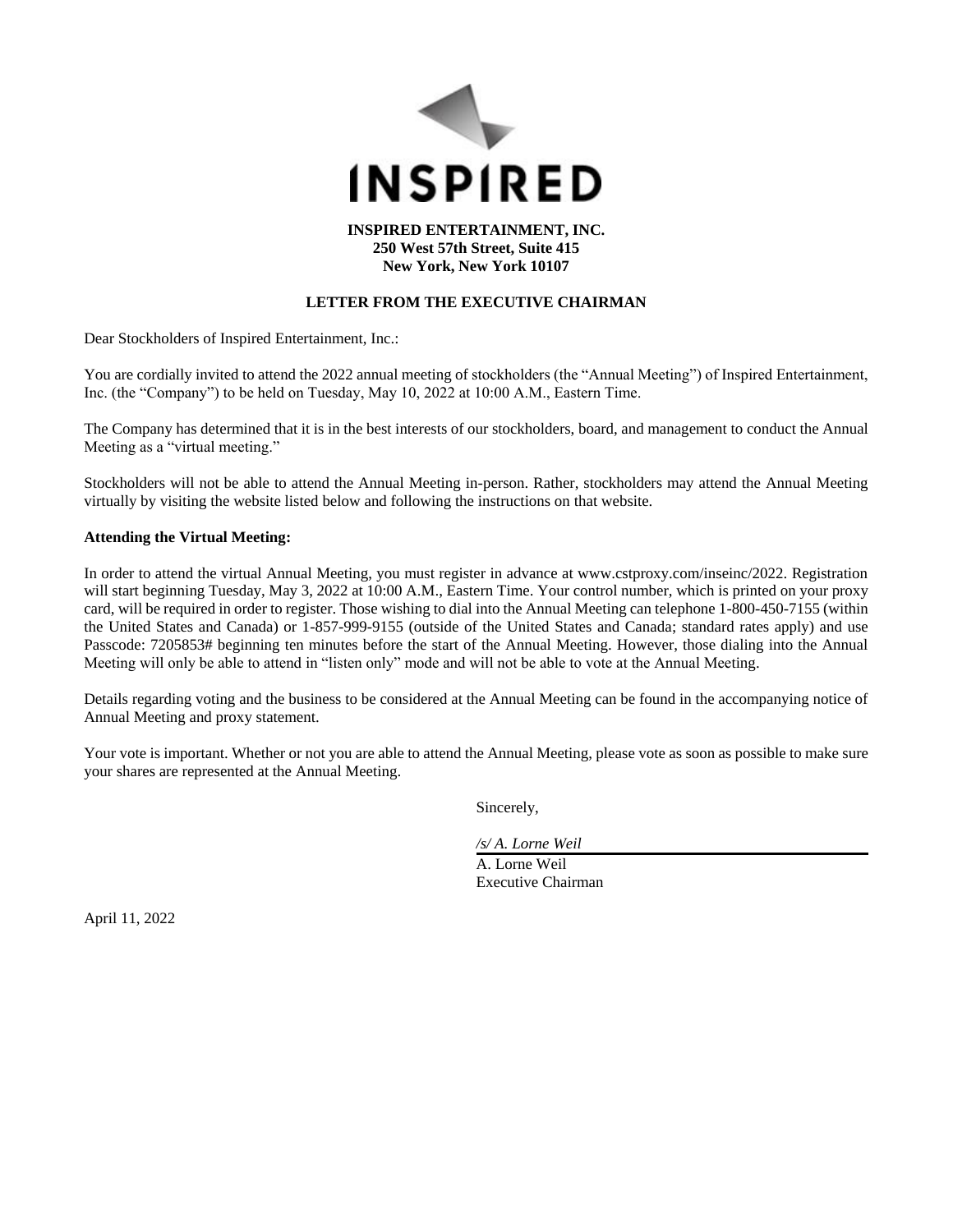# **INSPIRED ENTERTAINMENT, INC. 250 West 57th Street, Suite 415 New York, New York 10107**

# **NOTICE OF ANNUAL MEETING OF STOCKHOLDERS**

# **To Be Held On Tuesday, May 10, 2022**

To the Stockholders of Inspired Entertainment, Inc.:

You are hereby given notice of the 2022 Annual Meeting of Stockholders (the "Annual Meeting") of Inspired Entertainment, Inc. (the "Company"), to be held on Tuesday, May 10, 2022, at 10:00 A.M., Eastern Time in virtual format via the internet at www.cstproxy.com/inseinc/2022. To be admitted to the Annual Meeting, you must enter the control number found on your proxy card.

Beneficial holders that hold shares through a brokerage firm, bank, custodian or other nominee will need to contact such nominee to obtain a legal proxy. Once you have your legal proxy, contact Continental Stock Transfer (Phone: (917) 262-2373; E-mail: proxy@continentalstock.com) to have a control number generated.

At the Annual Meeting, the Company's stockholders will be asked to consider and vote upon the following proposals:

- 1. To elect seven directors to serve on the Company's Board of Directors (the "Board") until the 2023 Annual Meeting of Stockholders or until their respective successors are duly elected and qualified (Proposal No. 1);
- 2. To ratify the appointment of Marcum LLP as the independent auditor of the Company for the fiscal year ending December 31, 2022 (Proposal No. 2); and
- 3. To consider and vote upon such other matters as may properly come before the Annual Meeting or any adjournment or postponement thereof.

The Board has fixed the close of business on April 1, 2022 as the record date (the "Record Date") for the determination of Company stockholders entitled to notice of, and to vote at, the Annual Meeting and any adjournment or postponement thereof. Holders of record as of the Record Date will be entitled to notice of, and to vote at, the Annual Meeting and any adjournment or postponement thereof.

**Your vote is important, regardless of the number of shares you own. Please read the accompanying proxy statement and vote as promptly as possible to ensure your shares are represented at the Annual Meeting.**

By Order of the Board,

*/s/ A. Lorne Weil*

A. Lorne Weil Executive Chairman

April 11, 2022

*The accompanying proxy statement and other materials are being mailed beginning on or about April 13, 2022.*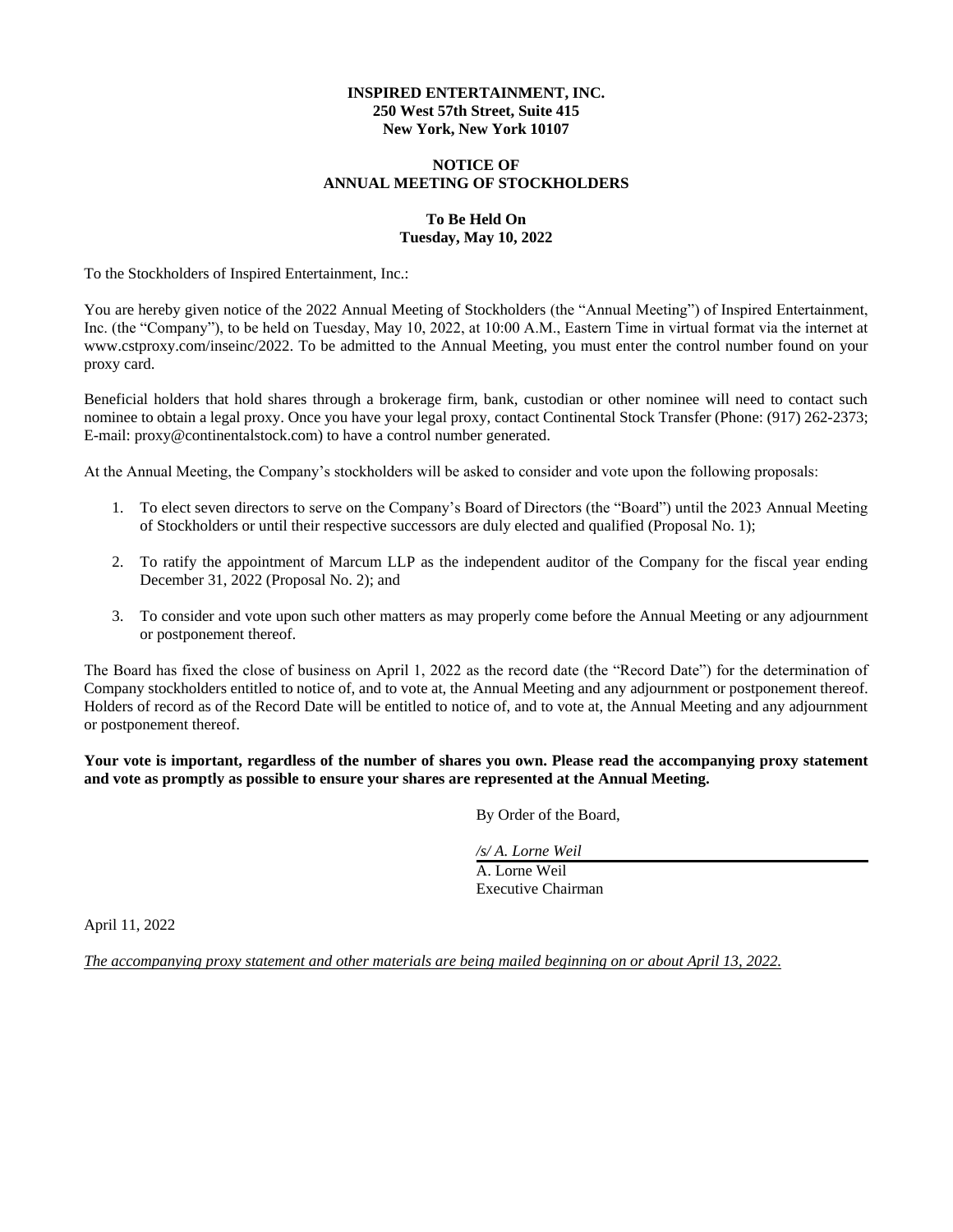#### **IMPORTANT INFORMATION**

**Unless the holders of a majority of the outstanding shares of common stock entitled to be voted at the Annual Meeting are present or represented by proxy, we will not have a quorum for the Annual Meeting and no business may be transacted. Therefore, we request that you promptly vote your shares by following the instructions on the enclosed proxy card or voting instruction form. We request you do this even if you plan to attend the Annual Meeting, in order to ensure that your shares will be represented if you are unable to attend.**

**Important Notice Regarding the Availability of Proxy Materials for the Annual Meeting of Stockholders to be held on May 10, 2022: The Proxy Statement and 2021 Annual Report on Form 10-K of the Company are available through the Investors link on our website at www.inseinc.com.**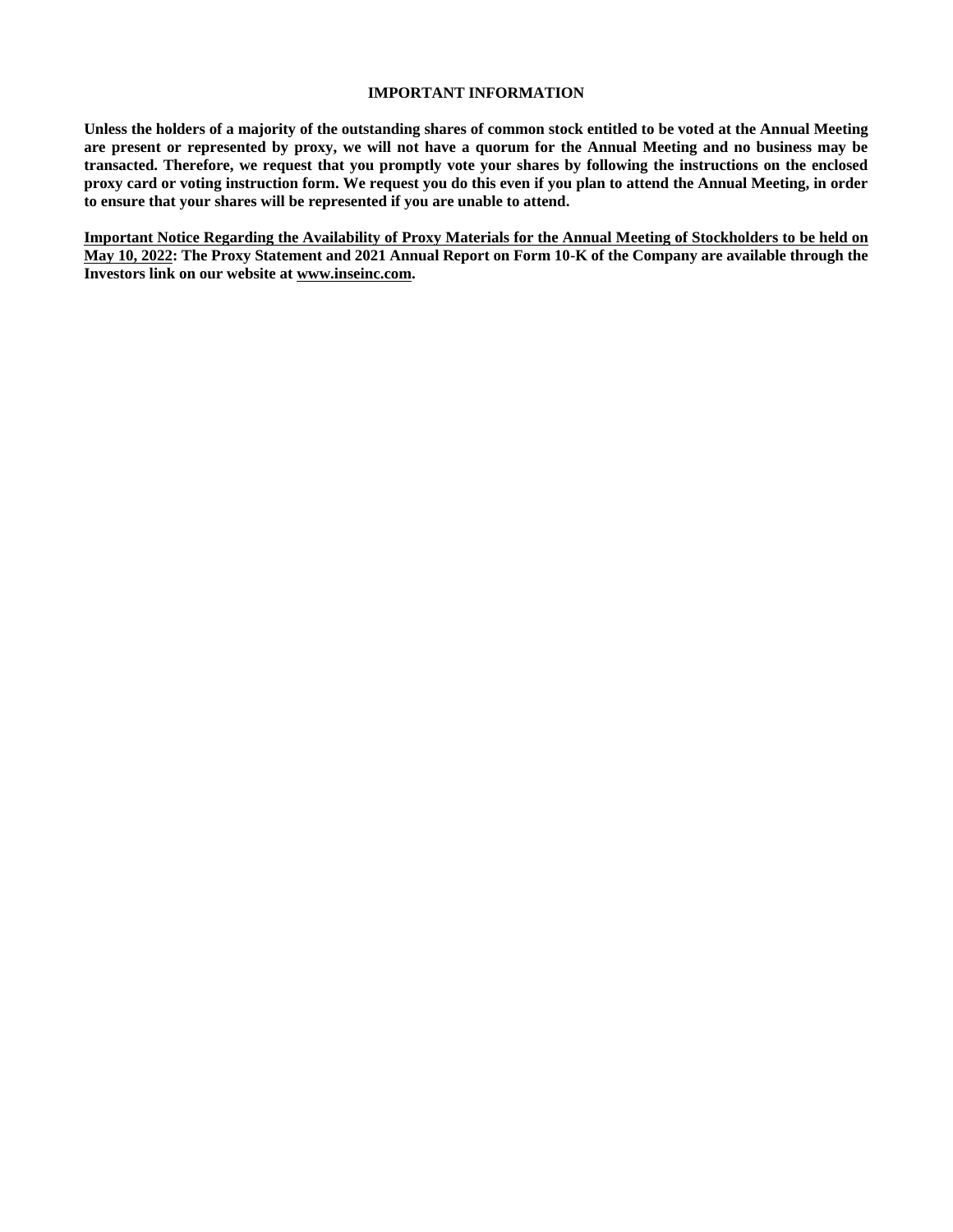# **TABLE OF CONTENTS**

|                                                                            | Page |
|----------------------------------------------------------------------------|------|
|                                                                            |      |
| QUESTIONS AND ANSWERS ABOUT THESE PROXY MATERIALS                          |      |
|                                                                            |      |
| DIRECTORS, EXECUTIVE OFFICERS AND CORPORATE GOVERNANCE                     | 5    |
|                                                                            |      |
| <b>EXECUTIVE COMPENSATION</b>                                              | 14   |
|                                                                            |      |
| SECURITY OWNERSHIP OF CERTAIN BENEFICIAL OWNERS AND MANAGEMENT             | 25   |
|                                                                            |      |
| <b>CERTAIN RELATIONSHIPS AND RELATED TRANSACTIONS</b>                      | 27   |
|                                                                            |      |
| <b>PROPOSALS TO BE VOTED ON:</b>                                           | 28   |
|                                                                            |      |
| <b>PROPOSAL NUMBER ONE—ELECTION OF DIRECTORS</b>                           | 28   |
| PROPOSAL NUMBER TWO—RATIFICATION OF THE APPOINTMENT OF INDEPENDENT AUDITOR | 29   |
|                                                                            |      |
| <b>OTHER MATTERS</b>                                                       | 30   |
|                                                                            |      |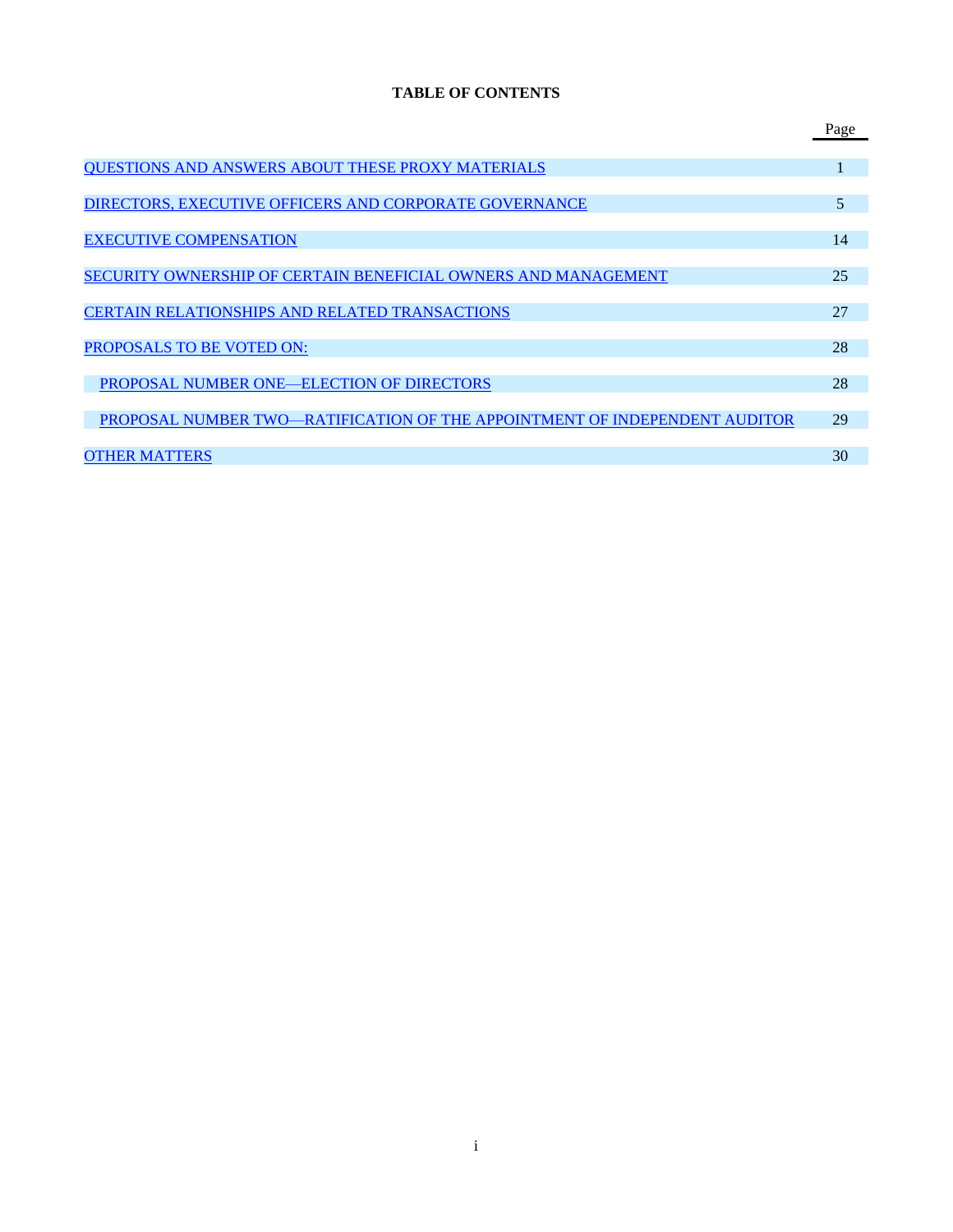#### **INSPIRED ENTERTAINMENT, INC.**

# **2022 ANNUAL MEETING OF STOCKHOLDERS**

### **PROXY STATEMENT**

# **QUESTIONS AND ANSWERS ABOUT THESE PROXY MATERIALS**

#### **Why am I receiving these proxy materials?**

These proxy materials are being furnished to you in connection with the solicitation of proxies by the Board of Directors (the "Board") of Inspired Entertainment, Inc. (the "Company," "Inspired," "we" or "us") for use at the 2022 Annual Meeting of Stockholders (the "Annual Meeting") to be held on May 10, 2022 at 10:00 A.M., Eastern Time, and at any adjournment or postponement thereof. This proxy statement provides you with information regarding the proposals to be presented at the Annual Meeting so that you can make an informed voting decision.

#### **What is included in these materials?**

These materials include:

- this proxy statement;
- the Company's Annual Report on Form 10-K for the year ended December 31, 2021, as filed with the Securities and Exchange Commission (the "SEC") on March 31, 2022; and
- a proxy card (if you are a stockholder of record) or a voting instruction form (if you are a beneficial owner of shares held in street name).

# **How do I attend the Annual Meeting?**

In order to attend the virtual Annual Meeting, where you will be able to listen to the meeting live, submit questions and vote online, you must register in advance at www.cstproxy.com/inseinc/2022. Registration will start beginning Tuesday, May 3, 2022 at 10:00 A.M. Eastern Time. If your shares are held in your name (not in a "street account" through a brokerage firm or other nominee), enter the control number printed on your proxy card on the virtual meeting site and follow the instructions to register to attend the meeting. Prior to the start of the meeting you will need to log back into the meeting site using your control number.

If you are the beneficial owner of your shares (e.g., your shares are held in an account with a brokerage firm or other nominee) and wish to attend the virtual Annual Meeting, you must obtain a legal proxy by contacting your brokerage firm or other nominee that holds the shares and then obtain a control number for the meeting from Continental Stock Transfer & Trust Company (Phone: +1-917-262-2373; E-mail: proxy@continentalstock.com). Continental will ask you to provide a copy of your legal proxy and complete a brief form, following which you will receive an email that contains your control number and a link and instructions for attending the virtual meeting.

Stockholders wishing to dial into the Annual Meeting by telephone can call 1-800-450-7155 (within the United States and Canada) or +1-857-999-9155 (outside the United States and Canada; standard rates apply) and use the passcode 7205853# beginning ten minutes before the start of the Annual Meeting. However, those dialing into the Annual Meeting will not be able to submit questions or to vote online during the Annual Meeting.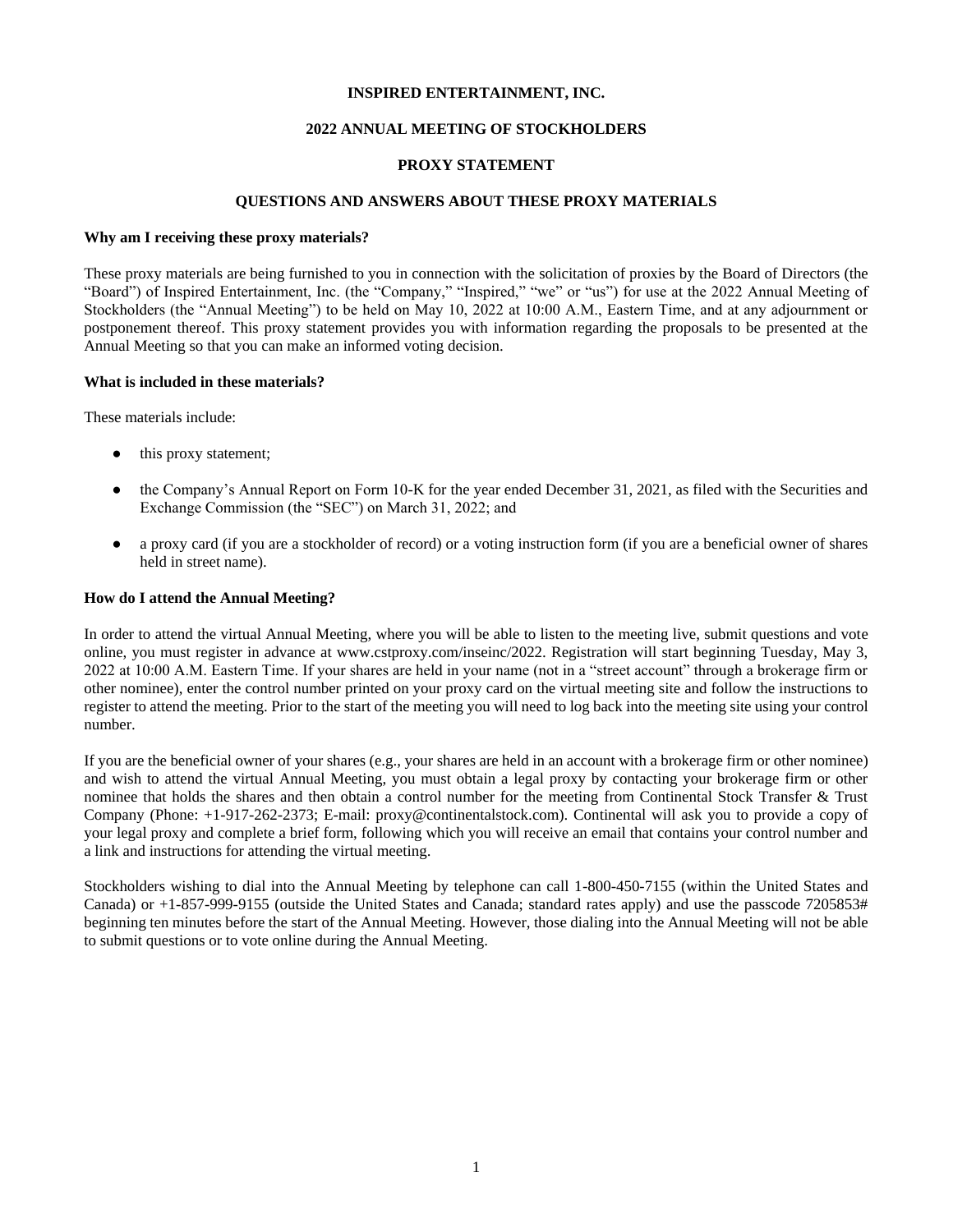### **What items of business will be voted on at the Annual Meeting?**

The items of business scheduled to be voted on at the Annual Meeting are as follows:

- 1. To elect seven directors to serve on the Board until the 2023 annual meeting of stockholders or until their respective successors are duly elected and qualified (Proposal No.1);
- 2. To ratify the appointment of Marcum LLP as the independent auditor of the Company for the fiscal year ending December 31, 2022 (Proposal No. 2); and
- 3. To consider and vote upon such other matters as may properly come before the Annual Meeting or any adjournment or postponement thereof.

# **Who can vote at the Annual Meeting?**

Holders of record of our common stock, par value \$0.0001 per share ("Common Stock"), at the close of business on April 1, 2022 (the "Record Date") are entitled to vote at the Annual Meeting and any adjournment or postponement thereof. As of the Record Date, there were 26,884,782 shares of Common Stock issued and outstanding.

#### **How does the Board recommend that I vote?**

Our Board unanimously recommends a vote:

- "FOR" the election of the director nominees named in this proxy statement; and
- "FOR" the ratification of the appointment of Marcum LLP as the independent auditor of the Company for the fiscal year ending December 31, 2022.

# **How many votes am I entitled to per share?**

Each share of Common Stock entitles the record holder thereof to one vote.

#### **What is the difference between a stockholder of record and a beneficial owner of shares held in street name?**

*Stockholder of Record*. If your shares are registered directly in your name with the Company's transfer agent, Continental Stock Transfer & Trust Company, you are considered the stockholder of record with respect to those shares, and the proxy materials (including a proxy card) were sent directly to you by the transfer agent.

*Beneficial Owner of Shares Held in Street Name*. If your shares are held in an account at a brokerage firm, bank, custodian or other nominee holder, then you are the beneficial owner of shares held in "street name," and the proxy materials (including voting instructions) were sent to you by or on behalf of that organization. The organization holding your account is considered the stockholder of record for purposes of voting at the Annual Meeting. As a beneficial owner, you have the right to instruct that organization as to how to vote your shares.

# **How do I vote?**

*Stockholder of Record*. If you are a stockholder of record, you may submit your proxy over the Internet or by mail. Alternatively, you may vote your shares at the Annual Meeting if you attend the virtual meeting by following the instructions at www.cstproxy.com/inseinc/2022 (as described above, you will need to register in advance to attend the Annual Meeting). You will not be able to vote at the virtual meeting if you attend via telephone only. If you submit your vote by proxy, the individuals whose names are listed on the proxy card accompanying this proxy statement will act as your proxies and vote your shares as you direct. If a proposal comes up for vote at the Annual Meeting that is not on the proxy card, the proxies will vote your shares, under your proxy, according to their best judgment.

*Beneficial Owner of Shares Held in Street Name*. If you are a beneficial owner of shares held in street name (e.g., in a brokerage or other nominee account), please refer to the voting instruction form provided by your brokerage firm or other nominee for instructions on the voting methods they offer, which typically include Internet and telephone voting options. If you would like to vote at the virtual Annual Meeting instead of by proxy, you will need to obtain a "legal proxy" from your brokerage firm or other nominee and a control number from Continental Stock Transfer & Trust Company which can be requested by email at proxy@continentalstock.com once you have obtained a legal proxy, as discussed further above.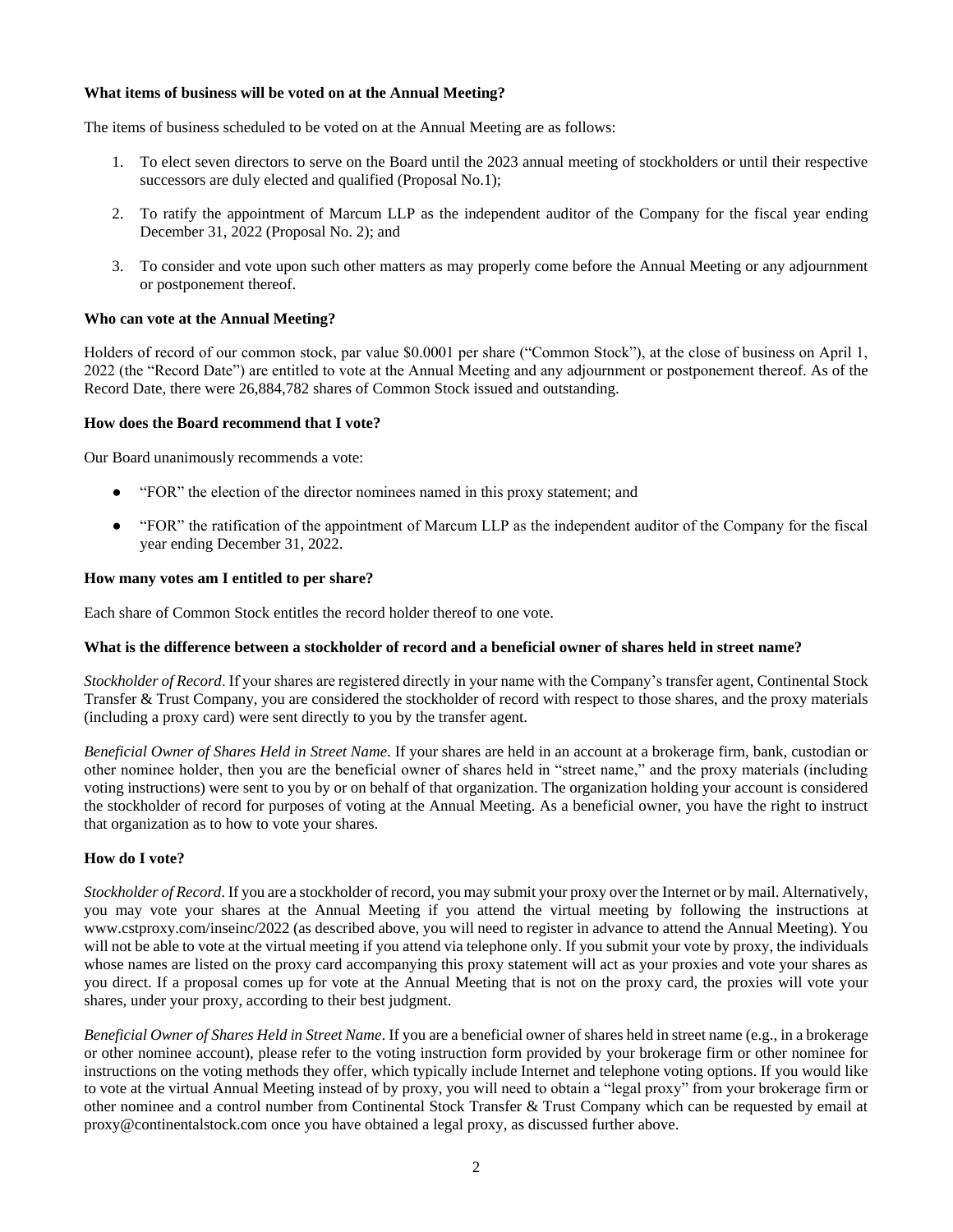# **I share an address with another stockholder and we received only one paper copy of the proxy materials. How may I obtain an additional copy of the proxy materials?**

We have adopted a procedure approved by the SEC called "householding." Under this procedure, multiple stockholders who share the same address may receive a single set of proxy materials unless we are provided with contrary instructions. This procedure reduces the volume of duplicate information distributed to any one household and helps reduce our printing costs, mailing costs, and other expenses. Under householding, stockholders continue to receive separate proxy cards but only one proxy statement and Annual Report. If you are a stockholder of record and would like another set of proxy materials or if you would like to request a change in your delivery preferences, please contact us as follows:

> Inspired Entertainment, Inc. 250 West 57th Street, Suite 415 New York, New York 10107 Attention: Company Secretary +1 (646) 565-3861

Stockholders who are beneficial owners of shares held in street name should contact their brokerage firm, bank, custodian or other nominee holder to request information about householding or request additional copies of the proxy materials.

# **Can I change my vote after I have voted?**

You may revoke your proxy and change your vote at any time before the final vote on each proposal at the Annual Meeting by submitting a new proxy with a later date. Stockholders of record may also revoke their proxy by virtually attending the Annual Meeting and voting or by sending written notice of revocation to the Company Secretary at 250 West 57th Street, Suite 415, New York, New York 10107. If you are a beneficial owner of shares held in street name, your brokerage firm, bank, custodian or other nominee can provide you with instructions on how to change your vote.

### **How many shares must be present or represented to conduct business at the Annual Meeting?**

The quorum requirement for holding the Annual Meeting and transacting business is that holders of at least a majority of the outstanding shares of Common Stock entitled to be voted at the Annual Meeting must be present or represented by proxy. "Broker non-votes" (described below) and "withhold" or "abstain" responses are included when determining the presence of a quorum.

# **What are Broker Non-Votes?**

A broker non-vote occurs when a brokerage firm holding shares for a beneficial owner does not vote on a proposal because the brokerage firm has not received voting instructions from the owner and does not have discretionary voting authority on the matter. These matters are often referred to as "non-routine" matters. Only the proposal concerning ratification of the appointment of the Company's independent auditor is a routine matter.

#### **What are my voting choices?**

In regard to the election of directors, you may vote "for" or "withhold" authority to vote for each of the nominees for the Board. In regard to the other proposal (ratification of the appointment of the Company's independent auditor), you may vote "for," "against," or "abstain" on the proposal.

### **How many votes are required to approve each of the proposals?**

In regard to the election of directors, assuming there is a quorum, directors will be elected by a plurality of the votes cast in person or by proxy at the Annual Meeting. Broker non-votes and "withhold" votes will have no effect on the election results.

Approval of the proposal to ratify the appointment of the Company's independent auditor requires the affirmative vote of the majority of the votes cast in person or by proxy at the Annual Meeting. Your broker may vote your shares for this proposal if you do not provide voting instructions. Abstentions will have no effect on the result.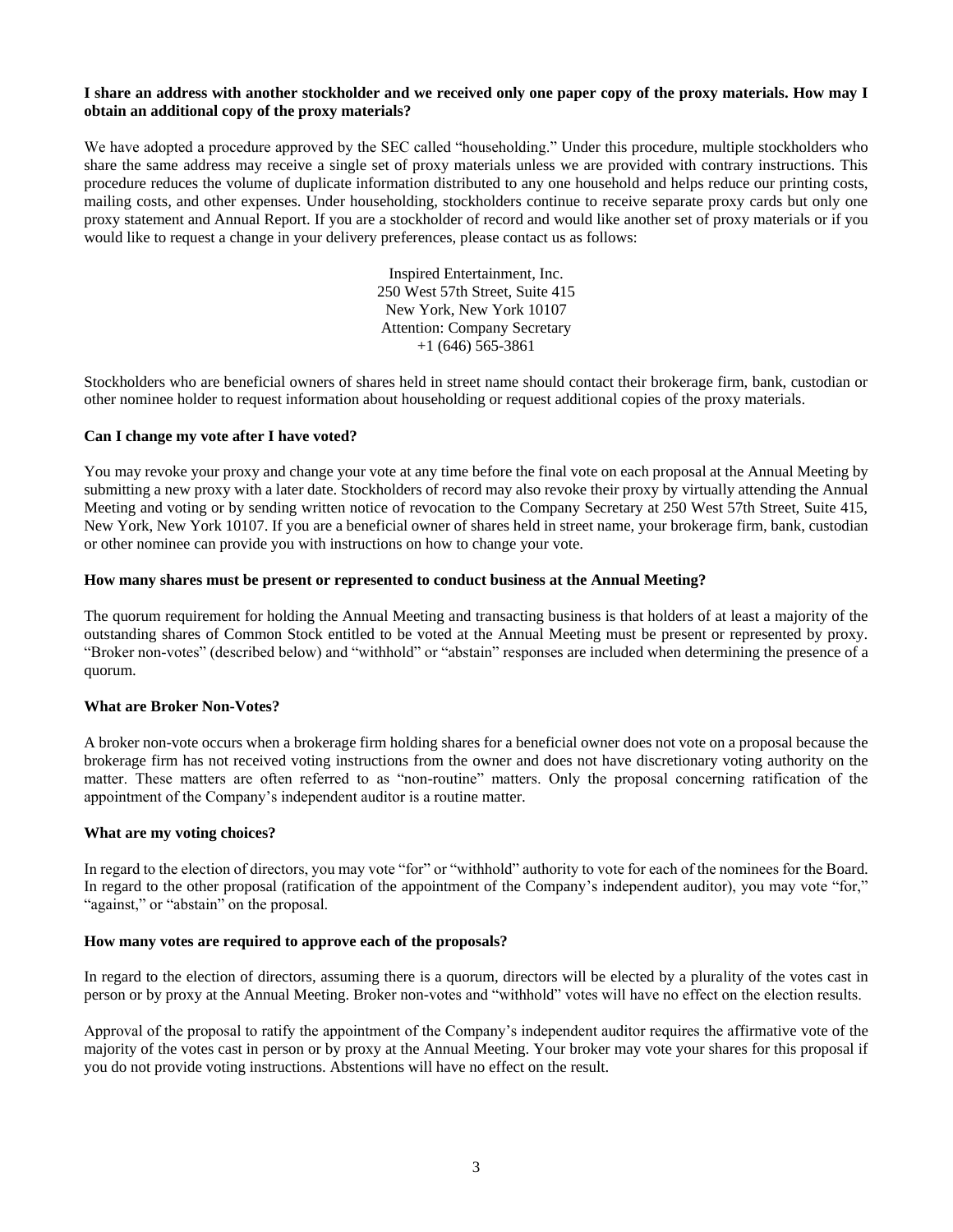### What happens if I sign, date and return my proxy card or voting instruction form, but do not indicate how to vote on **the particular proposals?**

If you duly sign, date and return the enclosed proxy card or voting instruction form but do not indicate how you wish to vote on the particular proposals, your proxy will follow the Board's recommendations and vote in favor of the proposals.

# **Is my vote kept confidential?**

Proxies, ballots and voting tabulations identifying stockholders are kept confidential and will not be disclosed except as may be necessary to meet legal requirements.

# **Where do I find the voting results of the Annual Meeting?**

The final voting results will be tallied by the inspector of election. We will announce preliminary or final voting results at the Annual Meeting and we will publish final results in a Current Report on Form 8-K, which the Company is required to file with the SEC within four business days following the Annual Meeting.

#### **Who bears the cost of soliciting proxies?**

The cost of preparing, assembling, printing and mailing this proxy statement and the accompanying proxy card, and the cost of soliciting proxies relating to the Annual Meeting, will be borne by the Company. We expect to request nominee organizations to assist in the distribution of our proxy materials to their beneficial owner customers and may reimburse such organizations for certain of their reasonable out-of-pocket expenses related thereto. These solicitation efforts may be supplemented by telephone, electronic and personal solicitations by officers, directors and employees of the Company, but no additional compensation will be paid to such individuals in connection with such activities.

# **Who can help answer my additional questions?**

You can contact our Company Secretary with any additional questions you have, including questions about how to execute your vote, by calling +1 (646) 565-3861 or by sending a letter to our Company Secretary at the offices of the Company at 250 West 57th Street, Suite 415, New York, New York 10107.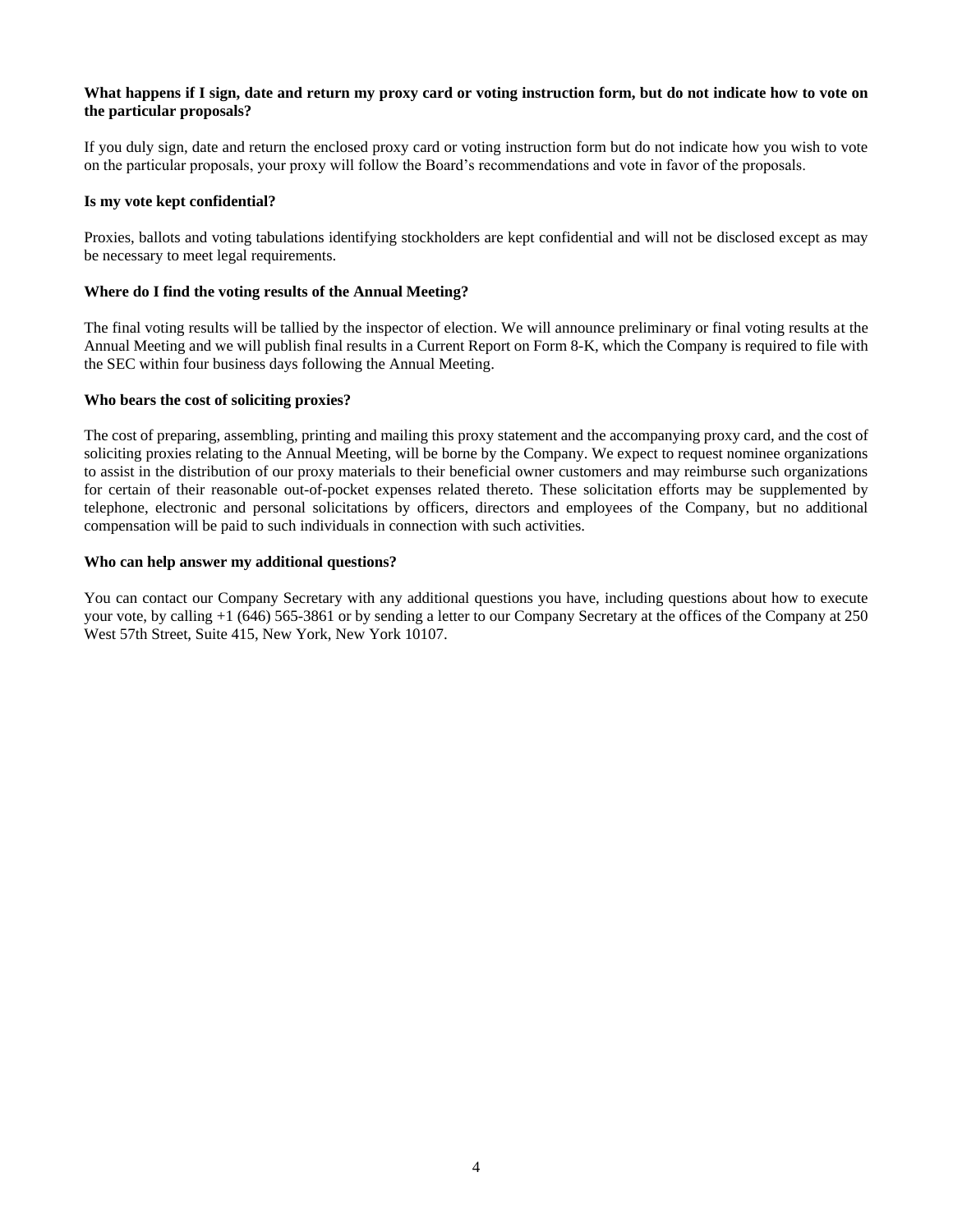#### **DIRECTORS, EXECUTIVE OFFICERS AND CORPORATE GOVERNANCE**

#### **Directors and Executive Officers**

Our current directors and executive officers are as follows:

| <b>Name</b>           | Age * | <b>Position</b>                                                   |
|-----------------------|-------|-------------------------------------------------------------------|
| A. Lorne Weil         | 76    | Executive Chairman of the Board of Directors                      |
| Michael R. Chambrello | 64    | Director                                                          |
| Ira H. Raphaelson     | 68    | Director                                                          |
| Desirée G. Rogers     | 62    | Director                                                          |
| Steven M. Saferin     | 73    | Director                                                          |
| Katja Tautscher       | 50    | Director                                                          |
| John M. Vandemore     | 48    | Director                                                          |
| Brooks H. Pierce      | 60    | President and Chief Operating Officer                             |
| Daniel B. Silvers     | 45    | <b>Executive Vice President and Chief Strategy Officer</b>        |
| Stewart F.B. Baker    | 39    | Executive Vice President and Chief Financial Officer              |
| Carys Damon           | 45    | Executive Vice President, General Counsel and Corporate Secretary |

As of April 8, 2022

**A. Lorne Weil** has served as our Executive Chairman since the consummation of the business combination that created the current Inspired Entertainment, Inc. in December 2016 (the "Business Combination"). Mr. Weil was the co-sponsor and founder of Inspired's predecessor, Hydra Industries Acquisition Corp, and served as its Chairman and Chief Executive Officer since its formation in 2014. Mr. Weil has been a principal of Hydra Management, an investment vehicle he formed, since September 2014. Mr. Weil was Chairman of the Board of Scientific Games Corporation (and its predecessor Autotote Corporation) from October 1991 to November 2013. Scientific Games Corporation is a supplier of technology-based products, systems and services to gaming markets worldwide. Mr. Weil also served as the Chief Executive Officer of Scientific Games Corporation from 1992 to 2008 and from November 2010 to November 2013 and as the President from August 1997 to June 2005. Under Mr. Weil's stewardship, the company made a number of significant acquisitions and joint ventures, including the privatization of the off-track betting operations of the State of Connecticut, and the acquisitions of Scientific Games Holdings Corp., IGT Online Entertainment Systems, Global Draw and WMS Industries, and the privatization of the Illinois, New Jersey and Italian lotteries. Prior to joining Scientific Games, Mr. Weil was President of Lorne Weil, Inc., a firm he founded which provided strategic planning and corporate development services to technology-based industries, a role he maintained from 1979 to November 1992. From 1974 to 1979, Mr. Weil was Vice President — Corporate Development at General Instrument Corporation. From 1970 to 1974, Mr. Weil was a manager with the Boston Consulting Group. Mr. Weil received his undergraduate degree from the University of Toronto, an M.S. degree from the London School of Economics and an M.B.A. from Columbia University, where he served for more than 10 years on the Board of Overseers. In 2012, Mr. Weil was the sponsor and Chairman of the Board of Andina Acquisition Corp., a NASDAQ-listed blank check company and is currently the Chairman of its successor entity, Tecnoglass Inc. Mr. Weil served as Executive Chairman of Leisure Acquisition Corp., a blank check company from September 2017 until it completed a business combination in June 2021. We believe Mr. Weil is well qualified to serve as a member of our Board due to his extensive business and leadership experience particularly in the gaming industry.

**Michael R. Chambrello** has been a director since January 2019. Mr. Chambrello is principal of Wickford Strategic Investment, LLC. Mr. Chambrello served as the Chief Executive Officer of North America Lottery for International Game Technology PLC from March 2015 until December 2017, where he was responsible for the development and delivery of all lottery technology solutions globally, the strategic development and management of the lottery business in the U.S. and Canada and the global instant ticket printing business. From July 2005 to December 2013, Mr. Chambrello served in various roles at Scientific Games Corporation, including Chief Operating Officer, President and Chief Executive Officer, and most recently as the Chief Executive Officer–Asia-Pacific Region. He served as President and CEO of Environmental Systems Products Holdings from November 2000 to June 2005 and as CEO of Transmedia Asia Pacific, Inc. and Transmedia Europe Inc. from 1998 to 1999. He served in various roles at GTECH Holdings Corporation and its subsidiaries, most recently as President of GTECH Corporation and Executive Vice President of GTECH Holdings Corporation, from 1981 to 1998. Mr. Chambrello has served on the board of directors of various public and private companies, most recently as chairman of the board of directors of Meridian Lightweight Technologies. He has also served on the board of numerous not-for-profit organizations, and currently sits on the executive committees of the Petit Family Foundation and the Southern Connecticut State University Foundation. Mr. Chambrello earned a Bachelor of Science degree in Economics from Southern Connecticut State University. We believe Mr. Chambrello is well qualified to serve as a member of our Board due to his extensive business experience including vast operational experience with public companies in the gaming industry.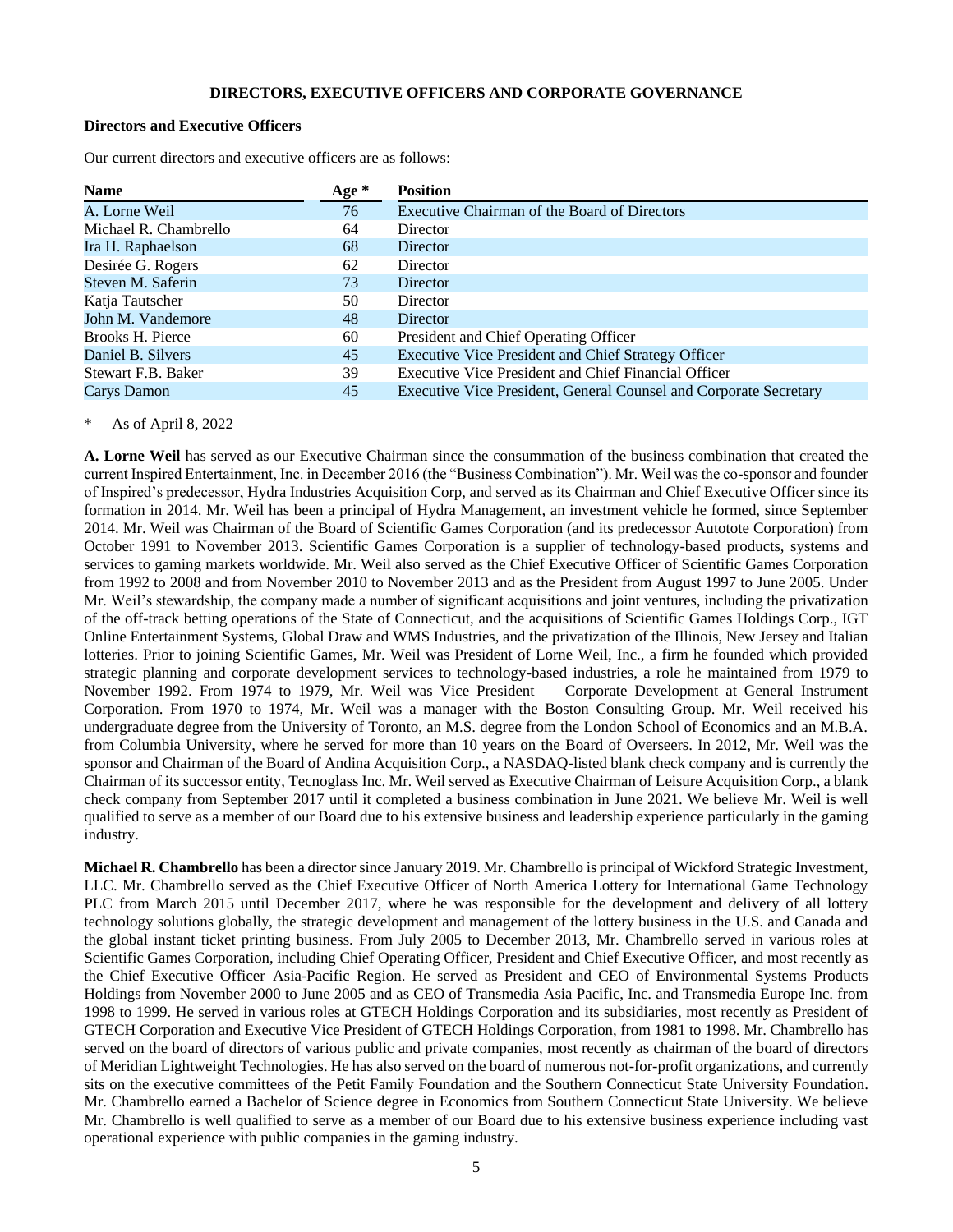**Ira H. Raphaelson** has been a director since the Business Combination in December 2016. Mr. Raphaelson is Senior Counsel at the law firm of White & Case LLP, in Washington, D.C and Chicago, Illinois. Mr. Raphaelson has also been an adjunct professor of law at Northwestern University's Pritzker School of Law since September 2017. Mr. Raphaelson served as Executive Vice President and Global General Counsel of Las Vegas Sands Corp. from November 2011 and as the company's Secretary from January 2015 until August 2016. Mr. Raphaelson served as vice president and general counsel of Scientific Games Corp. from February 2006 until October 2011 and as its secretary from June 2006 until October 2011. Mr. Raphaelson was a partner in and helped manage the Washington D.C. office of the law firm of O'Melveny & Myers LLP for ten years and a partner in the Washington D.C. office of Shaw Pittman for three years. Prior to entering private practice, he was a state and federal prosecutor for 15 years, serving the last two years as a Presidentially appointed Special Counsel for Financial Institutions Crime within the Department of Justice. Mr. Raphaelson earned an undergraduate degree and a law degree from Northwestern University. We believe Mr. Raphaelson is well-qualified to serve as a member of our Board due to his extensive legal and business experience, including his experience with public companies and advising with respect to legal compliance.

**Desirée G. Rogers** has been a director since August 2018. Ms. Rogers is the Chief Executive Officer and Co-Owner of Black Opal, LLC, a cosmetics company with two separate brands, Fashion Fair and Black Opal specifically designed for the ethnic market. From August 2010 until May 2017, Ms. Rogers was the Chief Executive Officer of Johnson Publishing Company, LLC, a lifestyle company inspired by the African American experience, from August 2010 until May 2017. Since May 2013, Ms. Rogers has served as the Chair of the Chicago tourism bureau, Choose Chicago from 2013 until 2019. Ms. Rogers was the White House Social Secretary for President Obama from January 2009 to April 2010. She served as President of Social Networking for Allstate Financial, a business unit of the Allstate Corporation, from July 2008 to December 2008; as President of Peoples Gas and North Shore Gas, two utility companies owned by Peoples Energy Corporation (a public company acquired by Integrys Energy Group), from 2004 to July 2008; as Senior Vice President and Chief Marketing Officer and Vice President of Peoples Energy Corporation from 1997 to 2004; and as a Director of the Illinois Lottery from 1991 to 1997. In addition, Ms. Rogers served on the Board of Trustees of Equity Residential, a public real estate investment trust, from October 2003 to January 2009. She has also served on the board of Blue Cross Blue Shield, Pinnacle Entertainment, Inc. (until its merger with Penn National Gaming, Inc. in October 2018), Act II Global Acquisition Corp., Star Peak Corp. II and Star Peak Energy Transition Corp, and as the Vice Chairman of the Lincoln Park Zoo and the Museum of Science and Industry in Chicago, Illinois. She currently serves on the boards of Donors Choose, Northwestern Memorial Foundation, the Economic Club, the Commercial Club, World Business Chicago and on the board of Stagwell Partners. She has an undergraduate degree from Wellesley College and an M.B.A. from Harvard Business School. We believe Ms. Rogers is well qualified to serve as a member of our Board due to her extensive experience as a senior executive in the public and private sectors.

**Steven M. Saferin** has been a director since August 2018. Mr. Saferin is Managing Director of Entertainment and Sports Gaming Network, LLC, a gaming licensing consultancy firm he founded in 2019. Mr. Saferin previously founded Media Drop-In Productions (later named MDI Entertainment), a licensed lottery games and promotions business in 1986, where he served as President and Chief Executive Officer until 2003, when he sold the company to Scientific Games Corporation. Following the sale, Mr. Saferin continued to lead MDI as a division president and also assumed the position of Chief Creative Officer for Scientific Games in 2009 until his retirement in 2016. Prior to founding MDI, Mr. Saferin was the Director of Program Acquisitions at ESPN from 1982 to 1986 and served as a vice president with both Viacom Communications and Warner Amex Cable from 1978 to 1982. Mr. Saferin was an attorney for the Federal Communications Commission and for Viacom International Inc. between 1974 and 1978. He has a journalism degree from American University and was a sportswriter at the Washington Post. Mr. Saferin endowed the Sports Communication Program at American University. He holds a law degree from the University of Maryland. He has been recognized by the Lottery Hall of Fame for innovations in lottery advertising and the invention and implementation of licensed games in the lottery industry. We believe Mr. Saferin is well qualified to serve as a member of our Board due to his extensive experience in business, brand marketing and as a lottery products innovator.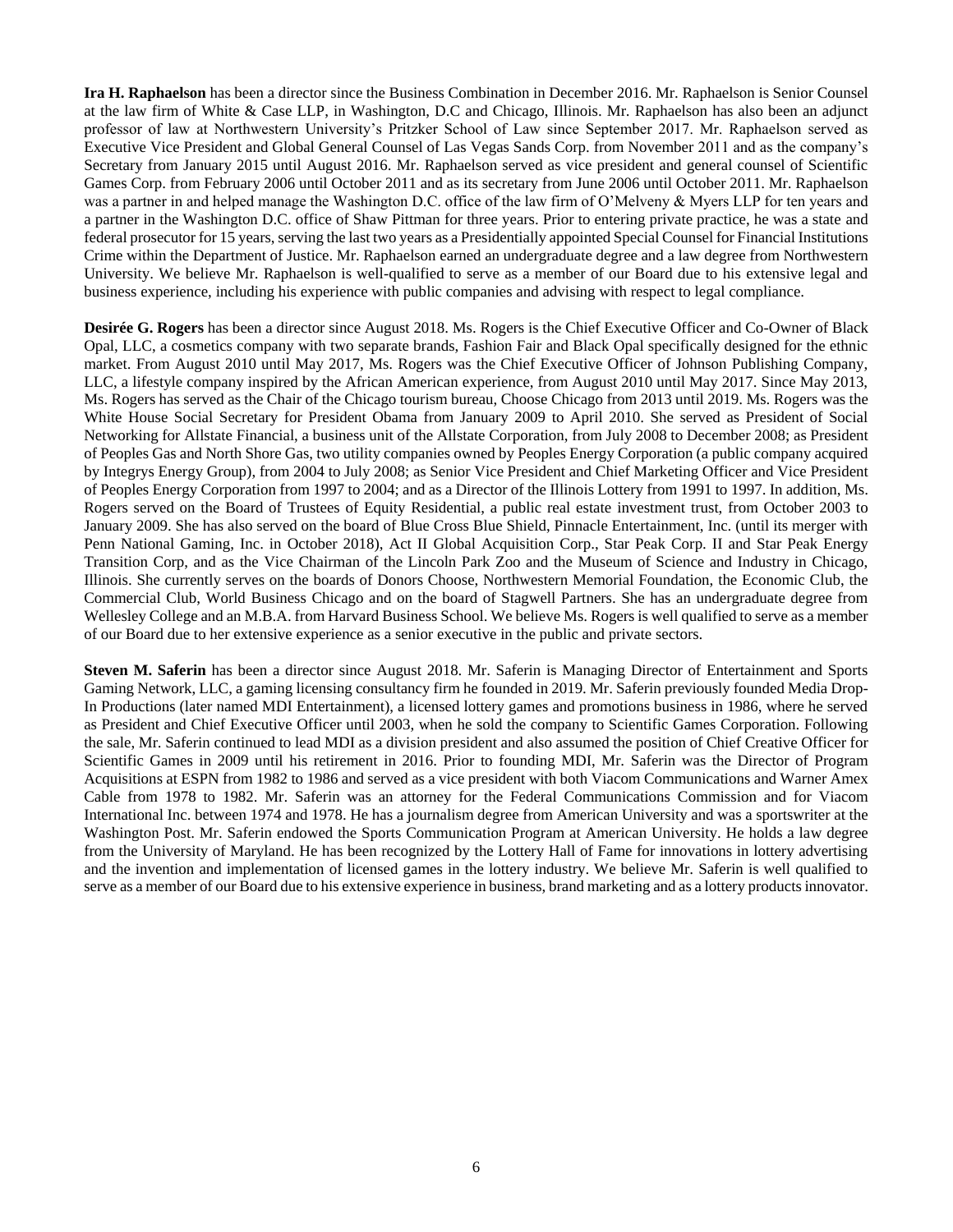**Katja Tautscher** has been a director since February 2021. Ms. Tautscher is the Chief Legal and Compliance Officer of Borealis AG, one of the world's leading providers of advanced and circular polyolefin solutions and a European market leader in base chemicals, fertilizers and the mechanical recycling of plastics. Ms. Tautscher joined Borealis AG in 2008 as General Counsel and served as Chief Legal and Procurement Officer to the Borealis Group, where she, next to her responsibilities to oversee all legal activities of the group, was also accountable for the cost efficient sourcing of all technical goods and services, raw materials and business services for the entire group, from 2014 to 2020. Prior to joining Borealis AG, Ms. Tautscher worked as Assistant General Counsel to Scientific Games Inc, a global leader in the gaming and lottery industries, from 2006. In this capacity, she conducted EU gaming regulatory work and was supervising UK legal operations. Before that, Ms. Tautscher worked as an associate and partner in Austrian and European magic circle law firms focusing on regulatory topics, including gaming and betting laws as well as competition and antitrust matters. Ms. Tautscher was previously a supervisory board member of Borealis Agrolinz Melamine GmbH. Ms. Tautscher currently serves as director of Borouge Pte, a privately held Singapore-based joint venture between Borealis AG and ADNOC, as Chairwoman of Borealis' insurance captive and Borealis Insurance AS. She is a member of the audit committee of Borouge ADP, Abu Dhabi, and Borouge Pte, Singapore. Ms. Tautscher has a legal degree from the University of Vienna, Austria, and holds an LL.M. from London School of Economics and an M.B.A from INSEAD. She is admitted to the bar of Austria and is a solicitor of England and Wales. We believe that Ms. Tautscher is well qualified to serve as a member of the Board of Directors because of her extensive European legal and business experience, including her prior experience in the gaming industry.

**John M. Vandemore** has been a director since the Business Combination in December 2016. Mr. Vandemore has served as Chief Financial Officer of Skechers, a globally branded casual footwear design and marketing company, since November 2017. Previously, he served as Executive Vice President, Divisional Chief Financial Officer of Mattel, from September 2015 until October 2017. Prior to that, he served as Chief Financial Officer and Treasurer of International Game Technology from 2012 until 2015. Prior to that, from 2007 to 2012, Mr. Vandemore served as Vice President and Chief Financial Officer of Walt Disney Imagineering, a division of The Walt Disney Company, a global entertainment company. From 2005 to 2007, Mr. Vandemore served as Vice President and Director, Operations Planning & Analysis of The Walt Disney Company. Prior to 2005, Mr. Vandemore held various positions at AlixPartners, Goldman Sachs, and PricewaterhouseCoopers. Mr. Vandemore earned a Bachelor of Business Administration degree with a major in Accountancy from the University of Notre Dame and a Master of Business Administration degree from the J.L. Kellogg Graduate School of Management at Northwestern University. We believe Mr. Vandemore is well qualified to serve as a member of our Board due to his extensive financial, accounting and business experience, including his experience as a chief financial officer.

**Brooks H. Pierce** has been our President and Chief Operating Officer since May 2018 and is a member of our Office of the Executive Chairman. Mr. Pierce joined the Company as Senior Vice President, North America, in April 2018 and previously held the position of Chief Executive Officer of BHP Consulting Group, LLC, a sales, marketing and leadership consulting firm that provided consulting services to the Company from May 2017 through March 2018. From 2015 to 2017, Mr. Pierce was Managing Director of the Americas for Aristocrat Technologies, Inc. He was Chief Revenue Officer for the gaming division of Scientific Games Corporation from 2012 to 2015 and held various other roles within Scientific Games from 1991 to 2010, including Senior Vice President of Marketing and President of Scientific Games Racing. From 2010 to 2012, Mr. Pierce was the President and Chief Business Development Officer of Sportech PLC, a U.K.-based gaming equipment and systems supplier. He is currently a Member of the Advisory Board of Leading Edge Ventures, a Wilmington, Delaware-based venture capital fund, as well as an Advisory Board Member of the Horn Entrepreneurial Program at the University of Delaware. He received his BA from the University of Delaware and is a graduate of the Columbia Business School Senior Executive Program.

**Daniel B. Silvers** has been our Executive Vice President and Chief Strategy Officer since the Business Combination in December 2016 and is a member of our Office of the Executive Chairman. Mr. Silvers is also the managing member of Matthews Lane Capital Partners LLC, an investment firm he founded in June 2015. Mr. Silvers also serves as a director of Avid Technology, Inc. He served as Chief Executive Officer and a director of Leisure Acquisition Corp. From 2017 until it completed a business combination in June 2021. Mr. Silvers also previously served on the boards of directors of International Game Technology, Universal Health Services, Inc., Forestar Group Inc., bwin.party digital entertainment plc, Pico Holdings, Inc., Ashford Hospitality Prime, Inc. and India Hospitality Corp., as well as serving as President of Western Liberty Bancorp, an acquisition-oriented company which bought and recapitalized Service1st Bank of Nevada, a community bank in Las Vegas, Nevada. In 2015, Mr. Silvers was featured in the National Association of Corporate Directors' "A New Generation of Board Leadership: Directors Under Age 40" list of emerging corporate directors. Prior to founding Matthews Lane in 2015, Mr. Silvers was the President of SpringOwl Asset Management LLC, having joined a predecessor entity in 2009. Previously, Mr. Silvers was a Vice President at Fortress Investment Group, a leading global alternative asset manager, where he worked from 2005 to 2009. Prior to joining Fortress, he was a senior member of the real estate, gaming and lodging investment banking group at Bear, Stearns and Co. Inc., where he worked from 1999 to 2005. Mr. Silvers holds a B.S. in Economics and an M.B.A. in Finance from The Wharton School of the University of Pennsylvania.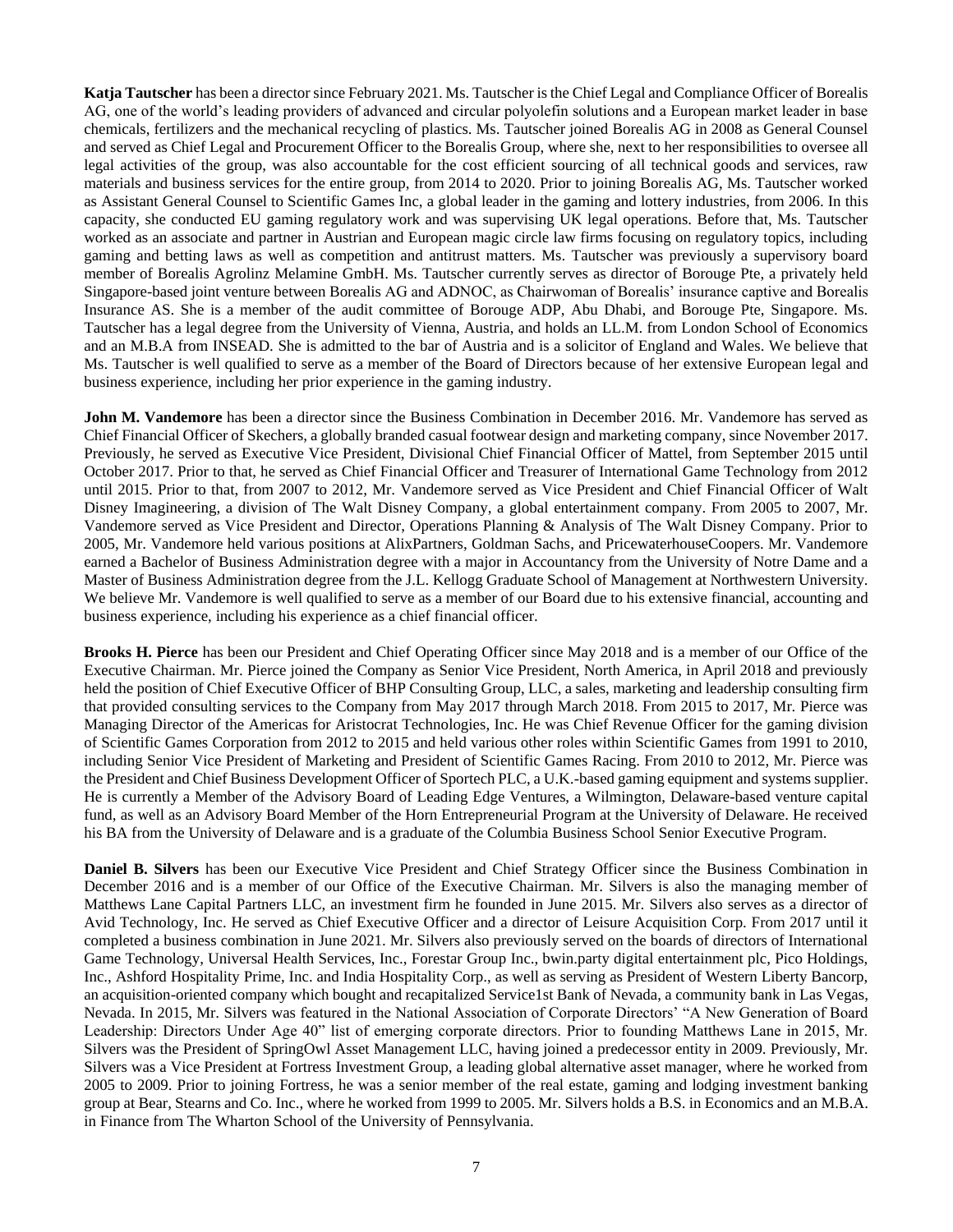**Stewart F.B. Baker** has been our Executive Vice President and Chief Financial Officer since January 2017 and is a member of our Office of the Executive Chairman. Mr. Baker previously served as Director of Finance for Inspired Gaming Group from October 2015 to January 2017 and as Group Financial Controller from September 2014 to October 2015. From 2009 to 2014, Mr. Baker was employed by Experian plc, a leading global information services company, serving in various positions, including Divisional Financial Controller. Mr. Baker previously worked as a Chartered Accountant at Deloitte LLP. Mr. Baker holds a BSc in Economics from the University of Sheffield (U.K.), where he was awarded the Knoop Prize. In 2019, Mr. Baker was included in The Innovation Group's Emerging Leaders of Gaming 40 Under 40.

**Carys Damon** has been our General Counsel and Corporate Secretary since September 2017, Executive Vice President since 2021 and is a member of our Office of the Executive Chairman. Prior to being appointed General Counsel in 2017, Ms. Damon served as Assistant General Counsel from 2015 to 2017 and as Legal Counsel from 2012 to 2015. Prior to joining Inspired, from 2003 to 2012, Ms. Damon held the role of Senior Associate at Marriott Harrison LLP in the Media & Technology Department advising clients predominantly in the music, film and television industries on a host of commercial and intellectual property matters, both contentious and non-contentious. Ms. Damon is a Solicitor of the Supreme Court of England and Wales and a member of the New York State Bar. As General Counsel Ms. Damon is responsible for Inspired's legal and compliance functions.

# **Board of Directors**

The Board is comprised of seven directors, each of whom is a nominee for election at the Annual Meeting. During the fiscal year ended December 31, 2021, the Board met seven times and all directors attended at least 75% of the total number of meetings of the Board and committees of the Board on which they served. We do not have a policy regarding director attendance at annual meetings, but encourage directors to attend if possible. All of the directors then serving on the Board attended our 2021 virtual annual meeting of stockholders.

# *Director Independence*

NASDAQ listing standards require that a majority of the Board be independent. An "independent director" is defined under the NASDAQ rules generally as a person other than an officer or employee of the company or its subsidiaries or any other individual having a relationship which in the opinion of the Board, would interfere with the director's exercise of independent judgment in carrying out the responsibilities of a director. Our Board has determined that each of our non-employee directors (Messrs. Chambrello, Raphaelson, Saferin, and Vandemore and Mses. Rogers and Tautscher) is an "independent director" as defined in the NASDAQ listing standards and applicable SEC rules. Our independent directors have regularly scheduled meetings at which only independent directors are present.

#### *Leadership Structure and Risk Oversight*

**Lead Independent Director.** Mr. Chambrello serves as the Board's Lead Independent Director, a position he assumed in February 2022. Mr. Raphaelson previously held the role of Lead Independent Director.

**Committees of the Board.** The standing committees of the Board consist of an Audit Committee, a Compensation Committee, and a Nominating, Governance and Compliance Committee. Each of the committees is comprised solely of independent directors and reports to the Board.

#### *Audit Committee*

The current members of our Audit Committee are Messrs. Vandemore, Chambrello, and Raphaelson. Mr. Vandemore serves as chairman of the Audit Committee. All members are independent under applicable NASDAQ and SEC rules.

Each member of the Audit Committee is financially literate, and the Board has determined that Mr. Vandemore qualifies as an "Audit Committee financial expert" as defined in applicable SEC rules.

We have adopted an Audit Committee charter, available on our website, which details the principal functions of the Audit Committee, including:

the appointment, compensation, retention, replacement, and oversight of the work of the independent auditors and any other independent registered public accounting firm engaged by us;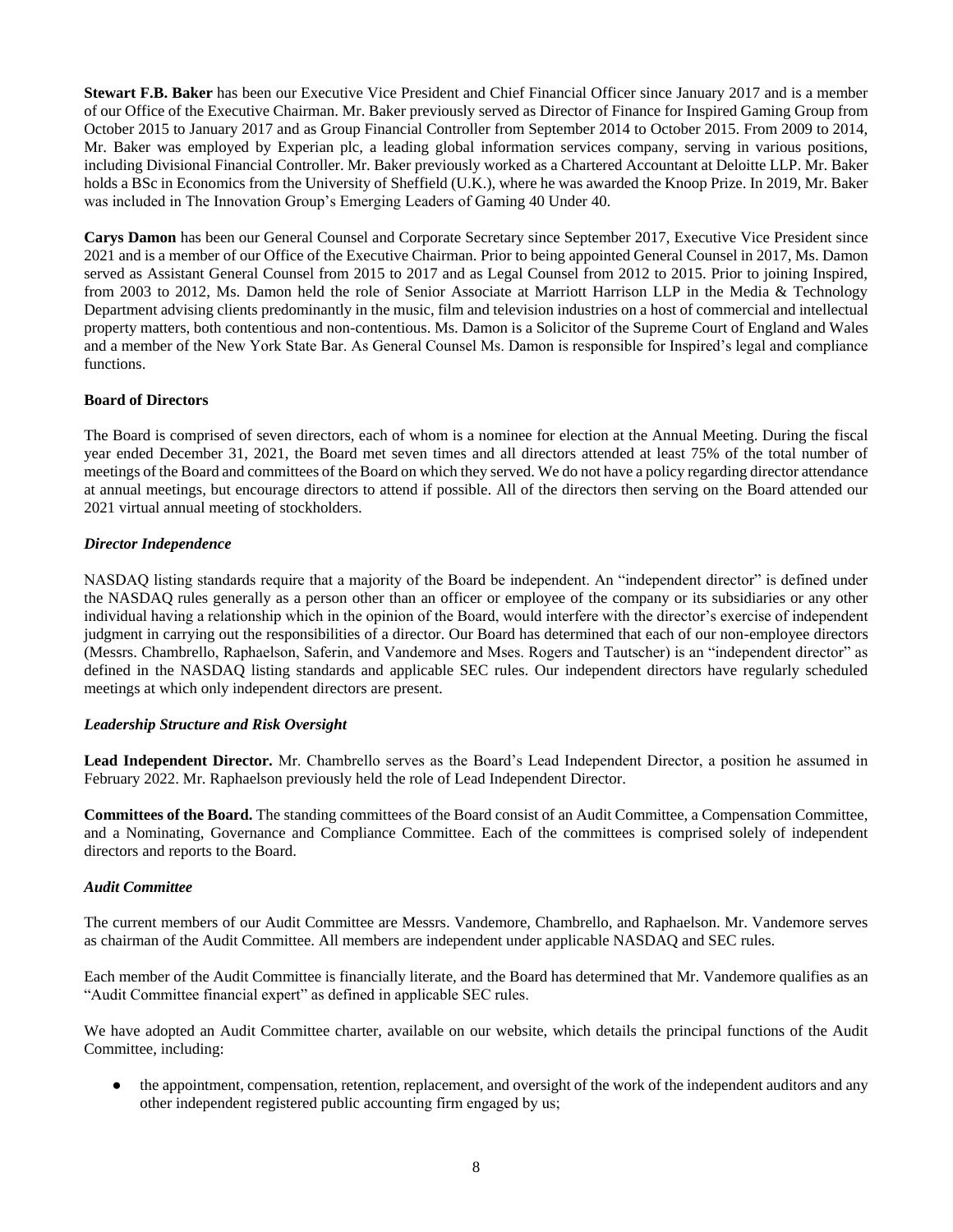- pre-approving all audit and non-audit services to be provided by the independent auditors or any other registered public accounting firm engaged by us, and establishing pre-approval policies and procedures;
- reviewing and discussing with the independent auditors all relationships the auditors have with us in order to evaluate their continued independence;
- setting clear hiring policies for employees or former employees of the independent auditors;
- setting clear policies for audit partner rotation in compliance with applicable laws and regulations;
- obtaining and reviewing a report, at least annually, from the independent auditors describing the firm's internal quality-control procedures; any material issues raised by the most recent internal quality-control review, or peer review, of the firm, or by any inquiry or investigation by governmental or professional authorities, within the preceding five years, respecting one or more independent audits carried out by the firm, and any steps taken to deal with any such issues; and to assess the independent auditors' independence, all relationships between the independent auditors and the Company;
- reviewing and approving any related party transaction required to be disclosed pursuant to Item 404 of Regulation S-K promulgated by the SEC prior to our entering into such transaction; and
- reviewing with management, the independent auditors, and our legal advisors, as appropriate, any legal, regulatory or compliance matters, including any correspondence with regulators or government agencies and any employee complaints or published reports that raise material issues regarding our financial statements or accounting policies and any significant changes in accounting standards or rules promulgated by the Financial Accounting Standards Board, the SEC or other regulatory authorities.

The Audit Committee held seven meetings during 2021.

#### *Compensation Committee*

The current members of our Compensation Committee are Messrs. Saferin, Chambrello and Raphaelson. Mr. Saferin is the chairman of the Compensation Committee. All members are independent under applicable NASDAQ and SEC rules. We have adopted a Compensation Committee charter, available on our website, which details the principal functions of the Compensation Committee, including:

- reviewing and approving the compensation of the Company's executive officers;
- reviewing our executive compensation policies and plans;
- implementing and administering our equity-based remuneration plans;
- assisting management in complying with our SEC filings and annual report disclosure requirements;
- approving all special perquisites, special cash payments and other special compensation and benefit arrangements for our executive officers and employees;
- producing a report on executive compensation to be included in our annual proxy statement; and
- reviewing, evaluating and recommending changes, if appropriate, to the remuneration for directors.

The Compensation Committee charter also provides that the Compensation Committee may, in its sole discretion, retain or obtain the advice of a compensation consultant, legal counsel or other adviser and is directly responsible for the appointment, compensation and oversight of the work of any such adviser. However, before engaging or receiving advice from a compensation consultant, external legal counsel or any other adviser, the Compensation Committee will consider the independence of each such adviser, including the factors required by NASDAQ and the SEC.

The Compensation Committee held five meetings during 2021 and also held five conference calls in between meetings of the Compensation Committee.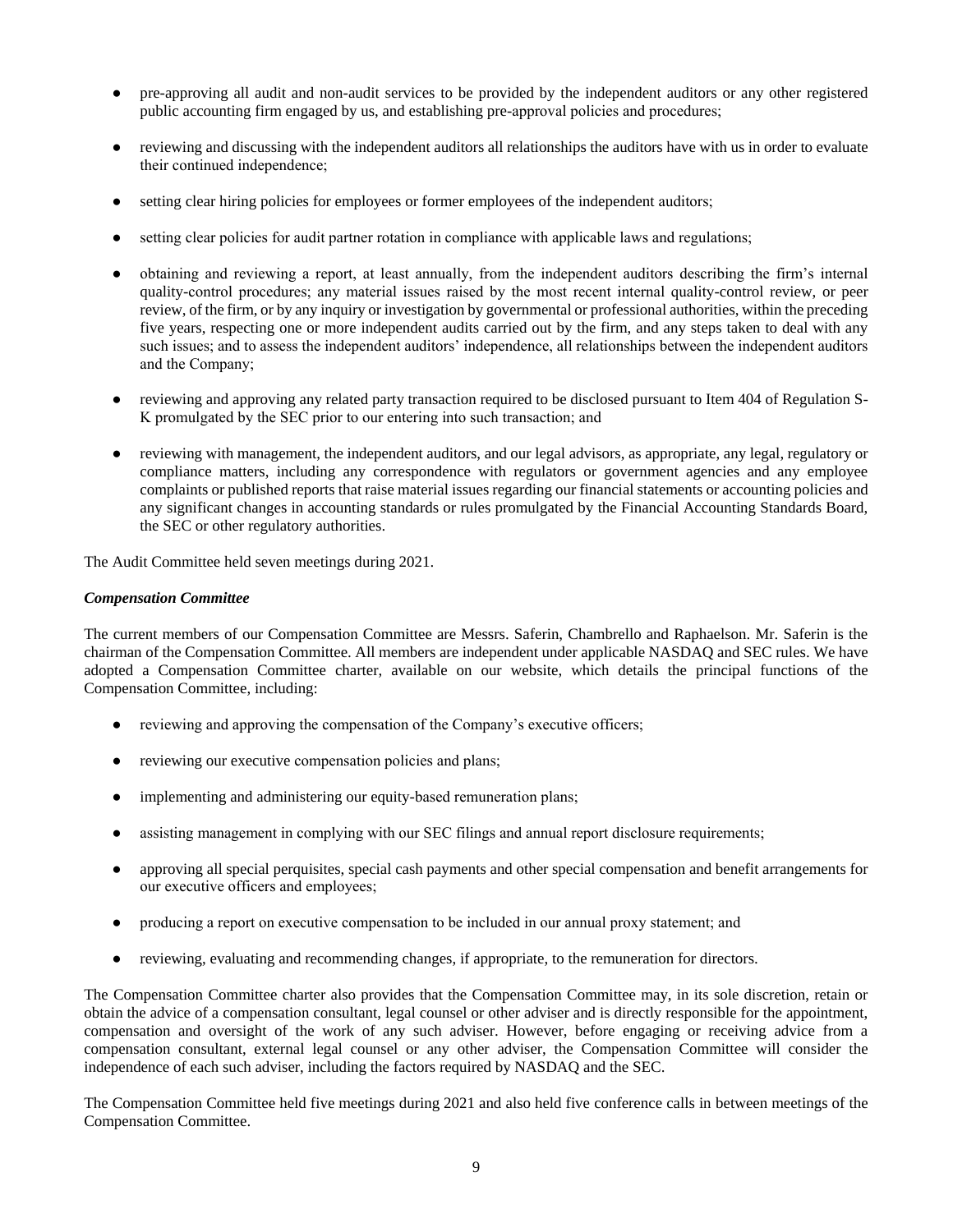### *Nominating, Governance and Compliance Committee*

The current members of our Nominating, Governance and Compliance Committee are Messrs. Raphaelson and Saferin and Mses. Rogers and Tautscher. Mr. Raphaelson is the chairman of the Nominating, Governance and Compliance Committee. All members are independent under applicable NASDAQ and SEC rules. We have adopted a Nominating, Governance and Compliance Committee charter, available on our website, which details the principal functions of the Nominating, Governance and Compliance Committee, including:

- reviewing and making recommendations to the Board annually with respect to the composition, size and needs of the Board;
- developing a pool of potential director candidates in the event of a vacancy on the Board;
- reviewing stockholder nominations for candidates to the Board, if any, and any stockholder proposals affecting corporate governance, and making recommendations to the Board accordingly;
- reviewing the size, structure and composition of each committee of the Board and presenting recommendations to the Board for committee membership annually and to fill vacancies as needed;
- evaluating and recommending termination of membership of individual directors in accordance with the Company's bylaws, for cause or for other appropriate reasons;
- in conjunction with the President and Chief Executive Officer, reviewing planning for the succession to the position of Chairman of the Board and President and Chief Executive Officer and other senior management positions;
- periodically reviewing overall corporate governance principles, procedures and practices of the Company and making recommendations to the Board as appropriate;
- evaluating and monitoring the Company's policies and procedures for the use of third party contractors and customer acquisition; and
- monitoring compliance by the Company with its policies, including but not limited to the Company's Whistle Blowing Policy, Insider Trading Policy, Code of Ethics, Anti-Corruption and Bribery Policy, and guidelines regarding conflicts of interest.

The Nominating, Governance and Compliance Committee held six meetings during 2021.

# **Consideration of Director Candidates**

# *Director Qualifications*

The Board believes that all directors should have the highest personal integrity and have a record of exceptional ability and judgment. The Board also believes that directors should ideally reflect a mix of experience and other qualifications. There is no firm requirement of minimum qualifications or skills that candidates must possess. The Nominating, Governance and Compliance Committee evaluates director candidates based on a number of qualifications, including their independence, judgment, leadership ability, expertise in the industry, experience developing and analyzing business strategies, financial literacy, risk management skills, as well as gender, race, geographical and background diversity, and, for incumbent directors, his or her past performance. While neither the Board nor the Nominating, Governance and Compliance Committee has adopted a formal policy with regard to the consideration of diversity when evaluating candidates for election to the Board, the Board continues to proactively seek to add to the diversity of its members. It is our goal to have a balanced Board, with members whose skills, background and experience are complementary and, together, cover a variety of areas that affect our business. The Board is continuing to prioritize its diversity and has two female Board members.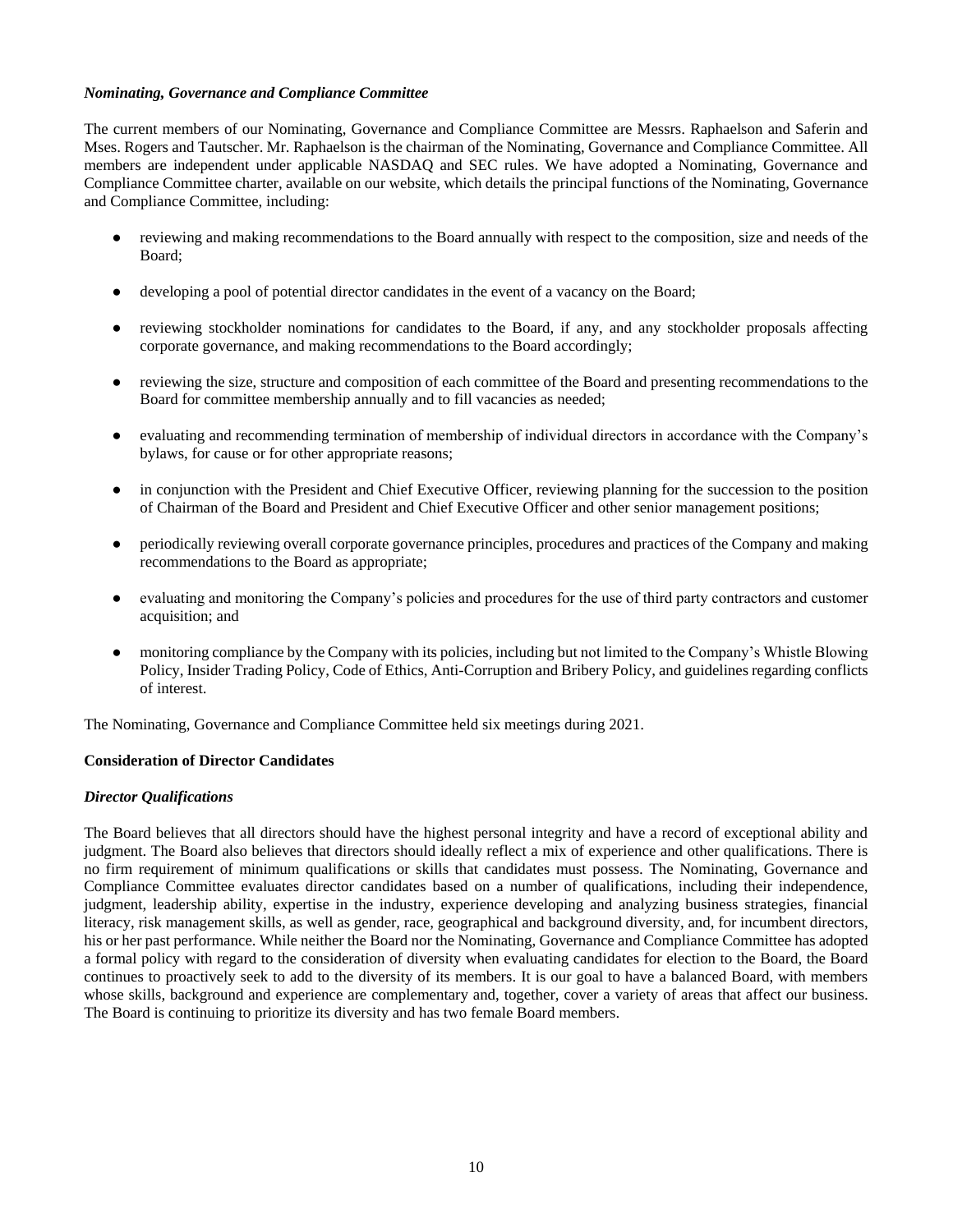As discussed above, the Board seeks diverse candidates, taking into account diversity in all respects, including gender, race, age, board service, background, education, skill set, and financial acumen, along with knowledge and experience in areas that are relevant to the Company's business, when evaluating potential nominees. The chart below illustrates the composition of our Board nominees by gender and racial diversity:

| <b>Total Number of Directors</b>           |                       |             |                   |                            |
|--------------------------------------------|-----------------------|-------------|-------------------|----------------------------|
|                                            | Female                | <b>Male</b> | <b>Non-Binary</b> | Did Not<br><b>Disclose</b> |
| <b>Part 1: Gender Identity</b>             |                       |             |                   |                            |
| <b>Directors</b>                           | $\mathcal{D}_{\cdot}$ | 5           |                   |                            |
| <b>Part 2: Demographic Background</b>      |                       |             |                   |                            |
| <b>African American or Black</b>           |                       |             |                   |                            |
| <b>Alaskan Native or Native American</b>   |                       |             |                   |                            |
| Asian                                      |                       |             |                   |                            |
| <b>Hispanic or Latinx</b>                  |                       |             |                   |                            |
| <b>Native Hawaiian or Pacific Islander</b> |                       |             |                   |                            |
| White                                      |                       | 5           |                   |                            |
| <b>Two or More Races or Ethnicities</b>    |                       |             |                   |                            |
| LGBTQ+                                     |                       |             |                   |                            |
| <b>Did Not Disclose Demographics</b>       |                       |             |                   |                            |

# **BOARD DIVERSITY MATRIX AS OF April 11, 2022**

# *Procedures for Consideration*

The Nominating, Governance and Compliance Committee initially evaluates a prospective nominee on the basis of their resume and other background information that has been made available. A member of the Nominating, Governance and Compliance Committee will contact for further review those candidates who the committee believes are qualified, may fulfill a specific Board need and would otherwise make a strong contribution to the Board. If, after discussions with the candidate and other reviews and consideration as may be necessary or appropriate, the Nominating, Governance and Compliance Committee believes that it has identified a qualified candidate, it will make a recommendation to the Board, which ultimately determines each slate of director nominees to be proposed to stockholders and ultimately determines when and how to fill vacant Board seats between stockholder elections.

#### *Candidates Recommended by Stockholders*

The policy of our Nominating, Governance and Compliance Committee is to consider recommendations for candidates for director nominees that are properly submitted by stockholders. Any stockholder recommendations for consideration by the Nominating, Governance and Compliance Committee should include the candidate's name; biographical information; business and residence addresses; resume; information regarding any relationships between the candidate and the Company within the last three years; a description of all arrangements between the candidate and the recommending stockholder and any other person by which the candidate is being recommended; a written indication of the candidate's willingness to serve on the Board; any other information required to be provided under the section of this document entitled "Other Matters – Stockholder Proposals", the Company's bylaws and applicable securities laws and regulations; and a written indication of willingness to provide such other information as the Nominating, Governance and Compliance Committee may reasonably request. The Nominating, Governance and Compliance Committee suggests that any stockholder recommendations address, among other matters, how the candidate would qualify for service as a director based on the following criteria in particular: independence, judgment, leadership ability, expertise in the industry, experience developing and analyzing business strategies, financial literacy and risk management skills. There are no differences in the manner in which the Nominating, Governance and Compliance Committee evaluates candidates for director recommended by a stockholder, and other director candidates. The Nominating, Governance and Compliance Committee identifies candidates for future Board openings on an ongoing basis in the ordinary course of its business, and any candidates recommended by stockholders would be considered in addition to other candidates known to the Nominating, Governance and Compliance Committee.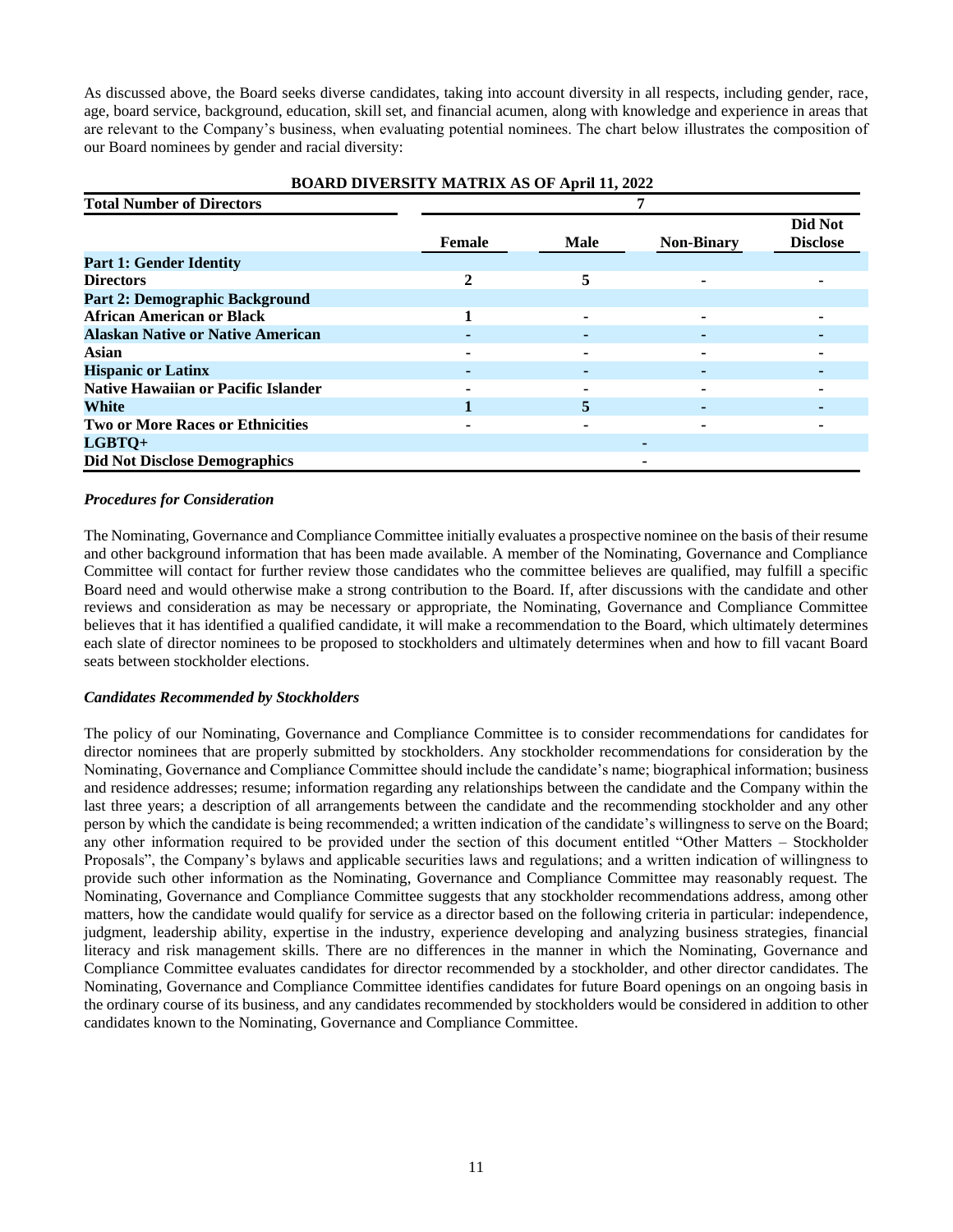#### **Procedures for Contacting Directors**

The Board has established a process for stockholders to send communications to the Board. Stockholders may communicate with the Board or with a specific director at any time by writing to Inspired Entertainment, Inc., 250 West 57th Street, Suite 415, New York, New York 10107, Attention: Company Secretary, or calling +1 (646) 565-3861. We review all messages received and forward messages that reasonably appear to be communications from a stockholder intended to be made to one or more directors about a matter of stockholder interest. Such messages are forwarded as soon as practicable to the particular director to whom they are addressed or, if not so addressed, to the Chairman of the Nominating, Governance and Compliance Committee. Because other appropriate avenues of communication exist for matters that are not of stockholder interest, such as general business complaints or employee grievances, communications that do not relate to matters of stockholder interest are not forwarded to directors.

# **Environmental, Social and Governance ("ESG") Principles**

The Company believes that environmental and social responsibility as well as human capital management (including diversity) and corporate governance are important policy considerations that are in the interest of our stockholders, as reflected in our Code of Conduct and related policies. The Company reports to the Nominating, Governance and Compliance Committee on all ESG-related matters.

*Environmental*—the Company is committed to operating in an environmentally responsible manner to reduce its impact on climate change, conserve natural resources and comply with environmental regulations. It does this by:

- (i) Reducing its consumption of resources, including non-renewable energy, water and other consumables
- (ii) Minimizing its carbon impact, including by reassessing business travel
- (iii) Maximizing energy efficiency at its facilities and in its supply chain
- (iv) Partnering with vendors and others to recycle and reuse the industrial materials used in the manufacture of its products, including cardboard, electronics, pallets, barriers, packing materials and metals; consumer paper, plastics and aluminum; and component parts and electronic machines

*Social*—the Company is committed to being a socially responsible employer, which includes fostering an environment of diversity and inclusion across its business, empowering women and minorities and operating ethically. It does this by:

- (i) Creating and sustaining a corporate culture that fosters a positive work environment and work force that represents the diversity of the communities in which we operate globally
- (ii) Investing in programs and implementing standards and talent strategies to promote ethical business conduct, employee health and safety, diversity and inclusion, employee development and engagement, and responsible gaming
- (iii) Recognizing and rewarding great performance through programs such as continuous performance appraisals and "Inspiration Awards"
- (iv) Providing a work environment that promotes our people's safety, health and wellbeing, and continually adding to employee wellbeing initiatives
- (v) Taking steps to reduce our gender pay gap and encourage female representation at senior management level

*Governance*—the Company is committed to building a culture dedicated to ethical business behavior and responsible corporate activity. We believe strong corporate governance is the foundation to delivering on our commitments. It does this by:

- (i) Improving board member diversity. We now have two female Directors out of seven
- (ii) Having six independent directors out of seven, a lead independent director and entirely independent committees
- (iii) Having stock ownership guidelines for directors and officers
- (iv) Having annual board and committee self-evaluations and annual evaluations of the Office of the Executive Chairman and having regular executive sessions of independent directors
- (v) Implementing policies to combat unethical business conduct and asking suppliers to comply with our Code of Ethics, and maintaining a Whistleblowing Policy that protects employees who raise concerns
- (vi) Implementing policies and standards for responsible and ethical business practices, including an ISO 9001 compliant Control of External Providers' policy, an Anti-Corruption & Bribery Policy, an Insider Trading Policy, a Conflict of Interest Policy, and an ISO 27001 compliant Information Security Management System

This is also part of a shared philosophy by the Compensation Committee, which drives the effort to refine and improve alignment of management and stockholder interest.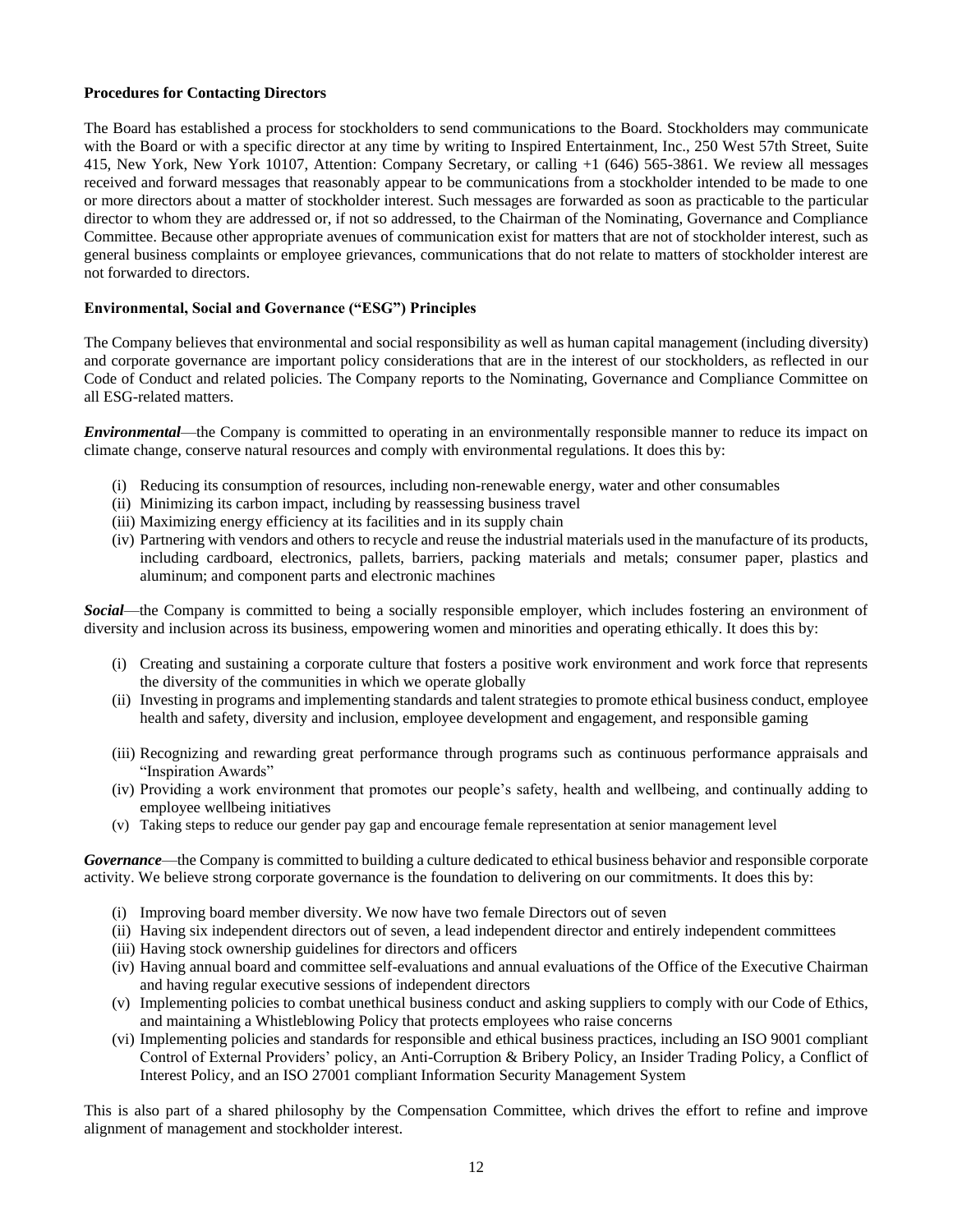# **Audit Committee Report\***

The Audit Committee meets regularly with the Company's management and its independent registered public accounting firm to consider the adequacy of the Company's internal controls and the objectivity of its financial reporting. In addition, the Audit Committee meets regularly with the Company's independent registered public accounting firm alone to review the foregoing matters. The Audit Committee selects the Company's independent registered public accounting firm and periodically reviews their performance and independence.

The Audit Committee reviewed and discussed the Company's audited financial statements for the fiscal year ended December 31, 2021 with management, and discussed with the Company's independent registered public accounting firm the matters required to be discussed by applicable rules of the Public Company Accounting Oversight Board (the "PCAOB"). Additionally, the Audit Committee reviewed the written disclosures and letter from our independent registered public accounting firm required by the rules of the PCAOB, and discussed the independence of the independent registered public accounting firm under applicable PCAOB and SEC requirements. Based upon such reviews and discussions, the Audit Committee recommended to the Board that the Company's audited financial statements for the year ended December 31, 2021 be included in the Company's Annual Report on Form 10-K for such year, for filing with the SEC.

Respectfully submitted,

Audit Committee of the Board of Directors

*/s/ John M. Vandemore, Chairman /s/ Michael R. Chambrello /s/ Ira H. Raphaelson*

\* *The information contained in this Audit Committee Report shall not be deemed to be "soliciting material" or "filed" or incorporated by reference in future filings with the SEC, or subject to the liabilities of Section 18 of the U.S. Securities Exchange Act of 1934, as amended (the "Exchange Act"), except to the extent the Company specifically requests that the information be treated as soliciting material or specifically incorporates it by reference into a document filed under the U.S. Securities Act of 1933, as amended (the "Securities Act") or the Exchange Act.*

# **Code of Ethics**

We have adopted a Code of Ethics applicable to our directors, officers and employees. Copies of our Code of Ethics and our Audit Committee, Compensation Committee and Nominating, Governance and Compliance Committee charters are available on our website at www.inseinc.com. Amendments to, or waivers for any of our principal executive officers from the requirements of, our Code of Ethics, if any, will be disclosed on our website at www.inseinc.com or in our reports filed with the SEC.

#### **Insider Trading Policy**

Under our insider trading policy, all employees (including officers) and members of the Board are prohibited from purchasing shares on margin, from engaging in short sales, and from buying or selling puts, calls or other derivatives in respect of our securities. Although we discourage speculative hedging transactions, we do permit long-term hedging transactions that are designed to protect the individual's investment in our securities. Any hedge must be for at least six months and relate to stock or options held by the individual. All hedging transactions must be pre-cleared pursuant to our insider trading policy.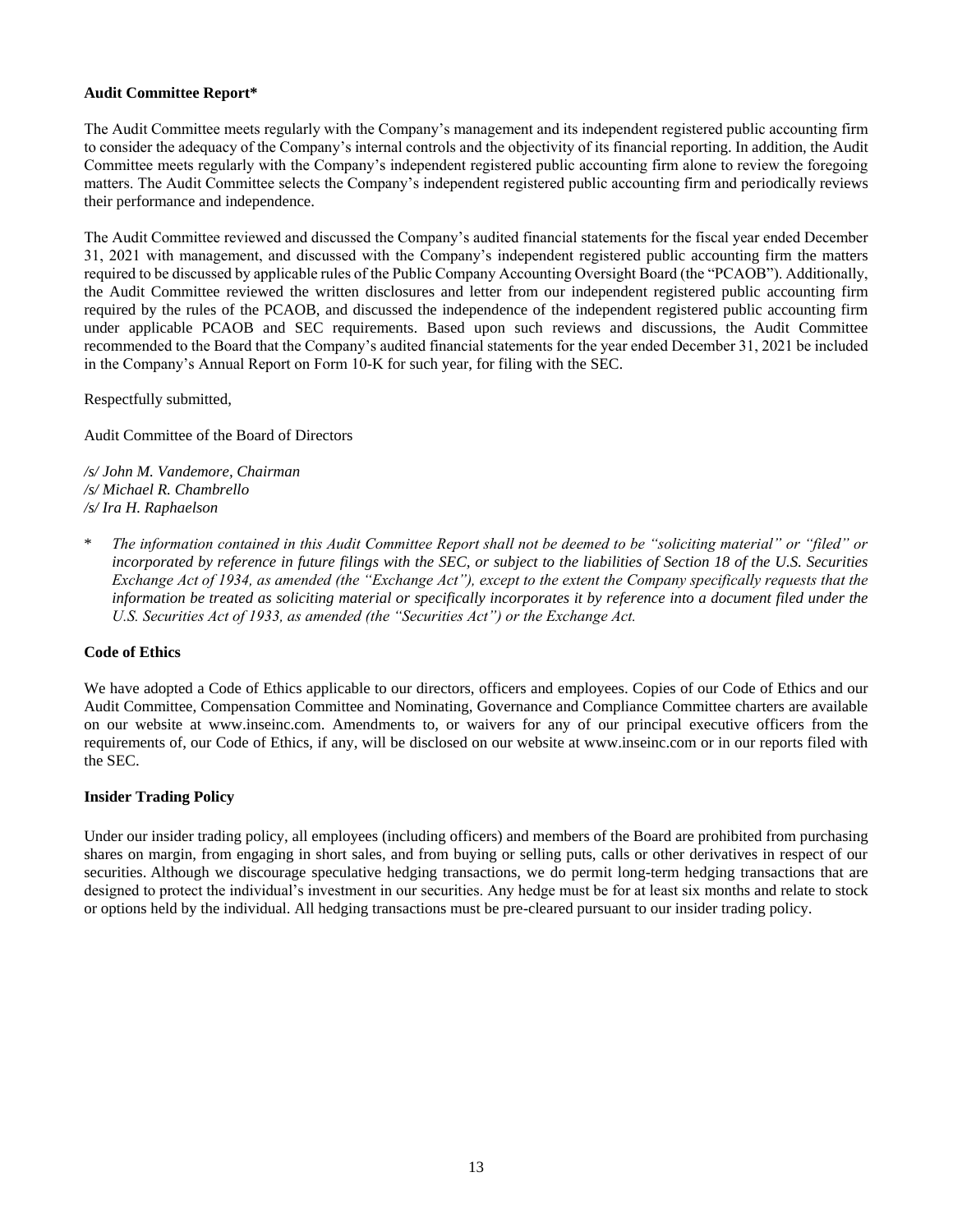# **EXECUTIVE COMPENSATION**

# **Executive Compensation Oversight and Objectives**

Our executive compensation program is overseen by the Compensation Committee of the Board (the "Compensation Committee"). The Compensation Committee has developed the following goals for our executive compensation program:

- to attract and retain key executive talent by providing competitive compensation;
- to reward executive officers based upon the achievement of Company performance goals and individual performance goals; and
- to align the interests of executive officers with those of our stockholders.

As reflected in the Company's quarterly financial disclosures and Annual Report on Form 10-K, management steered the Company through another year that continued to be affected by COVID-19. From mid-December 2020 to mid-April 2021, all retail venues were once again closed due to Government-mandated shutdowns. Full restrictions did not fall away in the United Kingdom until July 2021 and there remains an element of social distancing in venues in Greece and in Italy.

The Compensation Committee continued to support management in their focus on keeping the business viable throughout 2021, including:

- one period of employee furloughs involving as much as 80% of the Company's employees;
- reinstating pay reductions for employees and directors, who were not furloughed for the first five months of the year;
- delaying and then later reducing the 2021 LTIP opportunity for management;
- delaying the adoption of the 2021 STIP in order to have the benefit of the Q1 and partial Q2 results before adopting performance criteria;
- completing executive contract reviews for three members of the Office of the Executive Chairman to align tenure through to December 2024;
- reworking the employment agreement of the Executive Chairman before and after the 2021 Annual Meeting to align with changes in market conditions and further align with shareholder interest; and
- reworking Non-Employee Director compensation to align with shareholder interests by increasing equity payments to be closer to the peer group but no change to board base cash retainer.

# **Compensation Consultant**

The Compensation Committee retained FW Cook as its independent compensation consultant in July 2019. Representatives of FW Cook regularly attend Compensation Committee meetings and communicate with the Chair of the Compensation Committee outside of meetings. FW Cook reports directly to the Compensation Committee and the Compensation Committee oversees the fees paid for its services. FW Cook provides the Compensation Committee with independent and objective guidance on a variety of matters related to our executive and director compensation programs and general compensation and benefits matters. FW Cook does not provide any consulting services to the Company beyond its role as a consultant to the Compensation Committee. The Compensation Committee conducts an assessment of the independence of its compensation consultant annually, pursuant to SEC rules and, following its most recent assessment, concluded that no conflict of interest exists that would prevent FW Cook from serving as an independent consultant to the Compensation Committee. During 2021, FW Cook provided the following services to the Compensation Committee (1) assisted the committee in redesigning and updating the proposed 2021 LTIP program and share request set forth for shareholder consideration in the proxy statement for the 2021 annual meeting of stockholders; (2) prepared a compensation risk assessment; (3) assisted with benchmarking compensation for new employment arrangements with Ms. Damon and Mr. Baker; (4) reviewed the company's short term incentive plan for 2021; (5) advised the Compensation Committee regarding directors' compensation; and (6) assisting with amending the deferred settlement provisions for directors RSUs.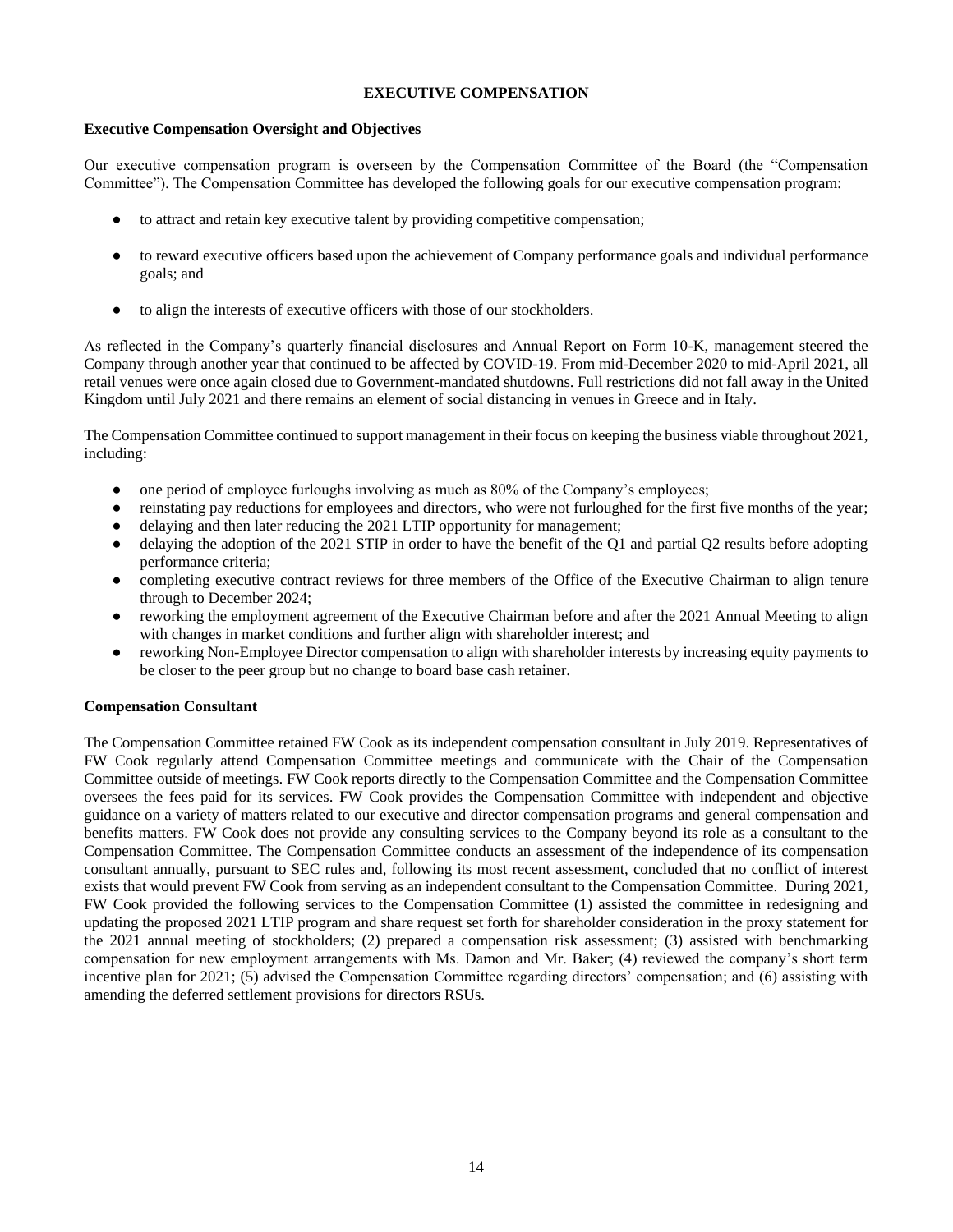### *Compensation Risk Assessment*

We believe that the performance goals and incentive plan structures generally established under the Company's executive, annual and long-term incentive programs are not reasonably likely to have a material adverse effect on the Company. The approved goals under our incentive programs are consistent with our financial operating plans and strategies, and these programs are discussed and reviewed by the Compensation Committee as well as with an independent compensation consultant. The Company's compensation systems are balanced, rewarding both short-term and long-term performance, and its performance goals are team oriented rather than individually focused, and include measurable factors and objective criteria. The Compensation Committee is actively engaged in setting executive compensation systems, monitoring those systems during the year and using discretion in making rewards, as necessary. Both in reliance on its independent compensation consultant's report and on its own judgments, the Compensation Committee believes that the Company's compensation policies and practices for its employees do not encourage risk taking that is reasonably likely to have a material adverse effect on the Company.

# **Named Executive Officers**

The named executive officers for 2021 were as follows:

| Named Executive Officer | <b>Position</b>                                      |
|-------------------------|------------------------------------------------------|
| A. Lorne Weil           | Executive Chairman                                   |
| Brooks H. Pierce        | President and Chief Operating Officer                |
| Stewart F.B. Baker      | Executive Vice President and Chief Financial Officer |
|                         |                                                      |

# **Executive Compensation Elements**

The principal elements of the compensation program for our named executive officers consist of:

- base salary;
- short-term cash bonus awards;
- long-term equity awards;
- personal benefits; and
- termination and change in control provisions.

# *Base Salary*

Base salary levels are reviewed by the Compensation Committee on an annual basis and as circumstances warrant. In determining base salary levels, the Compensation Committee considers market competitive information, internal pay equity, individual responsibilities and performance assessments.

# *Temporary Salary Reduction Letters (COVID-19 mitigation)*

As part of the Company's efforts to manage its cash flow by reason of the business effects of the COVID-19 pandemic, each of the named executive officers and other members of the Office of the Executive Chairman ("OEC") and other personnel of the Company consented to a temporary reduction in base salary calculated on a percentage basis on each of the tiered stacks of the executive's salary ranging from 0% for the portion under £25,000 (approximately \$30,623) to 33.3% for the portion over £300,000 (approximately \$367,469). Such reductions were lifted at the end of May 2021. The percentage reductions, and the temporary reduced base salaries, were, as follows for the named executive officers:

Lorne Weil (Executive Chairman): 25% Brooks Pierce (President and Chief Operating Officer): 21% Stewart Baker (Executive Vice President and Chief Financial Officer): 16%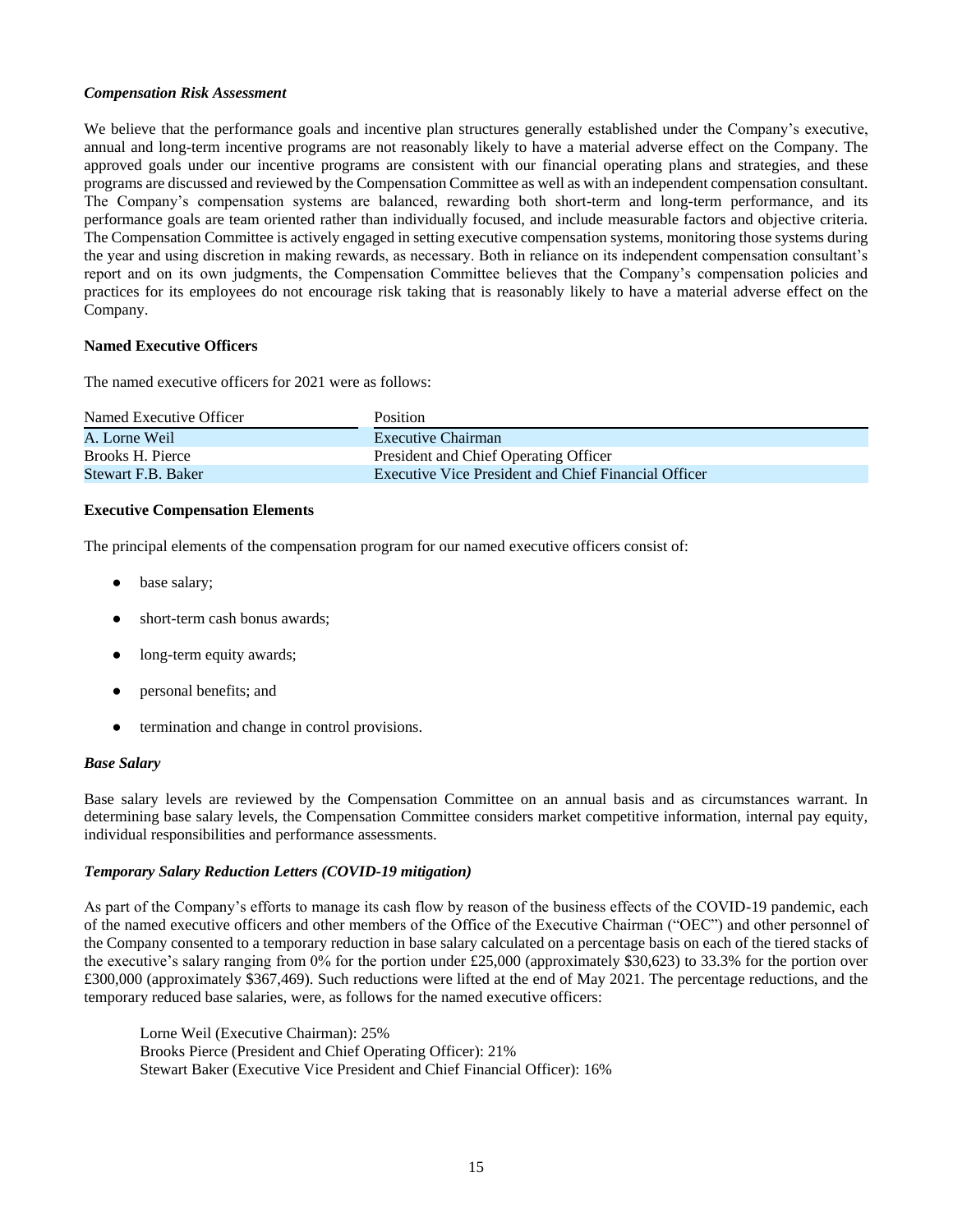Each of the above persons entered into a letter agreement with the Company with respect to the reduction of their base salaries. Other than for approximately five weeks (October 2020 and a portion of November 2020), the salary reductions were in place from April 1, 2020 through May 31, 2021.

# *Short-Term Cash Bonus Awards*

As part of a short-term incentive plan ("STIP") adopted by the Compensation Committee, the named executive officers were eligible to receive performance-based cash bonuses for 2021 based on a formula that involved attainment of the Company's financial performance metrics. The target bonus opportunity for Messrs. Pierce and Baker for 2021 was equal to 100% of their base salaries (which for Mr. Baker was calculated at 6 months of his salary in 2021 and 6 months at his increased salary that was effective from January 2022) and the target bonus opportunity for Mr. Weil for 2021 was equal to 120% of his base salary. There was no opportunity for the executives to earn above target for 2021.

With respect to the 2021 STIP, in February 2021, the Compensation Committee was mindful of the fact that the duration of government-imposed business and travel restrictions makes meaningful budgeting on a monthly let alone quarterly or annual basis to be impractical but was of the view that some objective financial metrics are in the best interest of the shareholders. The Compensation Committee resolved that it would exercise its discretion in awarding a 2021 STIP, taking into account factors to be determined, based on market conditions at the next scheduled Board meeting.

In June 2021, the Compensation Committee adopted the revised STIP, which reserved both positive and negative discretion in making any awards. The Compensation Committee then set the 2021 STIP target at \$36M in EBITDA, after considering, among other things, available actuals for Q1 and portions of Q2, the gradual but uncertain ramp up for Q3, and the historic variabilities in Q4. The target represented a 20% increase over 2020 annual EBITDA and 50% increase for Q3-4 above 2020.

The Compensation Committee completed its oversight of the 2021 bonus plan working up to and through its regular February 9, 2022 meeting. The budgets adopted for 2021 had been the result of the exigent circumstances arising from governmentimposed pandemic-closures and other restrictions, coupled with a genuine interest in maintaining the services of the executive team during this critical period for the industry. For those 2021 budgets, the Compensation Committee adopted a cap on the STIP as an austerity measure. In evaluating the Company's 2021 performance during the February 2022 meeting cycle and notwithstanding the executive team and employees' extraordinary efforts at growing the business, retiring warrants, refinancing, and completing transactions, all of which helped produce EBITDA at 177% of budget in a year including pandemic restrictions affecting the business, there was no opportunity for maximum bonuses under the STIP. The Compensation Committee determined to award bonuses under the STIP to the named executive officers and all bonus-eligible employees in amounts equal to 100% of their target award eligibility based on the level of attainment of the Company financial performance metrics (as measured by EBITDA).

In adopting the budget and bonus regimes for 2022, the Compensation Committee determined, with the full support of the executive team, a second austerity budget, albeit with the potential for maximum STIP payout.

# *Long-Term Equity Awards*

The Compensation Committee approved sign-on equity awards to Mr. Pierce in July 2021 in connection with the extension of the term of his employment agreement and to Mr. Baker in August 2021 as part of his new employment agreement, as described below.

In February 2021, the Compensation Committee and the Board determined to adopt a new LTIP, the Inspired Entertainment, Inc. 2021 Omnibus Incentive Plan (the "2021 Plan"), which was approved by our stockholders at the 2021 Annual Meeting.

In order to carefully manage the Company's share usage, the Compensation Committee determined that, with respect to LTIP awards to be made as formula awards for fiscal 2021 under the 2021 Plan, the Company would calculate the value of the stock at the higher of (i) the closing price based on twenty-day average preceding the grant date of an award or (ii) the twenty-day average preceding the previous year's high price for our common stock, but in any event at a price no lower than \$7.00. Additionally, until the Company's average stock price exceeds \$10.00 for a one-year period, the Compensation Committee determined that the maximum LTIP award opportunity would be 100% of target and the prior upside opportunity would be eliminated.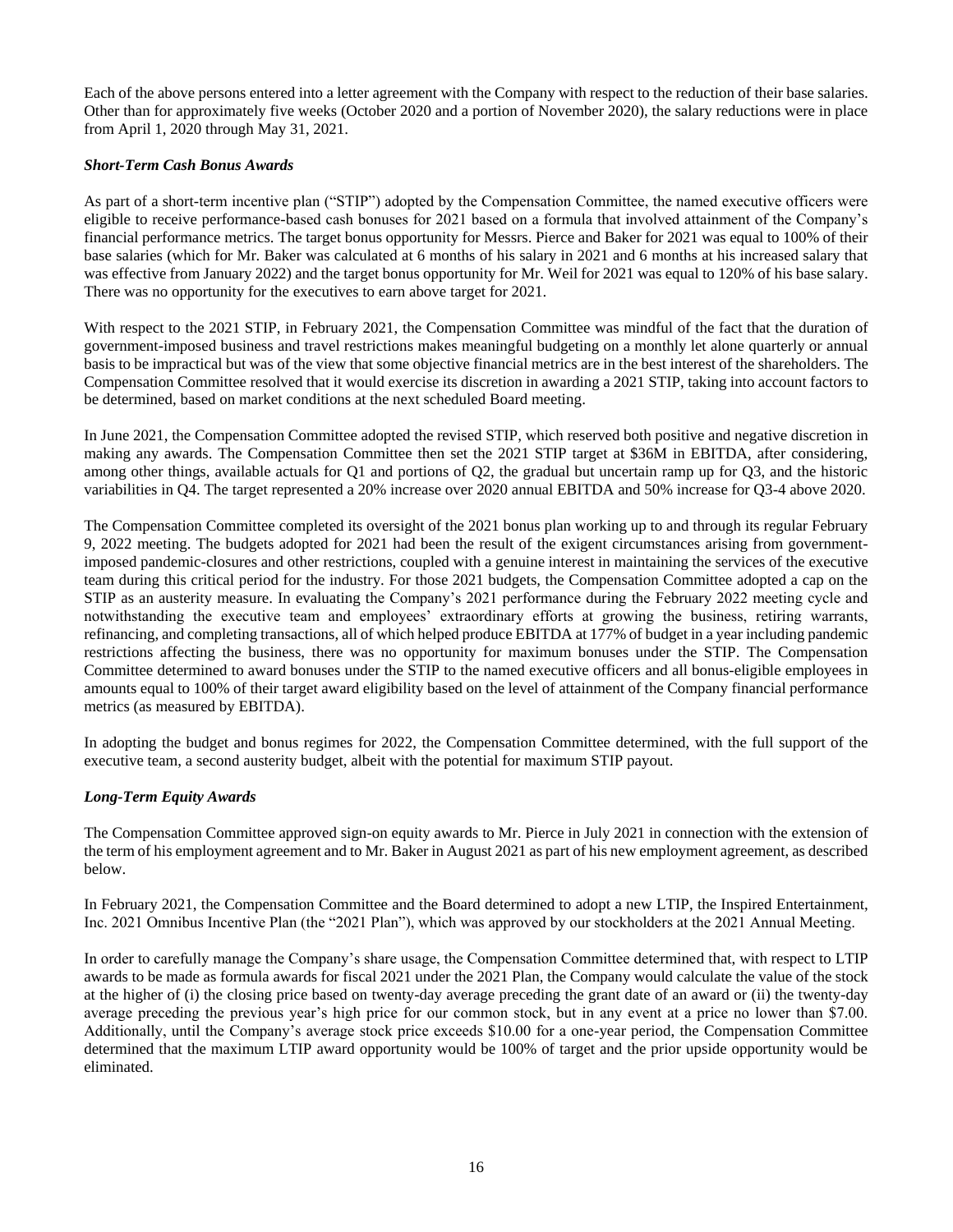At the February 2021 meeting, the Compensation Committee resolved to award RSUs to management (having an aggregate award value equal to approximately 100% of base salary in the case of the named executive officers, subject to certain caps in the case of Mr. Weil), half of which will be time vested and half of which will have performance criteria (to be determined following approval of the 2021 Plan at the 2021 annual meeting of stockholders held in May 2021) with time vested shares vesting 1/3 each year beginning in year of grant; and performance shares vesting on December 31 of the third year after the grant, provided that such shares are earned by meeting the performance criteria set at the time of the grant for the initial year. In June 2021, the Compensation Committee set the LTIP performance metric at \$36M in EBITDA, after considering, among other things, available actuals for Q1 and portions of Q2, the gradual but uncertain ramp up for Q3, and the historic variabilities in Q4. The target represented a 20% increase over 2020 annual EBITDA and 50% increase for Q3-4 above 2020.

The closing price based on the 20-day average preceding the February 9, 2022 meeting was \$6.51 and the 20-day average preceding the previous year's high price for stock was \$5.92. Since neither share price was "higher" than the \$7 floor established by the Compensation Committee, awards were priced at \$7.

The Compensation Committee determined to award the LTIP performance metric for 2021 at 100% of their target award eligibility to the named executive officers and all bonus-eligible employees based on the level of attainment of the Company financial performance metrics (as measured by EBITDA). As set out above, the Compensation Committee resolved that the 100% cap will remain on the LTIP for 2022.

In adopting the budget and bonus regimes for 2022, the Compensation Committee determined, with the full support of the executive team, a second austerity budget retaining the 100% cap on the LTIP payout for 2022. The Compensation Committee believed that this approach aligned with shareholder interests, and both conserved the number of shares being used and allowed it to expand the number of participants as a mechanism for the retention of an especially skilled part of the labor pool. In doing so, the Compensation Committee considered the analysis and recommendation of an independent consultant engaged by management at the recommendation of the Compensation Committee's independent compensation consultant, reviewed the LTIP programs of peer and industry group data that the consultant provided and agreed with management's recommendation that the incentive was needed to help retain a third level of employees who, despite being in critical, technical roles, management determined, with the assistance of management's compensation consultant, could be at risk of leaving in the rapidly evolving post-pandemic labor market.

# *Personal Benefits*

The executive officers of the Company who are U.S.-based (Messrs. Weil, Pierce and Silvers) are offered life insurance and health insurance and participation in a 401(k) plan that provides matching contributions of up to 4% of compensation (subject to IRS annual maximums).

The executive officers of the Company who are U.K. based (Mr. Baker and Ms. Damon), receive U.K. market-related benefits including executive-tiered health insurance, life insurance and a defined contribution pension scheme carrying a 15% employer contribution. These executive officers previously also received car allowances which ceased under the terms of their new employment agreements on January 1, 2022. The amounts payable under this pension scheme were similarly reduced as part of the Company's COVID-19 pandemic response.

# *Employment Agreements, including Termination and Change in Control Provisions*

The employment service agreements entered into with our named executive officers establish the overall framework for each such officer's compensation, including base salary and target and maximum bonus amounts. Amendments to each of the 2020 agreements with Mr. Pierce and Mr. Weil were entered into during 2021 as well as a new agreement being entered into with Mr. Baker.

# *Employment Agreement with A. Lorne Weil, Executive Chairman*

On October 9, 2020, the Company entered into a new employment agreement with A. Lorne Weil, the Company's Executive Chairman, which replaced his prior agreement. The agreement has a five-year term ending on December 31, 2024 with a mutual option for a sixth year.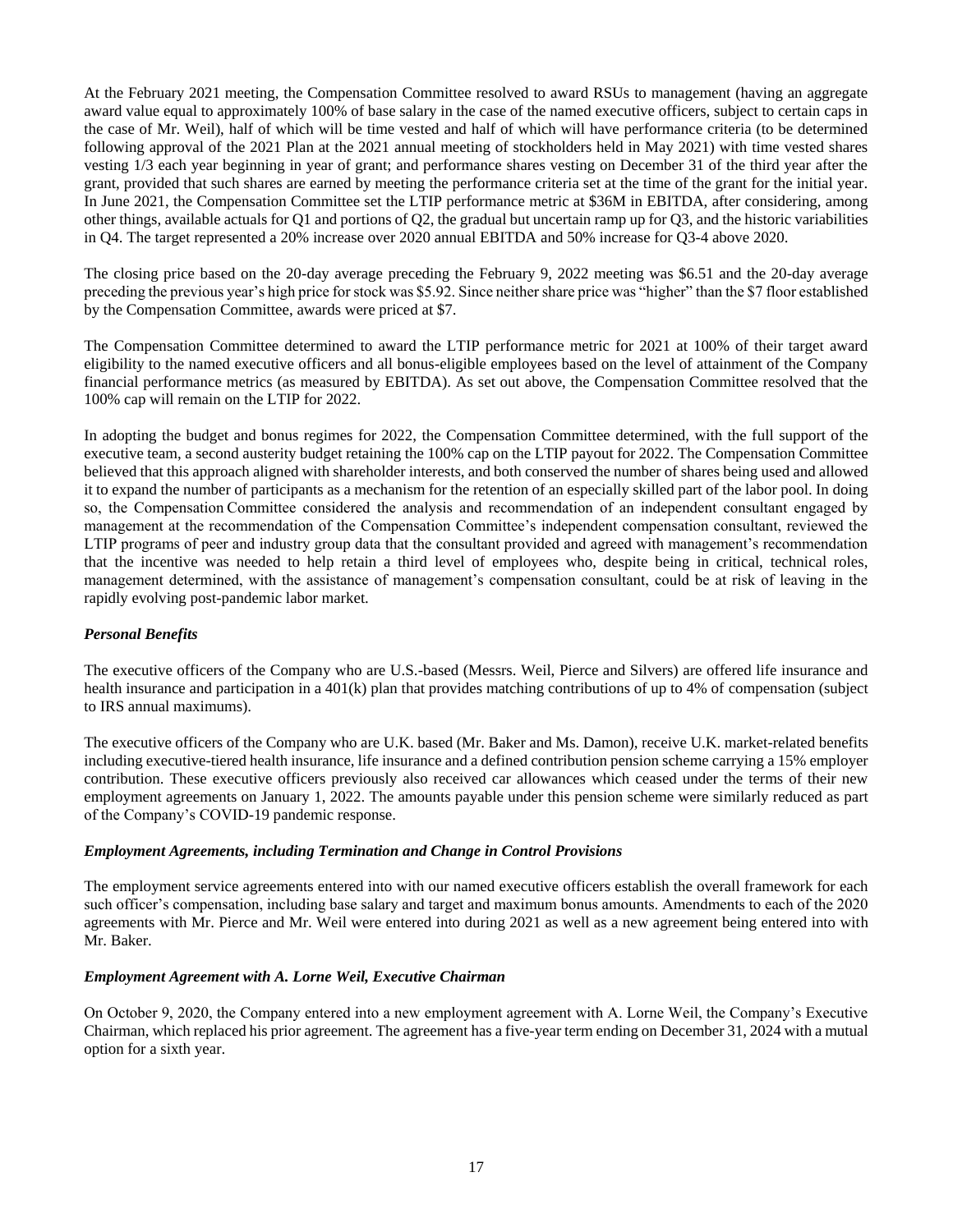Mr. Weil's base salary rate of \$750,000 per year was retained. Mr. Weil's opportunity to earn an annual target bonus was increased from 100% to 120% of his annual salary and his maximum bonus opportunity was increased from 200% to 240% of his annual salary. Mr. Weil remains eligible to receive formula awards of RSUs under the Company's LTIP program in amounts up to 75,000 RSUs for any fiscal year.

Mr. Weil's employment agreement provides for special equity grants – he was awarded 100,000 RSUs under the 2018 Plan upon execution of the agreement (subject to a time-based service condition through June 30, 2021) and received an additional 750,000 RSUs (the "750,000 Sign-On RSUs") under the 2021 Plan, subject to stockholder approval of the 2021 Plan which was obtained at the 2021 Annual Meeting.

Effective June 21, 2021, the Company entered into an amendment (the "Addendum") to the employment agreement which modified the terms of the 750,000 Sign-On RSUs. The Addendum was entered into following the receipt of feedback from certain stockholders, and reflected a desire to further align Mr. Weil's equity incentives with the interests of the Company's stockholders by increasing the component of his awards that were tied to the Company's stock price.

The Addendum provides that Mr. Weil agreed to convert his first tranche of Time Based RSUs (i.e., 85,000 RSUs that were scheduled to vest on December 31, 2022) and first tranche of Adjusted EBITDA Based RSUs (i.e., 62,500 RSUs that were subject to attainment of performance targets for 2021) to Stock Price Based RSUs (i.e., 147,500 RSUs having targets ranging from \$15.00 to \$20.00). The 750,000 Sign-On RSUs, as modified are as follows:

- Time Based RSUs 165,000 RSUs (reduced from 250,0000) that are scheduled to vest in two installments subject to Mr. Weil's continued employment through the applicable vesting dates, 80,000 RSUs on December 31, 2023 and 85,000 RSUs on December 31, 2024.
- Adjusted EBITDA Based RSUs 187,500 RSUs (reduced from 250,000) that may be earned based on the Company's achievement of EBITDA Targets (as defined) in increments of 62,500 RSUs for each of the calendar years from 2022 through 2024, such Targets to be consistent with the Company's STIP, provided the proration of the award would begin upon achievement of 70% of the annual Target, as adjusted. For each year in which the Committee determines that the STIP Target has been exceeded, the excess EBITDA would be applied to the subsequent year in determining whether Mr. Weil has met the subsequent year's EBITDA Target.
- Stock Price Based RSUs 397,500 RSUs (increased from 250,000) that may be earned by meeting certain stock price targets (as measured over a consecutive 45-day calendar period) as follows: 80,000 RSUs — \$6.25 stock price target; 85,000 RSUs — \$8.25 stock price target; 135,000 RSUs — \$15.00 stock price target; 50,000 RSUs — \$17.50 stock price target; and 47,500 RSUs — \$20.00 stock price target. The stock price targets applicable to the first two increments were attained.

In the event the Company elects to terminate Mr. Weil's employment without cause, or if Mr. Weil terminates his employment for good reason, Mr. Weil would receive his salary and target bonus amount through the earlier of (i) his contract termination date and (ii) eighteen months (or thirty months if the termination constituted a "change in control termination event" as defined), he would receive a prorated target bonus for the year of termination and his unvested equity awards (excluding the 750,000 special sign-on RSUs) would remain outstanding subject to potential vesting in accordance with the time, performance or other conditions applicable to the awards. With respect to the 750,000 Sign-On RSUs, if Mr. Weil's employment terminates prior to the end of the agreement, the unvested portion would lapse in circumstances other than death, a "change in control termination event" or if the Company's stock is no longer publicly traded, in which case, all or a portion of the outstanding balance would vest.

In addition, in accordance with the terms of Mr. Weil's agreement, term life insurance coverage was obtained in December 2020 in order to provide Mr. Weil with a death in service benefit equal to four times his base salary, which is equivalent to the coverage offered to other executives of the Company under a group policy. The annual cost of the coverage to the Company is approximately \$74,000.

Under the employment agreement, Mr. Weil will remain subject to certain covenants, including, among other things, a covenant not to enter into a directly competing business or solicit employees of the Company for a period of eighteen months after termination of his employment (or twelve months in the event of "change in control termination event"), as well as a covenant not to disclose certain confidential information of the Company.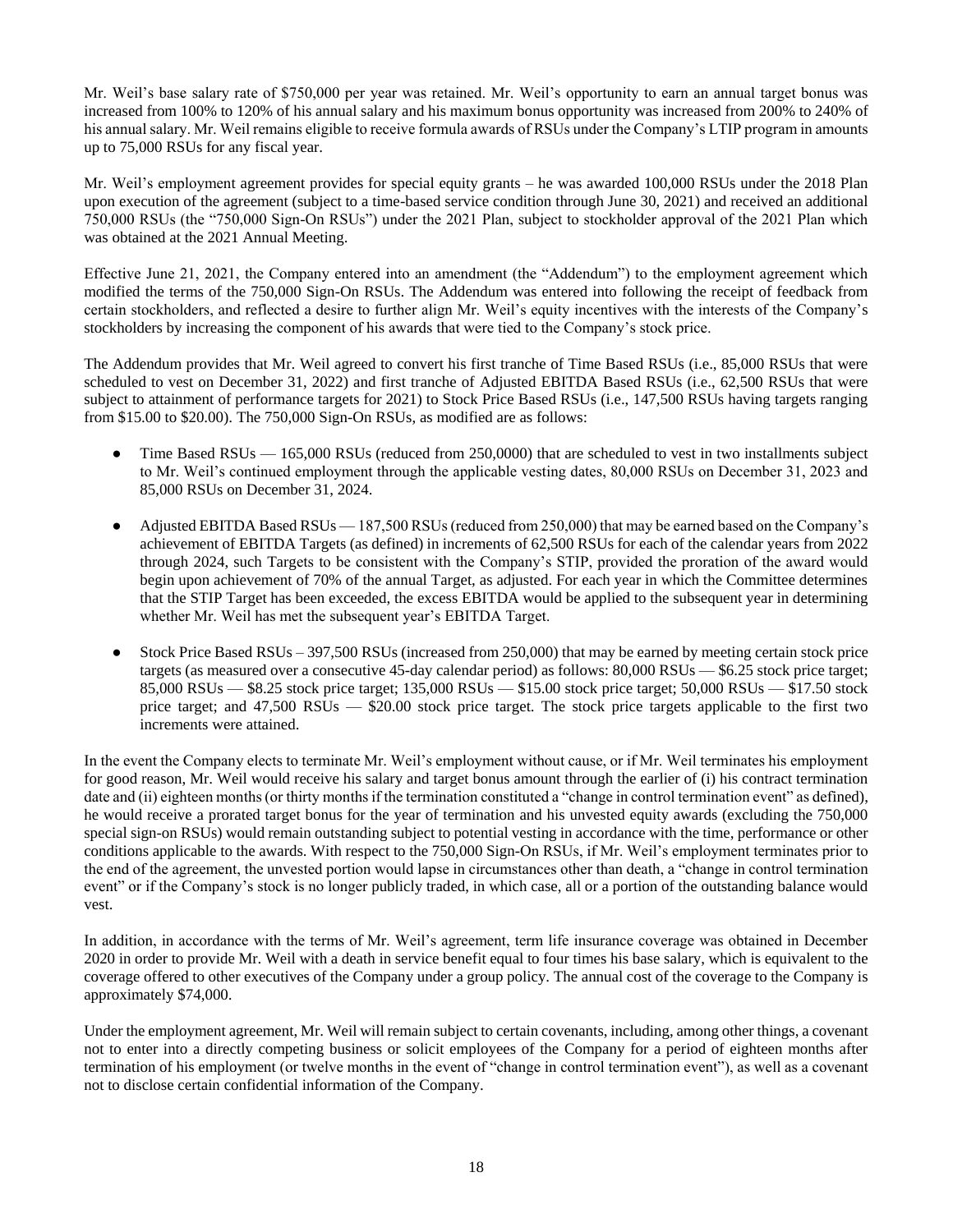# *Employment Agreement with Brooks H. Pierce, President and Chief Operating Officer*

On February 17, 2020, the Company entered into a new employment agreement with Brooks H. Pierce, the Company's President and Chief Operating Officer, which was amended on July 21, 2021. The Agreement, as amended, has a term of employment through December 31, 2024. The Compensation Committee approved the amendment to extend the term of Mr. Pierce's employment in light of, among other things, Mr. Pierce's strong leadership of the Company during the COVID-19 pandemic.

Mr. Pierce has a base salary rate of \$525,000 (increased from \$500,000 as of January 1, 2022). Mr. Pierce has the opportunity to earn an annual target bonus equal to 100% of his annual salary and an annual maximum bonus equal to 200% of his annual salary. Mr. Pierce is also eligible to receive incentive and equity-based compensation and any other benefits determined by the Compensation Committee, including participation in the Company's long-term incentive plan available for senior executives.

Mr. Pierce's agreement provided for him to receive a special sign-on equity grant of an aggregate of 200,000 RSUs (which was awarded on February 17, 2020), one-half in the form of time-based RSUs (vesting as to 75,000 on December 31, 2022 and 25,000 on December 31, 2023) and one-half in the form of performance-based RSUs (25,000 RSUs per year for the years 2020 through 2023, based on the Company's achievement of annual adjusted EBITDA targets). He received an additional special sign-on grant in July 2021 in connection with the amendment to extend the term of his agreement, which covers an aggregate of 75,000 time-based RSUs that are scheduled to vest on December 31, 2024.

In the event the Company elects to terminate the agreement other than for cause, or if Mr. Pierce terminates the agreement for good reason, Mr. Pierce shall receive accrued benefits, a salary for 12 months and a prorated bonus for the year of termination (or 18 months in the event of a change in control transaction, plus 1.5 times target bonus), and his outstanding equity awards shall vest in accordance with the terms set forth in the agreement.

Under the employment agreement, Mr. Pierce will remain subject to certain covenants, including, among other things, a covenant not to enter into a directly competing business or solicit employees of the Company for a period of one year after termination of his employment, as well as a covenant not to disclose certain confidential information of the Company.

# *Employment Agreement with Stewart F.B. Baker, Executive Vice President and Chief Financial Officer*

On August 3, 2021, Inspired Gaming (UK) Limited ("IG UK"), a subsidiary of the Company, entered into a new employment agreement with Mr. Baker which replaces his prior employment agreements. In determining to approve the agreement, the Compensation Committee took into account the following factors, among others: the Compensation Committee's desire to align the employment arrangements of the members of the Office of the Executive Chairman ("OEC") to the extent practicable, while taking into account the requirements of the various jurisdictions in which the members of the OEC reside; and Mr. Baker's strong leadership and contributions to the management of the business of the Company and its subsidiaries through the unprecedented COVID-19 pandemic and government mandated shutdown of significant portions of the venues where the Company's products are offered.

Under the terms of the employment agreement, commencing January 1, 2022, Mr. Baker's annual base salary rate was increased to \$380,000, with a target annual bonus of not less than 100%, and a maximum annual bonus of not more than 200%, of his base salary, subject to performance goals determined by the Compensation Committee. The annual bonus for Mr. Baker will be consistent with the Company's short-term incentive plan and the award criteria applicable to other senior executives of the Company and its subsidiaries. Mr. Baker was awarded a sign-on equity grant of 75,000 time-based RSUs that are scheduled to vest on December 31, 2024. The annual car allowance that Mr. Baker previously received ceased on January 1, 2022.

Either party may terminate the agreement by giving the other party not less than twelve months' written notice, provided that such notice, if given by IG UK, may not expire prior to December 31, 2024 and provided IG UK may in its discretion elect to terminate with immediate effect by paying the salary and other amounts contractually due in respect of the notice period. In addition, IG UK may terminate the agreement for cause and Mr. Baker may terminate his employment agreement for good reason, in each case as more particularly described in the agreement.

In the event of the termination of Mr. Baker's employment without cause by IG UK or if Mr. Baker terminates his employment for good reason, then, among other things, the equity or equity-based awards then held by the executive which have not fully vested as of the date of termination (including any awards under the Company's long-term incentive plan other than the signon equity grant) shall continue to remain outstanding subject to future vesting in accordance with the award's time, performance or other applicable conditions to vesting.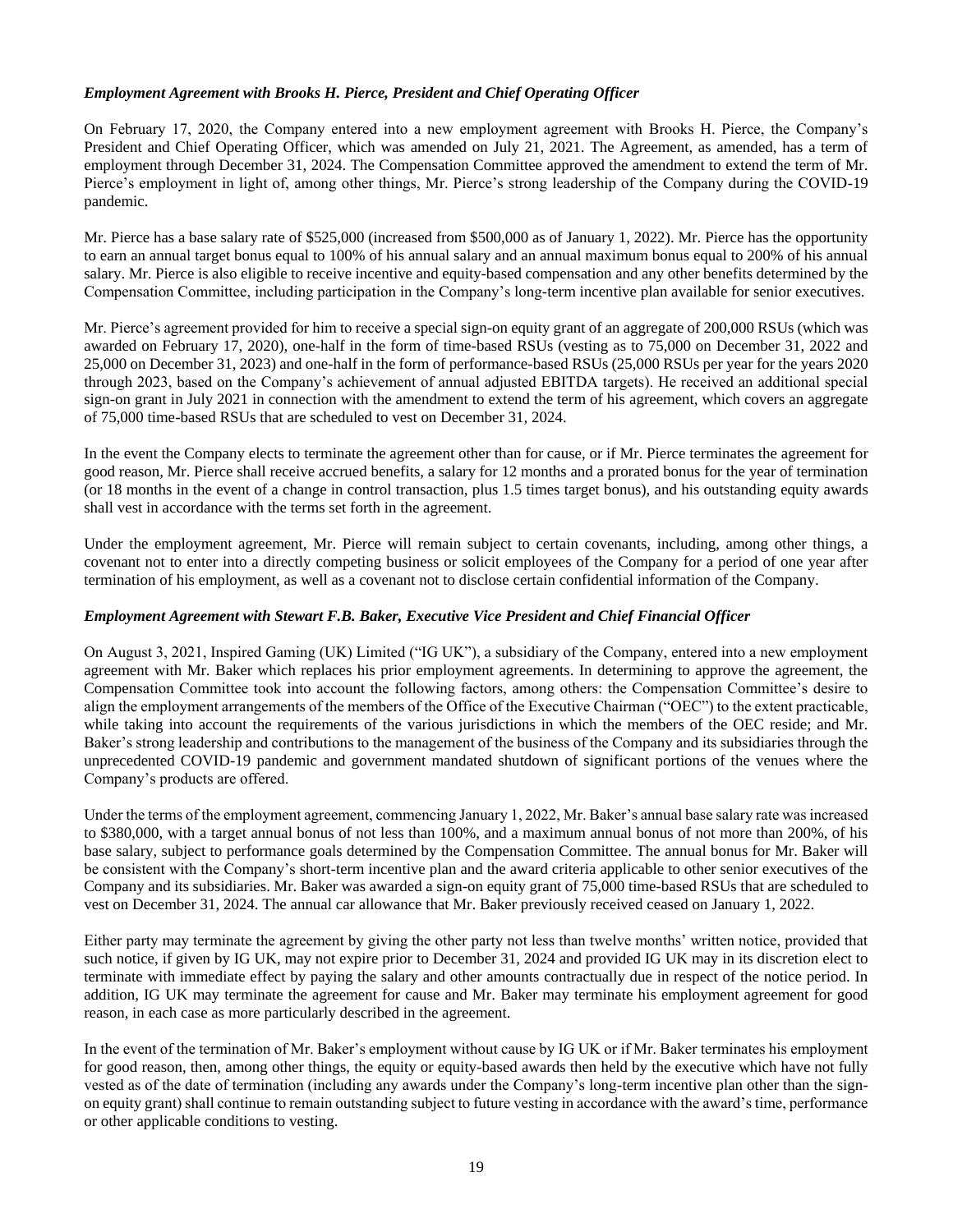Under the agreement, Mr. Baker is subject to certain restrictive covenants, including, among other things, non-solicitation and non-competition restrictions for a period of twelve months after termination of Mr. Baker's employment and confidentiality obligations.

The employment agreement is governed by and will be construed in accordance with the law of England and Wales.

### *Indemnification Agreements*

The Company has entered into indemnification agreements with all of its directors and executive officers pursuant to which such individuals are indemnified by the Company to the fullest extent permitted under Delaware law.

# **Summary Compensation Table**

The following table sets forth information concerning compensation awarded to, earned by or paid to our named executive officers for the years specified.

|                                    |      |              |                  |              |     | <b>Nonequity</b>                        |                  |                   |
|------------------------------------|------|--------------|------------------|--------------|-----|-----------------------------------------|------------------|-------------------|
|                                    |      |              |                  | <b>Stock</b> |     | <b>Option</b> Incentive Plan            | All Other        |                   |
|                                    |      | Salary       | <b>Bonus</b>     | Awards       |     | <b>Awards Compensation Compensation</b> |                  |                   |
| <b>Name and Principal Position</b> | Year | (3)(1)       | (\$)             | (3)(2)       | \$) | $(3)(\$)$                               | $(4)$ $($ \$ $)$ | Total (\$)        |
| A. Lorne Weil                      |      | 2021 671,951 |                  | $-7,049,350$ |     | 900,000                                 | 125,540          | 8.746.841         |
| <b>Executive Chairman</b>          |      | 2020 629,284 | $\hspace{0.1cm}$ | 784,167      |     | 727,016                                 |                  | 100,244 2,240,711 |
| Brooks H. Pierce                   |      | 2021 456,639 |                  | $-1,680,280$ |     | 500,000                                 |                  | 108,254 2,745,173 |
| President and COO                  |      | 2020 432,934 |                  | $-1,474,112$ |     | 403,898                                 |                  | 97,434 2,408,378  |
| Stewart F.B. Baker                 |      | 2021 295,768 |                  | $-1.394.652$ |     | 347,403                                 |                  | 52,225 2,090,048  |
| Executive VP and CFO               |      |              |                  |              |     |                                         |                  |                   |

- (1) The base salaries shown for the named executive officers reflect temporary reductions to their regular base salary rates in connection with the Company's COVID-19 mitigation measures which were in effect for approximately eight months during 2020 and for five months during 2021. Mr. Baker, who was not a named executive officer for 2020 (and, accordingly, his compensation is shown only for 2021), was paid in British pounds, which have been converted into U.S. dollars based on the average exchange rate during the year, which was 1.376, except that, in the case of his STIP bonus, the rate at the end of the year was used (1.3477).
- (2) The stock awards for 2021 consist of (i) formula awards of time-based RSUs and performance-based RSUs to each of the named executive officers, (ii) special awards of 750,000 RSUs to Mr. Weil in connection with his new employment agreement (a mix of time-based RSUs, performance-based RSUs and stock price based RSUs), and (iii) special awards of 75,000 time-based RSUs to each of Mr. Pierce and Mr. Baker in connection with their employment agreements. The values shown reflect the grant date fair value of the awards computed in accordance with FASB ASC Topic 718. For the timebased RSUs and performance-based RSUs, the values were determined by multiplying the number of shares subject to the awards by the closing price of the common stock on the grant date and, with respect to the performance-based RSUs (as to which the number of RSUs eligible to vest depends on the performance level attained), the amount reflects the Company's assessment at the time of grant as to the probable outcome of the performance condition which was determined to be 100% of the target amount, the maximum level of performance. In the case of the stock price based RSUs, the fair value was determined using the Monte Carlo simulation method. For additional information, see our consolidated financial statements included in our Annual Report on Form 10-K for the year ended December 31, 2021.
- (3) The nonequity incentive compensation awards shown reflect amounts awarded under the Company's STIP bonus program. The payout level approved was 100% of the named executive officer's target bonus for 2021 and approximately 80.8% for fiscal 2020, based on the attainment of performance targets for the applicable year.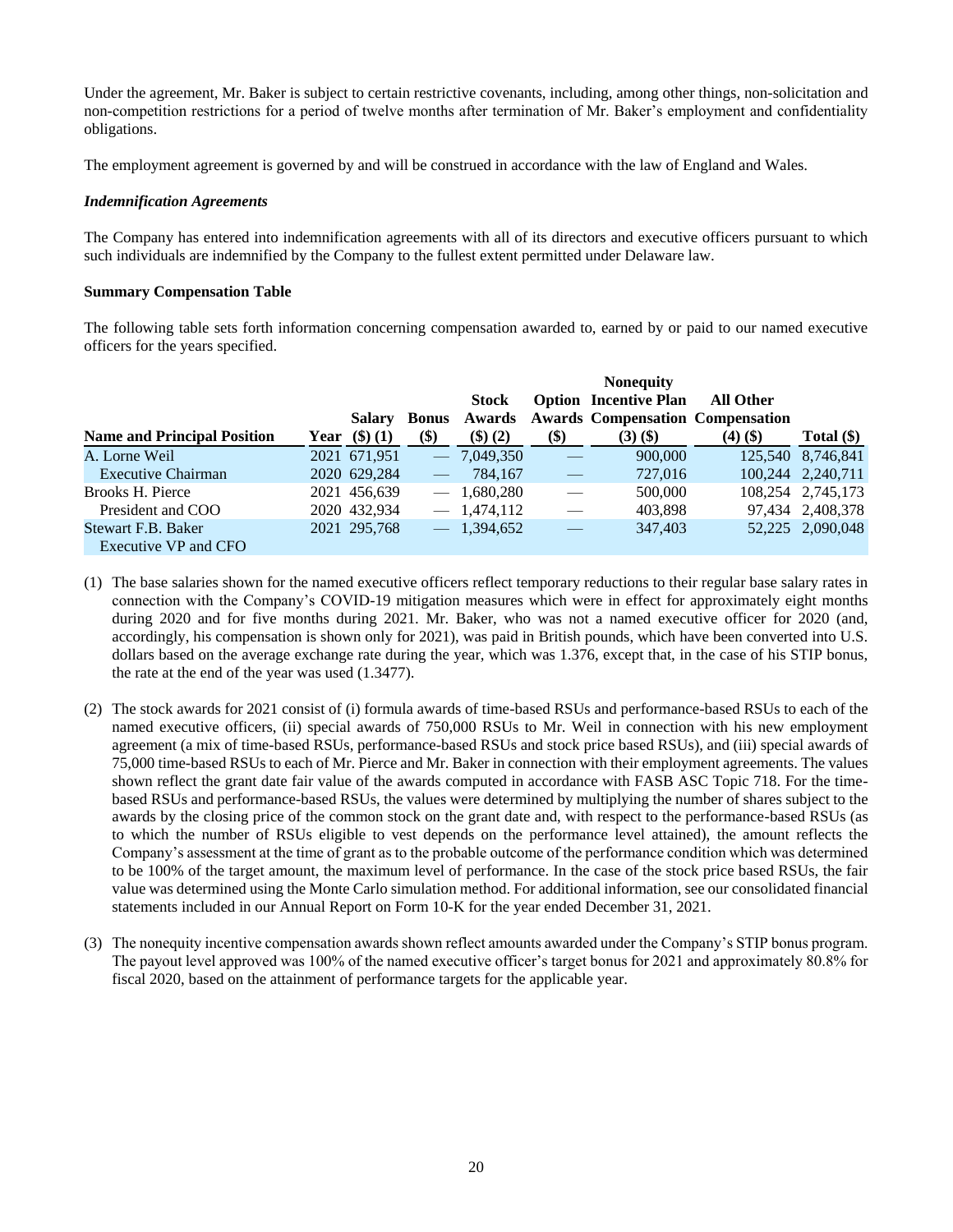(4) The amounts shown under "All Other Compensation" for 2021 include the following: (i) Mr. Weil, \$11,600 in matching contributions allocated to a defined contribution plan, \$74,037 for term life insurance coverage and \$39,903 relating to health insurance costs; (ii) Mr. Pierce, \$11,600 in matching contributions allocated to a defined contribution plan, \$3,066 as a supplement covering the cost of his life insurance premiums for coverage under a group policy, \$27,672 relating to health insurance costs and tax equalization in the estimated amount of \$65,916 (primarily associated with historical grants of RSUs that vested during 2021); and (iii) Mr. Baker, \$19,137 as a car allowance, \$31,027 in contributions to a defined contribution plan, \$1,522 for health insurance premiums and \$540 for life insurance premiums for coverage under a group policy. With respect to the health insurance costs specified above for Messrs. Weil and Pierce, the amounts reflect the incremental cost to the Company of providing health insurance coverage to these executives in comparison to the amounts that would have been incurred for coverage that's available generally to salaried employees under the Company's group health plan.

# **Outstanding Equity Awards at 2021 Fiscal Year-End**

The following table sets forth information concerning outstanding equity awards made to our named executive officers as of December 31, 2021.

|                    | <b>Option Awards</b>                                                    |                                                                                                    |                                                                                                                                        |                                    |                              |                                                                                                     | Stock Awards (1)(2)(3)                                                                              |                                                                                                                                                         |                                                                                                                                                                         |
|--------------------|-------------------------------------------------------------------------|----------------------------------------------------------------------------------------------------|----------------------------------------------------------------------------------------------------------------------------------------|------------------------------------|------------------------------|-----------------------------------------------------------------------------------------------------|-----------------------------------------------------------------------------------------------------|---------------------------------------------------------------------------------------------------------------------------------------------------------|-------------------------------------------------------------------------------------------------------------------------------------------------------------------------|
| <b>Name</b>        | Number of<br>securities<br>underlying<br>unexercised<br>options<br>(# ) | Number of<br>securities<br>underlying<br>unexercised<br>options<br>#)<br>exercisable unexercisable | <b>Equity</b><br>incentive<br>plan<br>awards:<br>number of<br>securities<br>underlying<br>unexercised<br>unearned<br>options<br>$(\#)$ | Option<br>exercise<br>price<br>\$) | Option<br>expiration<br>date | <b>Number</b><br>of shares<br><b>or</b><br>units of<br>stock<br>that<br>have<br>not<br>vested<br>#) | <b>Market</b><br>value<br>of shares<br>or units<br>of<br>stock<br>that<br>have not<br>vested<br>\$) | <b>Equity</b><br>incentive<br>plan<br>awards:<br>number<br>of<br>unearned<br>shares,<br>units<br>or other<br>rights<br>that have<br>not<br>vested<br>#) | Equity<br>incentive<br>plan<br>awards:<br>market<br>or<br>payout<br>value of<br>unearned<br>shares,<br>units or<br>other<br>rights<br>that<br>have not<br>vested<br>\$) |
| A. Lorne Weil      |                                                                         |                                                                                                    |                                                                                                                                        |                                    |                              |                                                                                                     | 288,278 3,736,083                                                                                   | 420,000                                                                                                                                                 | 5,443,200                                                                                                                                                               |
| Brooks H. Pierce   |                                                                         |                                                                                                    |                                                                                                                                        |                                    |                              |                                                                                                     | 320,238 4,150,284                                                                                   | 50,000                                                                                                                                                  | 648,000                                                                                                                                                                 |
| Stewart F.B. Baker |                                                                         |                                                                                                    |                                                                                                                                        |                                    |                              |                                                                                                     | 137,856 1,786,614                                                                                   |                                                                                                                                                         |                                                                                                                                                                         |

(1) Consists of the following awards:

- (i) RSUs granted on February 17, 2020 to Mr. Pierce in connection with his employment agreement in the amount of (i) 100,000 RSUs as to which three-quarters of the award is scheduled to vest on December 31, 2022 and one-quarter on December 31, 2023; and (ii) 100,000 performance-based RSUs which are conditioned on attainment of pre-established performance criteria for the years 2020 through 2023 and subject to a time-based vesting schedule, such that the earliest vesting date is December 31, 2022. The performance criteria applicable to the first tranche of the performance RSUs (25,000 RSUs based on 2020 Adjusted EBITDA) was met at a level equal to approximately 80.8% of the target award (20,195 RSUs) and the performance criteria applicable to the second tranche of the performance RSUs (25,000 RSUs based on 2021 Adjusted EBITDA) was met at the target level.
- (ii) RSUs granted on August 31, 2020 to Messrs. Weil, Pierce and Baker for 2020 in the original amounts of 121,555, 81,037 and 48,277, respectively, as to which one-quarter vested on each of June 30, 2021 and December 31, 2021 and the remainder is scheduled to vest on December 31, 2022.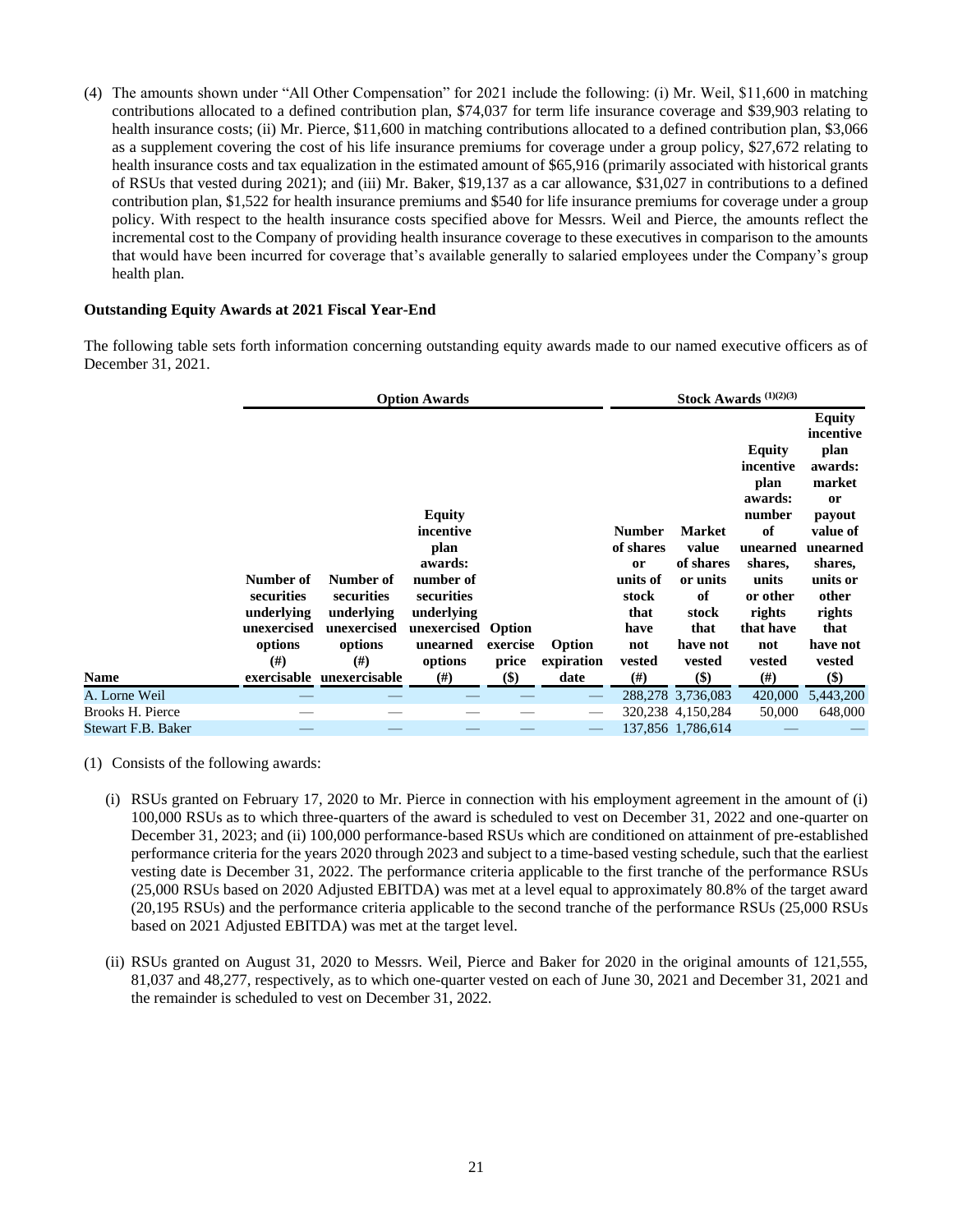- (iii) RSUs granted on May 11, 2021 to Mr. Weil in connection with his employment agreement in the aggregate original amount of 750,000 RSUs, which were modified on June 21, 2021. The awards were initially comprised of (1) 250,000 time-based RSUs (85,000 scheduled to vest on December 31, 2022, 80,000 on December 31, 2023 and 85,000 on December 31, 2024), (2) 250,000 performance-based RSUs (vesting in four installments of 62,500 RSUs conditioned on attainment of pre-established performance criteria for the years 2021 through 2024) and (3) 250,000 stock price based RSUs (80,000 at \$6.25; 85,000 at \$8.25 and 85,000 at \$15.00). The stock price criteria were met with respect to the first two tranches of the stock price based RSUs (an aggregate of 165,000 RSUs). As part of the modification, an aggregate of 147,500 of the RSUs (the first tranche of the time-based RSUs and the first tranche of the performancebased RSUs) were restructured into stock price based RSUs that require the attainment of stock price targets (50,000 at \$15.00, 50,000 at \$17.50 and 47,500 at \$20.00).
- (iv) RSUs granted on June 9, 2021 to Messrs. Weil, Pierce and Baker for 2021 in the original amounts of 37,500, 35,714 and 23,230, respectively, as to which one-third vested on December 31, 2021 and one-third is scheduled to vest on each of December 31, 2022 and December 31, 2023.
- (v) RSUs granted as performance-based RSUs on June 9, 2021 to Messrs. Weil, Pierce and Baker for 2021 in the target amounts of 37,500, 35,714 and 23,230, respectively, as to which vesting was conditioned on attainment of preestablished performance criteria for 2021. The performance criteria applicable to the RSUs was met at the target level. The awards remain subject to a time-based vesting schedule (i.e., vesting in one installment on December 31, 2023).
- (vi) RSUs granted on July 21, 2021 to Mr. Pierce in connection with an extension of his employment agreement in the amount of 75,000 time-based RSUs. The RSUs are scheduled to vest on December 31, 2024.
- (vii)RSUs granted on August 4, 2021 to Mr. Baker in connection with his new employment agreement in the amount of 75,000 time-based RSUs. The RSUs are scheduled to vest on December 31, 2024.
- (2) The values shown were calculated by multiplying the number of shares subject to the awards by the closing price of the Company's common stock on December 31, 2021 (\$12.96).
- (3) In addition to these awards, as of December 31, 2021, the named executive officers held the following vested (but unsettled RSUs): Mr. Weil, 1,091,272 RSUs; Mr. Pierce, 100,000 RSUs; and Mr. Baker, 50,000 RSUs. These RSUs are subject to settlement deferral during the employment of the award recipient.

#### **Director Compensation**

The Company's non-employee director compensation program was as follows in 2021:

|                                                          | <b>Annual Cash</b><br>Retainer | <b>Annual RSU</b><br>Award |
|----------------------------------------------------------|--------------------------------|----------------------------|
| <b>Board Members</b>                                     | 50,000                         | 50,000                     |
| Lead Independent Director Additional Retainer and Equity | 5.000                          | 5.000                      |
| Committee Chair Additional Retainer and Equity           | 5.000                          | 5.000                      |

With respect to the annual awards of RSUs for 2021, the number of RSUs granted was determined by dividing the award value (as shown in the table) by the closing price of the Company's stock on the grant date (the first business day of the year). The RSUs vest in four equal installments, one-quarter on the date of grant and the remaining three quarters on the first day of each calendar quarter (i.e., April 1, July 1 and October 1). Historically, RSUs granted under the program for non-employee directors are not settled until a director leaves the Board. Pursuant to modifications to the program, as discussed below, commencing with awards granted in 2022, directors may elect whether or not they wish to defer settlement of vested RSUs.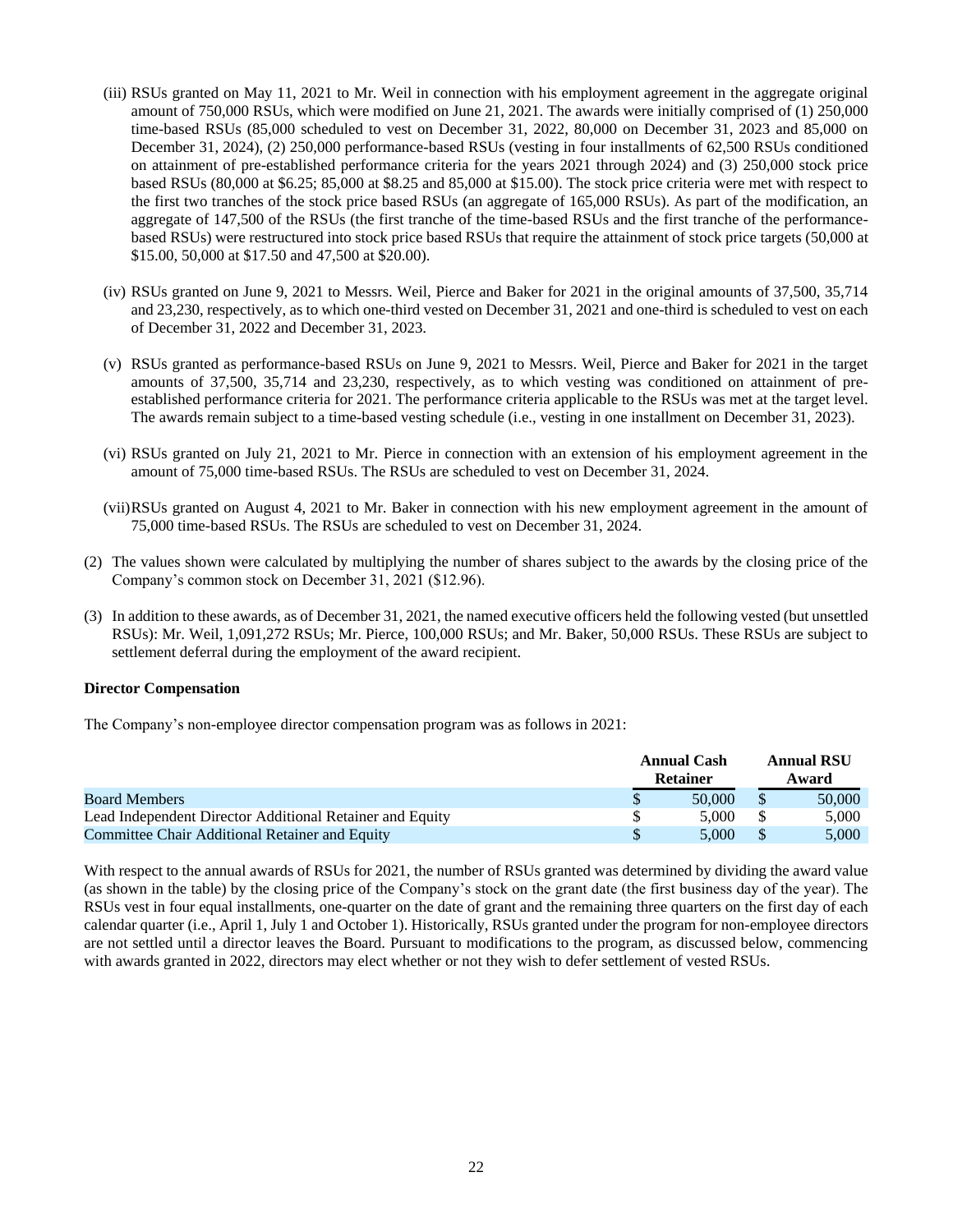The compensation paid to individuals who served as non-employee directors is shown below for 2021:

|                       | Fees                        |                        |               | <b>Non-Equity</b>               |                             |                     |
|-----------------------|-----------------------------|------------------------|---------------|---------------------------------|-----------------------------|---------------------|
|                       | <b>Earned or</b><br>Paid in | <b>Stock</b><br>Awards | Option        | <b>Incentive</b><br><b>Plan</b> | All<br><b>Other</b>         |                     |
| <b>Name</b>           | Cash (1)<br>\$)             | (2)<br>\$)             | Awards<br>\$) | <b>Compensation</b><br>(\$)     | <b>Compensation</b><br>(\$) | <b>Total</b><br>\$) |
| Michael R. Chambrello | 44,792                      | 49,996                 |               |                                 |                             | 94,788              |
| Ira H. Raphaelson     | 53,750                      | 59,995                 |               |                                 |                             | 113,745             |
| Desirée G. Rogers     | 44,792                      | 49,996                 |               |                                 |                             | 94,788              |
| Steven M. Saferin     | 49.271                      | 54,998                 |               |                                 |                             | 104,269             |
| John M. Vandemore     | 49,271                      | 54,998                 |               |                                 |                             | 104,269             |
| Katja Tautscher       | 38,876                      | 42,323                 |               |                                 |                             | 81,199              |

- (1) The cash retainers shown above reflect temporary reductions in connection with the Company's COVID-19 mitigation measures which were in effect for five months during 2021. Ms. Tautscher joined the Board on February 26, 2021; accordingly, the amounts shown for her reflect her partial period of service.
- (2) Represents annual grants of RSUs. The grant date fair value was computed in accordance with FASB ASC Topic 718, by multiplying the number of shares subject to the award by the closing price of the common stock on the grant date. For additional information, see our consolidated financial statements included in our Annual Report on Form 10-K for the year ended December 31, 2021.

# **Changes to Director Compensation (effective January 1, 2022)**

At a meeting in August 2021, the Compensation Committee reviewed a proposal to increase director compensation. The Compensation Committee's independent compensation consultant, FW Cook, informed the Compensation Committee that the total compensation paid by the Company per director was at the 15th percentile of our peer group and approximately \$75,000 below the median. The Board had deferred taking action on its own compensation during the past three years in light of economic challenges such as the U.K government reduction in stakes on fixed odds betting terminals and the effects of COVID-19. The Board also considered the 2020-2021 NASD Board Compensation Report reflecting a \$25,000 Board pay gap to the median. In approving changes to the Board's compensation (new rates are shown below), the Board took into account, among other things, the analysis provided by FW Cook, the performance of the Company and its stock price, and the significant increase in the size and complexity of the Company's operations since 2019, when the Company completed the Novomatic transaction. In addition, as part of the changes in the director compensation program, the Board also approved allowing directors to elect whether or not to defer settlement of their RSU awards (previously, deferral was mandatory). The cash retainer and RSU Awards for the Lead Independent Director and Committee Chairs were increased by the Board on a motion by the Executive Chairman.

Director compensation (Jan 1, 2022):

|                                                          | <b>Annual Cash</b><br><b>Retainer</b> | <b>Annual RSU</b><br>Award |
|----------------------------------------------------------|---------------------------------------|----------------------------|
| <b>Board Members</b>                                     | 50,000                                | 100,000                    |
| Lead Independent Director Additional Retainer and Equity | 10.000                                | 10.000                     |
| Committee Chair Additional Retainer and Equity           | 10.000                                | 10.000                     |

As of December 31, 2021, the aggregate stock awards, consisting of RSUs, held by our non-employee directors were as follows:

| <b>Name</b>           | <b>Total Number of</b><br>$RSUs$ <sup>(1)</sup> |
|-----------------------|-------------------------------------------------|
| Michael R. Chambrello | 22,555                                          |
| Ira H. Raphaelson     | 42.716                                          |
| Desirée G. Rogers     | 27,624                                          |
| Steven M. Saferin     | 30,196                                          |
| John M. Vandemore     | 39,157                                          |
| Katja Tautscher       | 5,130                                           |

(1) All outstanding RSUs held by the directors were vested as of fiscal year-end.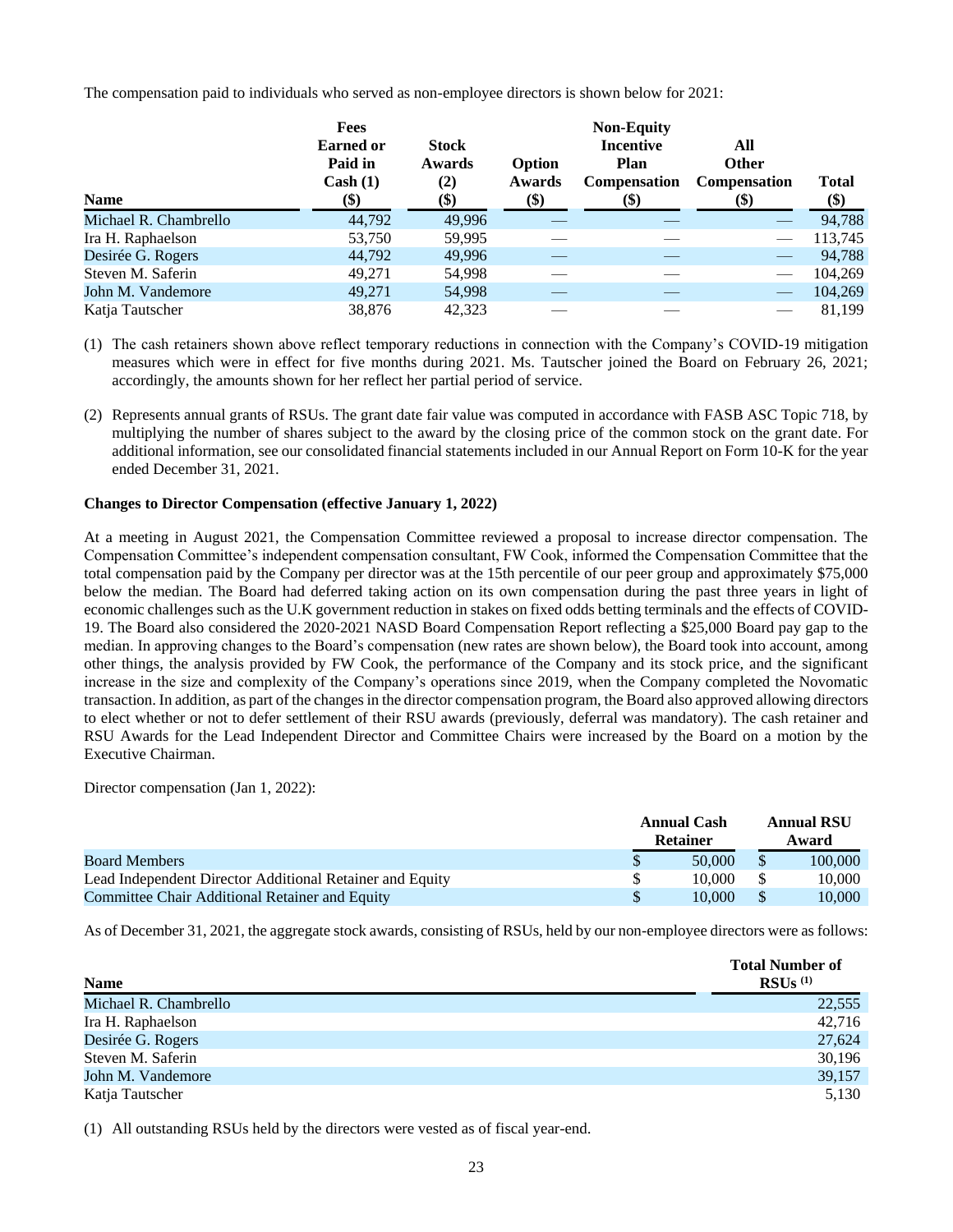# **Securities Authorized for Issuance under Equity Compensation Plans**

As of December 31, 2021, we had the following equity compensation plans, under which the indicated number of securities were issuable upon the exercise of outstanding awards, and the indicated number of securities remained available for future issuance:

| <b>Plan Category</b>                                         | Number of<br>securities to<br>be<br>issued upon<br>exercise of<br>outstanding<br>options,<br>warrants<br>and rights $(1)$ | Weighted-<br>average<br>exercise price<br>of<br>outstanding<br>options,<br>warrants<br>and rights $(1)$ | Number of<br>securities<br>remaining<br>available for<br>future<br><i>issuance</i><br>under equity<br>compensation<br>plans<br>(excluding)<br>securities<br>reflected in<br>column (a)) $^{(2)}$ |
|--------------------------------------------------------------|---------------------------------------------------------------------------------------------------------------------------|---------------------------------------------------------------------------------------------------------|--------------------------------------------------------------------------------------------------------------------------------------------------------------------------------------------------|
|                                                              | (a)                                                                                                                       | (b)                                                                                                     | (c)                                                                                                                                                                                              |
| Equity compensation plans approved by security holders $(2)$ | 3,622,904                                                                                                                 | (1)                                                                                                     | 1,958,536                                                                                                                                                                                        |

Equity compensation plans not approved by security holders

(1) Outstanding awards of stock rights consist of RSUs, which have no exercise price.

(2) Equity compensation plans approved by security holders consist of the 2016 Long-Term Incentive Plan, the Second Long-Term Incentive Plan, the 2018 Omnibus Incentive Plan, the 2021 Omnibus Incentive Plan and the Employee Stock Purchase Plan. The number of shares remaining available for issuance was as follows as of December 31, 2021: 3,622,904 shares under the 2021 Omnibus Incentive Plan (which includes shares rolled over from the 2018 Omnibus Incentive Plan) and 467,751 under the Employee Stock Purchase Plan.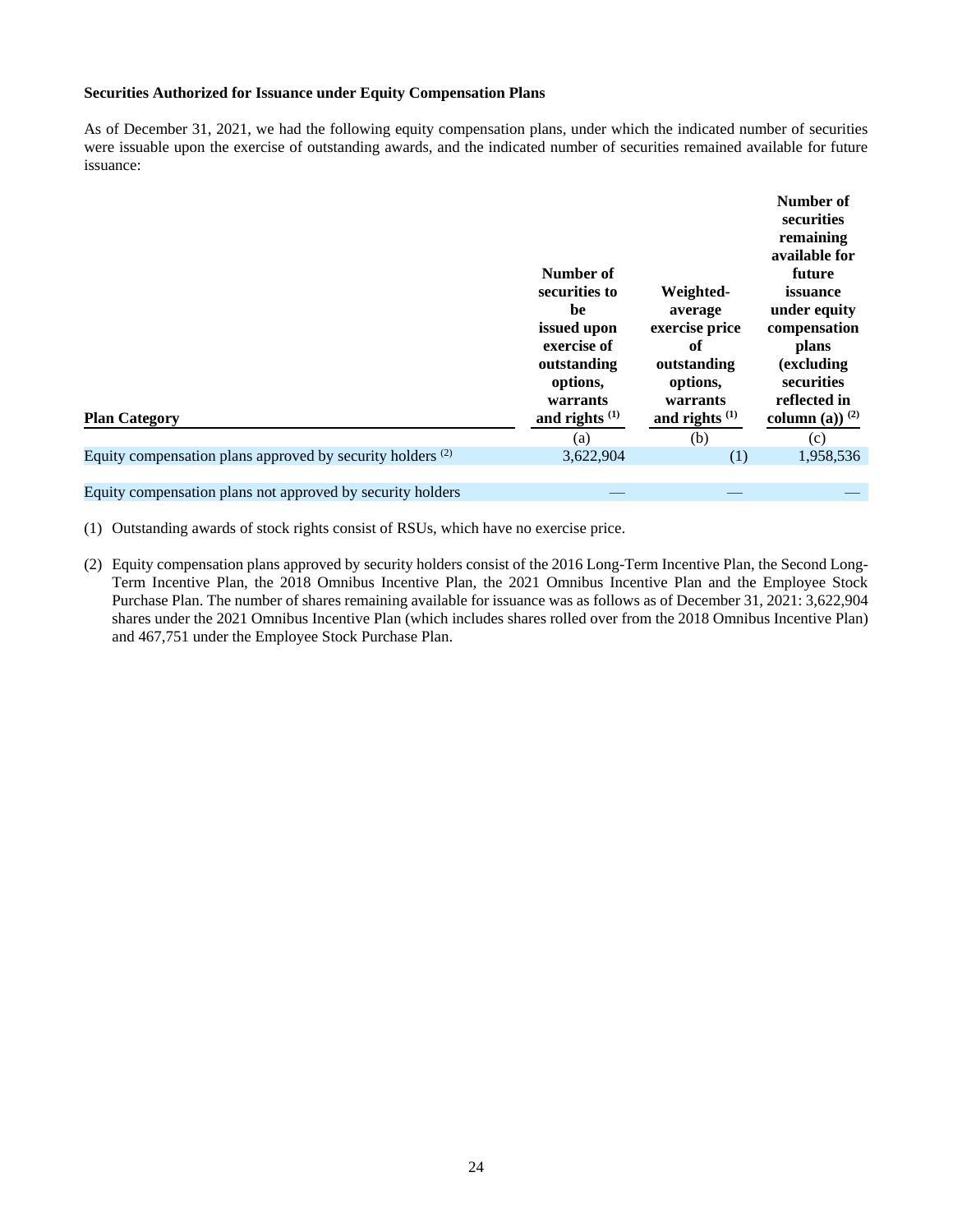# **SECURITY OWNERSHIP OF CERTAIN BENEFICIAL OWNERS AND MANAGEMENT**

The following table sets forth information known as of April 1, 2022, the Record Date, regarding the beneficial ownership of our common stock by:

- each person who is known to be the beneficial owner of more than 5% of the outstanding shares of our common stock; and
- each of our directors and named executive officers (named in our summary compensation table), as well as a group total for all of our current directors and executive officers (including those not named in our summary compensation table).

Beneficial ownership is determined according to the rules of the SEC, which generally provide that a person has beneficial ownership of a security if the person possesses sole or shared voting or investment power over that security, including options, warrants or RSUs that are currently exercisable or convertible or exercisable or convertible within 60 days of the date as of which information is provided.

The beneficial ownership of our common stock is based on 26,884,782 shares of common stock outstanding as of the Record Date.

Unless otherwise indicated, we believe that all persons named in the table below have sole voting and investment power with respect to all shares of common stock beneficially owned by them. In addition, unless otherwise indicated, the address for each person named below is c/o Inspired Entertainment, Inc., 250 West 57th Street, Suite 415, New York, NY 10107.

| <b>Name of Beneficial Owner</b>                                      | Number of<br><b>Shares</b> of<br><b>Common</b><br>Stock(1) | <b>Percent of</b><br><b>Class</b> |
|----------------------------------------------------------------------|------------------------------------------------------------|-----------------------------------|
| <b>MIHI LLC</b>                                                      | 3,023,750(2)                                               | 11.25%                            |
| 683 Capital Management, LLC                                          | 2,030,770(3)                                               | 7.55%                             |
| DG Capital Management, LLC                                           | 1,727,008(4)                                               | 6.42%                             |
| <b>Ophir Global Opportunities Fund</b>                               | 1,714,571(5)                                               | 6.38%                             |
| <b>Cannell Capital LLC</b>                                           | 1,350,312(6)                                               | 5.02%                             |
| A. Lorne Weil                                                        | 2,664,298(7)                                               | 9.52%                             |
| Michael R. Chambrello                                                | 26,632(8)                                                  | $\ast$                            |
| Ira H. Raphaelson                                                    | 47,142(9)                                                  | *                                 |
| Desiree G. Rogers                                                    | 31,147(10)                                                 | $\ast$                            |
| Steven M. Saferin                                                    | 35,160(11)                                                 | *                                 |
| Katja Tautscher                                                      | 8,943(12)                                                  | $\ast$                            |
| John M. Vandemore                                                    | 44,351(13)                                                 | *                                 |
| <b>Brooks H. Pierce</b>                                              | 192,390(14)                                                | $\ast$                            |
| Stewart F.B. Baker                                                   | 123,935(15)                                                | $\ast$                            |
| All current directors and executive officers as a group (11 persons) | 3,496,002(16)                                              | 12.27%                            |

Less than 1 percent

- (1) Derivative securities such as options, warrants and RSUs that are exercisable or convertible into shares of common stock within 60 days of the date as of which information is provided in this table are deemed to be beneficially owned and outstanding for purposes of computing the ownership of the person holding such securities but are not deemed to be outstanding for purposes of computing the ownership of any other person.
- (2) According to a Schedule 13G filed on January 3, 2017, Macquarie Group Limited is the ultimate indirect parent of MIHI LLC and may be deemed to beneficially own or otherwise exercise dispositive powers with respect to the shares held by MIHI LLC. The business address listed in the 13G for Macquarie Group Limited is 50 Martin Place Sydney, New South Wales, Australia, and the business address listed for MIHI LLC is 125 West 55th Street, New York, NY 10019.
- (3) According to a Schedule 13G/A filed on February 14, 2022, 683 Capital Management, LLC, 683 Capital Partners, LP and Ari Zweiman, the Managing Member of 683 Capital Management, LLC, have shared voting dispositive power with respect to the shares. The business address listed for such persons in the 13G/A is 3 Columbus Circle, Suite 2205, New York, NY 10019.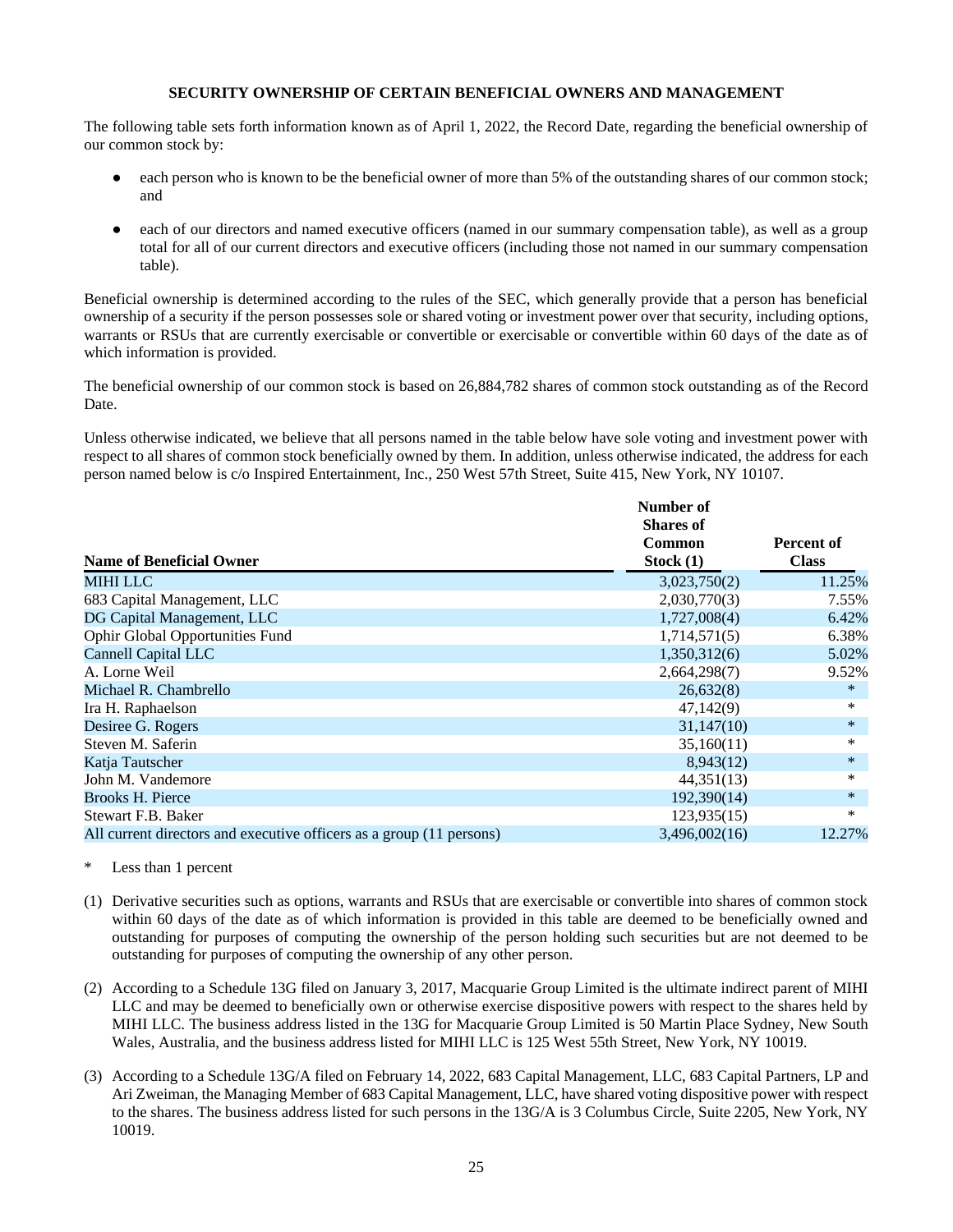- (4) According to a Schedule 13G/A filed on February 11, 2022, DG Capital Management, LLC and Dov Gertzulin, the Managing Member of DG Capital Management, LLC, have shared voting and dispositive power with respect to 1,727,008 shares and DG Value Partners II Master Fund, LP has shared voting and dispositive power with respect to 1,501,868 shares. The business address listed for such persons in the 13G/A is 460 Park Avenue, 22nd Floor, New York, NY 10022.
- (5) According to a Schedule 13G filed on February 14, 2022, Ophir Global Opportunities Fund has sole voting and dispositive power with respect to the shares. The business address listed in the 13G is Level 26, Governor Philip Tower, One Farrer Place, Sydney, NSW 2000.
- (6) According to a Schedule 13G/A filed on February 11, 2022, Cannell Capital LLC and J. Carlo Cannell, the Managing Member of Cannell Capital LLC, have shared voting and dispositive power with respect to the shares. The business address listed for such persons in the 13G is 245 Meriwether Circle, Alta, WY 83414.
- (7) Includes 1,091,272 shares subject to vested RSUs held by Mr. Weil. Also includes 896,179 shares held by Hydra Industries Sponsor LLC (the "Hydra Sponsor") as to which Mr. Weil has sole voting and dispositive power and may be deemed to beneficially own such shares. Mr. Weil is the managing member of the Hydra Sponsor, whose membership interests are owned by Mr. Weil and Mr. Weil's children or trusts for their benefit.
- (8) Includes 22,555 shares subject to vested RSUs.
- (9) Includes 42,716 shares subject to vested RSUs.
- (10)Reflects vested RSUs.
- (11)Includes 34,360 shares subject to vested RSUs.
- (12) Reflects vested RSUs.
- (13)Includes 43,351 shares subject to vested RSUs.
- (14)Includes 100,000 shares subject to vested RSUs.
- (15)Includes 50,000 shares subject to vested RSUs.
- (16)Includes an aggregate of 1,599,634 shares subject to RSUs that are vested or scheduled to vest within 60 days.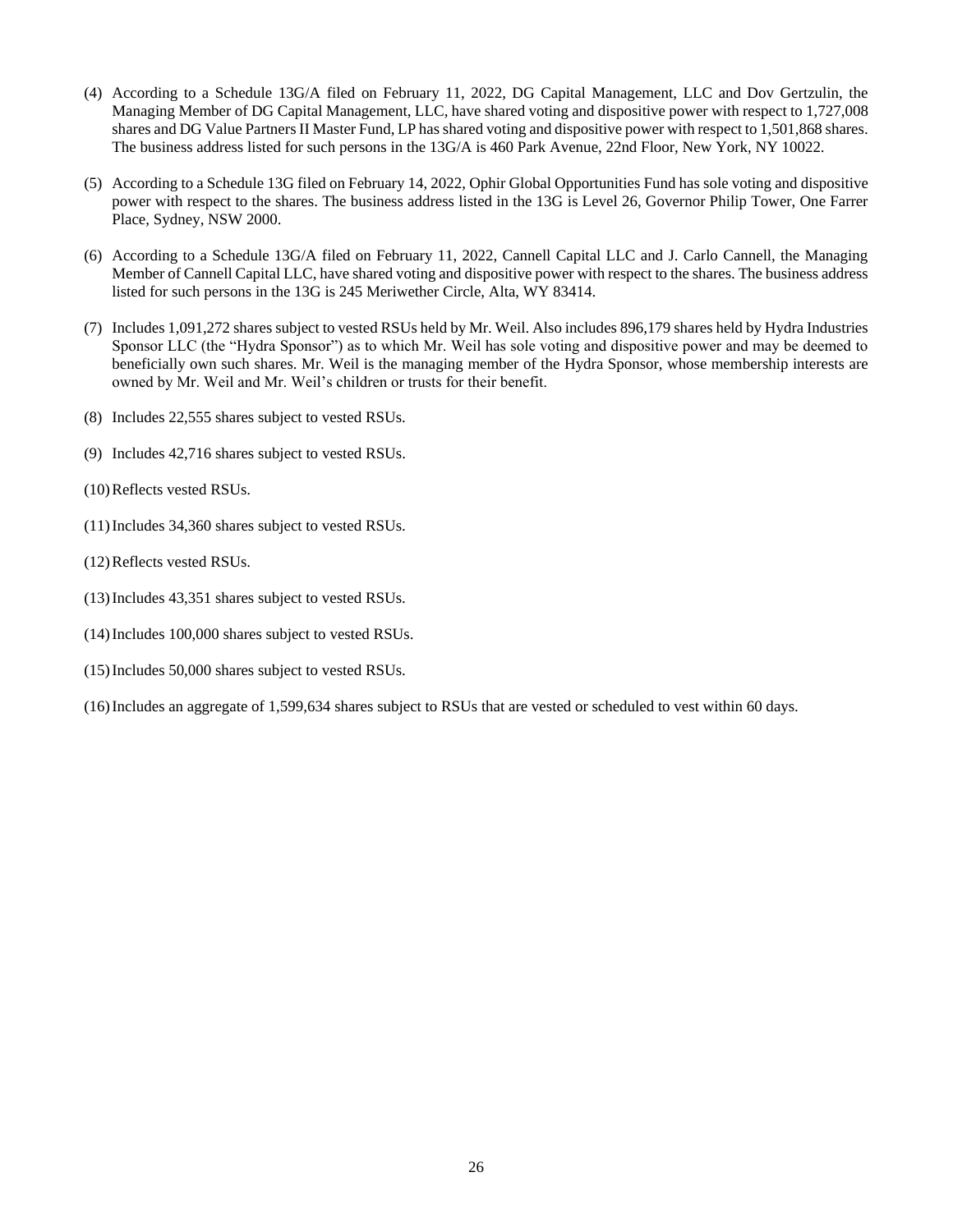### **CERTAIN RELATIONSHIPS AND RELATED TRANSACTIONS**

In May 2021, we completed a refinancing of our prior credit facilities, issuing £235.0 million aggregate principal amount of 7.875% senior secured notes due 2026 (the "Senior Secured Notes") and entered into a revolving credit facility agreement pursuant to which the lending parties agreed to provide, subject to certain conditions, a secured revolving facility loan in an original principal amount of £20 million (see Note 13 to the consolidated financial statements included in our Annual Report on Form 10-K for the year ended December 31, 2021). Macquarie Capital (Europe) Limited was an initial purchaser of the Senior Secured Notes and Macquarie Corporate Holdings Pty Limited (UK) Branch) was an arranger and lending party under the revolving credit facility. These entities are affiliates of MIHI LLC, which beneficially owns in excess of 10% of our outstanding common stock. The fees paid to these entities in connection with the refinancing were £387,750 in underwriting fees and £40,000 in arranger fees. MIHI LLC was a co-sponsor of our initial public offering, and is a party to a stockholders agreement with us, the Hydra Sponsor and certain other parties dated December 23, 2016 under which it and the Hydra Sponsor are permitted to jointly designate two directors to the Board. Macquarie UK was also a lending party with respect to our prior credit facilities.

In May 2021, HG Vora Special Opportunities Master Fund Ltd (previously a significant stockholder of the Company until October 2021) was one of the purchasers of our Senior Secured Notes, acquiring an aggregate amount of approximately \$55 million for which interest is paid in the ordinary course.

During 2021, we incurred approximately \$167,000 in offering expenses for which we were reimbursed in connection with an underwritten public offering of shares by The Landgame Trust, which held approximately 25% of our outstanding common stock at the time of the offering. The offering closed on June 1, 2021. The stockholder sold an aggregate of 6,217,628 shares in the offering (including 810,995 shares subject to an over-allotment option that was exercised in full) at an offering price of \$9.25 per share, less underwriting discounts and commissions of \$0.4625 per share. One of the participating underwriters in the offering was Macquarie Capital (USA) Inc., an affiliate of MIHI LLC (see above), pursuant to which it purchased 870,468 of the shares including 113,539 shares subject to the over-allotment option.

Nicholas Weil, the son of A. Lorne Weil, our Executive Chairman, serves as Head of Business Development, U.S. Lotteries, for our subsidiary Inspired Gaming (USA) Inc. For 2021, Nicholas Weil was paid a base salary of approximately \$135,000 (reflecting COVID-19 related reductions from his regular salary which was increased from a rate of \$127,500 to \$150,000 on June 1, 2021) and he was awarded a bonus under the Company's STIP in the amount of \$30,000. He received 4,553 RSUs under the Company's equity award program for 2021.

On December 31, 2021, the Company entered into a consultancy agreement with Richard Weil, the brother of A. Lorne Weil, our Executive Chairman, under which he received a success fee in the amount of \$130,000 for services he provided in connection with our acquisition of Sportech Lotteries, LLC. Under the agreement, he will provide consulting services relating to the lottery in the Dominican Republic for a period of twelve months at a rate of \$10,000 per month.

#### **Policies and Procedures for Related Person Transactions**

Our Audit Committee must review and approve any related person transaction we propose to enter into. Our Audit Committee charter details the policies and procedures relating to transactions that may present actual, potential or perceived conflicts of interest and may raise questions as to whether such transactions are consistent with the best interest of the company and our stockholders. A summary of such policies and procedures is as follows:

Any potential related party transaction that is brought to the Audit Committee's attention will be analyzed by the Audit Committee, in consultation with outside counsel or members of management, as appropriate, to determine whether the transaction or relationship does, in fact, constitute a related party transaction. At each of its meetings, the Audit Committee will be provided with the details of each new, existing or proposed related party transaction, including the terms of the transaction, the business purpose of the transaction, and the benefits to us and to the relevant related party.

In determining whether to approve a related party transaction, the Audit Committee must consider, among other factors, the following factors to the extent relevant:

- whether the terms of the transaction are fair to us and on the same basis as would apply if the transaction did not involve a related party;
- whether there are business reasons for us to enter into the transaction;
- whether the transaction would impair the independence of an outside director; and
- whether the transaction would present an improper conflict of interest for any director or executive officer.

Any member of the Audit Committee who has an interest in the transaction under discussion must abstain from voting on the approval of the transaction, but may, if so requested by the Chairman of the Audit Committee, participate in some or all of the Compensation Committee's discussions of the transaction. Upon completion of its review of the transaction, the Audit Committee may determine to permit or to prohibit the transaction.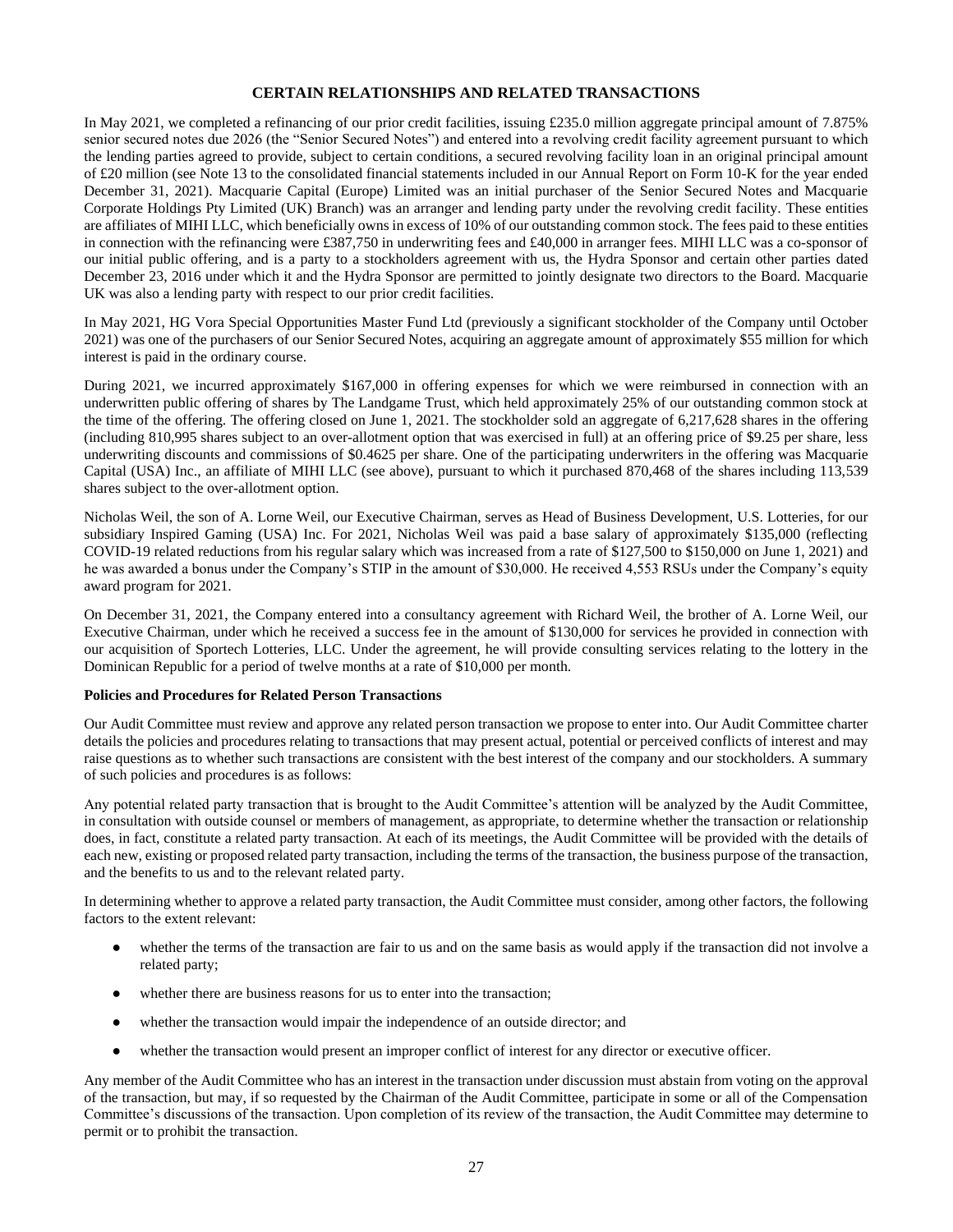# **PROPOSALS TO BE VOTED ON: PROPOSAL NUMBER ONE—ELECTION OF DIRECTORS**

# **Director Nominees**

The Board proposes the election of the following seven individuals to serve on the Board until the 2023 annual meeting of stockholders or until their respective successors are duly elected and qualified: A. Lorne Weil, Michael R. Chambrello, Ira H. Raphaelson, Desiree G. Rogers, Steven M. Saferin, Katja Tautscher and John M. Vandemore. Each of these individuals currently serves on the Company's seven-member Board.

In accordance with the designation rights under a stockholders agreement dated December 23, 2016 by and among the Company, the sponsors of the Company's initial public offering and certain other parties, Mr. Weil is the designee of the Hydra Sponsor; and the joint designees of the Macquarie Sponsor and Hydra Sponsor are Messrs. Chambrello and Raphaelson. Previously, Landgame S.à.r.l, a former stockholder of the Company, had designation rights under the stockholders agreement and Mr. Vandemore was one of its designees.

Brief descriptions of each nominee's background and a statement as to why the Board considers such nominee to be qualified and recommends such nominee for election are set forth above under the heading "Directors, Executive Officers and Corporate Governance." Each nominee has advised us that he or she is willing to be named as a director nominee and to serve as a director if elected.

### **Vote Required for Approval**

Assuming there is a quorum, the directors will be elected by a plurality of the votes cast.

#### **Recommendation of the Board**

**THE BOARD UNANIMOUSLY RECOMMENDS A VOTE "FOR" THE ELECTION OF THE SEVEN DIRECTOR NOMINEES TO SERVE ON THE BOARD UNTIL THE 2023 ANNUAL MEETING OF STOCKHOLDERS OR UNTIL THEIR RESPECTIVE SUCCESSORS ARE DULY ELECTED AND QUALIFIED.**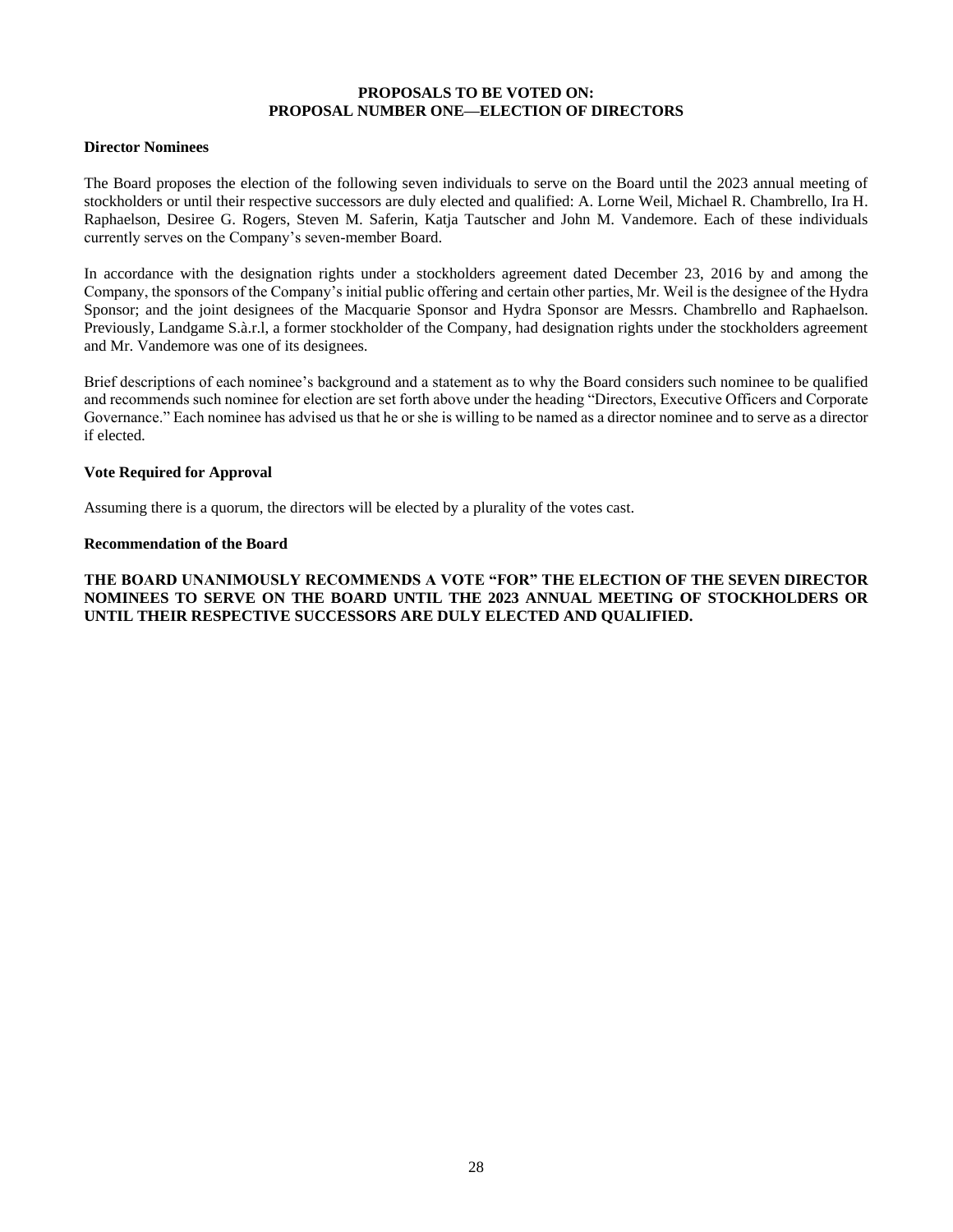# **PROPOSAL NUMBER TWO—RATIFICATION OF THE APPOINTMENT OF INDEPENDENT AUDITOR**

Our Audit Committee charter provides that the Audit Committee is responsible for appointing the Company's independent auditor. The Audit Committee has appointed Marcum LLP to serve as the Company's independent auditor for our fiscal year ending December 31, 2022 and recommends that the Company's stockholders ratify the appointment.

We expect representatives of Marcum LLP to be present at the Annual Meeting. They will have the opportunity to make a statement, if they desire to do so, and will be available to respond to appropriate questions from stockholders.

If this proposal is not approved at the Annual Meeting, our Audit Committee will reconsider the selection of Marcum LLP, but may determine that continued retention is in our Company's and our stockholders' best interests. Even if the appointment is ratified, the Audit Committee, in its discretion, may select a different independent registered public accounting firm at any time if it determines a change would be in our Company's and our stockholders' best interests.

# **Fees Paid to Independent Registered Public Accounting Firm**

Marcum LLP audited our financial statements for the fiscal years ended December 31, 2021 and December 31, 2020. The aggregate fees billed to us for services provided by Marcum LLP are as follows:

|                        | <b>Twelve</b>  | <b>Twelve</b> |
|------------------------|----------------|---------------|
|                        | <b>Months</b>  | <b>Months</b> |
|                        | <b>Ended</b>   | <b>Ended</b>  |
|                        | December 31,   | December 31,  |
|                        | 2021           | <b>2020</b>   |
| Audit fees (1)         | 1,215,000<br>S | 685,000<br>S  |
| Audit-related fees (2) |                |               |
| Tax and other fees (3) |                |               |
| Total $(4)$            | 1,215,000      | 685,000<br>S  |

- (1) Audit fees include (i) fees associated with the audits of our consolidated financial statements presented in our Annual Report on Form 10-K, as amended by our Annual Report on Form 10-K/A, for the year ended December 31, 2020, and our Annual Report on Form 10-K/A for the year ended December 31, 2019; (ii) reviews of our interim quarterly consolidated financial statements; and (iii) comfort letters, consents and other items related to Securities and Exchange Commission matters.
- (2) No audit-related fees were paid.
- (3) No tax-related fees or other fees were paid.
- (4) The final fee for the audit and audit-related services of Marcum LLP rendered during 2021 is currently under discussion.

#### **Pre-Approval Policy**

Our Audit Committee has pre-approved all auditing services and permitted non-audit services to be performed for us by our auditors, including the fees and terms thereof.

#### **Vote Required for Approval**

Assuming there is a quorum, this proposal will be approved if the majority of the votes cast in respect of such proposal by the stockholders present in person or represented by proxy are "for" votes.

### **Recommendation of the Board**

# **THE BOARD UNANIMOUSLY RECOMMENDS A VOTE "FOR" RATIFICATION OF THE APPOINTMENT OF MARCUM LLP AS THE INDEPENDENT AUDITOR OF THE COMPANY FOR THE FISCAL YEAR ENDING DECEMBER 31, 2022.**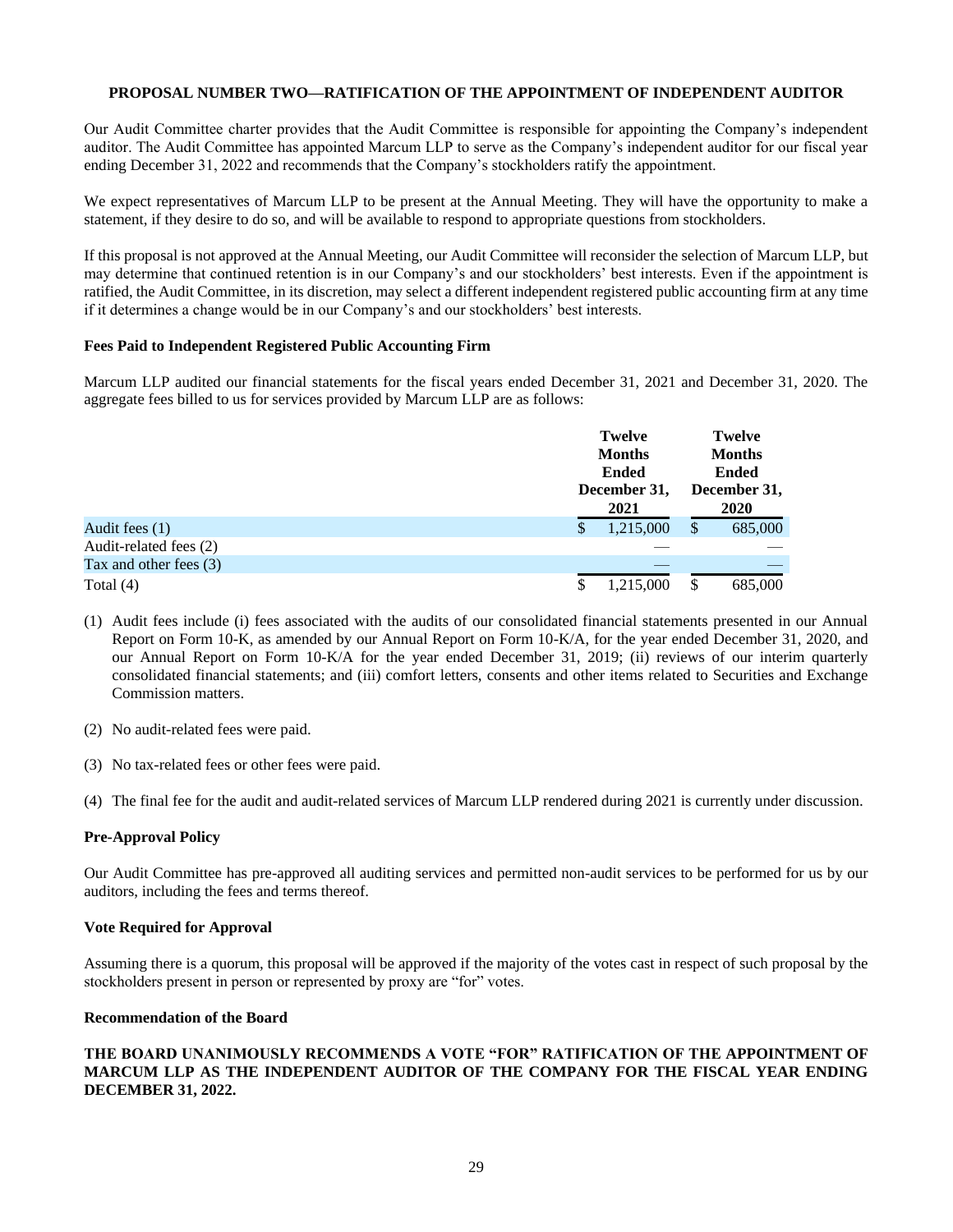### **OTHER MATTERS**

The Company knows of no other matters to be submitted to the stockholders at the Annual Meeting. If any other matters properly come before the stockholders at the Annual Meeting, it is the intention of the persons named on the proxy card to vote the shares represented by them on such matters according to their best judgment.

#### **Stockholder Proposals**

Stockholders may present proper proposals for inclusion in our proxy statement and for consideration at next year's annual meeting of stockholders by submitting their proposals in writing to our Secretary in a timely manner. For a stockholder proposal to be considered for inclusion in our proxy statement for our 2023 annual meeting of stockholders, our Secretary must receive the written proposal at our principal executive offices not later than December 14, 2022. In addition, stockholder proposals must comply with the requirements of Rule 14a-8 regarding the inclusion of stockholder proposals in company-sponsored proxy materials. Stockholder proposals should be addressed to Inspired Entertainment, Inc., 250 West 57th Street, Suite 415, New York, New York 10107, Attention: Company Secretary.

Our bylaws also provide notice procedures for stockholders to nominate a person as a director and to propose business to be considered by stockholders at a meeting. In addition to other applicable requirements, stockholders wishing to nominate a candidate for director or to propose other business at the 2023 annual meeting of stockholders must ensure written notice is received by our Secretary at Inspired Entertainment, Inc., 250 West 57th Street, Suite 415, New York, New York 10107, not less than 90 or more than 120 days prior to the one-year anniversary of the date of the preceding year's annual meeting of stockholders (between January 10, 2023 and February 9, 2023). However, if the date of the 2023 annual meeting of stockholders is advanced more than 45 days prior to, or delayed by more than 45 days after, the anniversary of the preceding year's annual meeting of stockholders, then, to be timely, notice by the stockholder must be delivered not earlier than the  $120<sup>th</sup>$  day prior to such annual meeting of stockholders or later than the close of business on the later of (i) the 90th day prior to such annual meeting of stockholders or (ii) the 10th day following the day on which public announcement of the date of such meeting is first made. The public announcement of an adjournment of an annual meeting shall not commence a new time period for the giving of a stockholder's notice as described in this section. The notice must include all of the information required by the Company's Bylaws.

To be in proper written form, a stockholder's notice to the Company Secretary with respect to any business (other than nominations) must set forth as to each such matter such stockholder proposes to bring before the annual meeting (a) a brief description of the matter desired to be brought before the annual meeting, the text of the proposal or business (including the text of any resolutions proposed for consideration and in the event such business includes a proposal to amend our bylaws, the language of the proposed amendment) and the reasons for conducting such business at the annual meeting, (b) the name and address of the stockholder of record and the name and address of the beneficial owner, if any, on whose behalf the proposal is made, (c) the class or series and number of shares of our capital stock that are owned beneficially and of record by such stockholder and by the beneficial owner, if any, on whose behalf the proposal is made, (d) a description of all arrangements or understandings between such stockholder and the beneficial owner, if any, on whose behalf the proposal is made, and any other person or persons (including their names) in connection with the proposal of such business by such stockholder, (e) any material interest of such stockholder and the beneficial owner, if any, on whose behalf the proposal is made in such business and (f) a representation that such stockholder intends to appear in person or by proxy at the annual meeting to bring such business before the meeting. The foregoing notice requirements shall be deemed satisfied by a stockholder as to any proposal (other than nominations) if the stockholder has notified us of such stockholder's intention to present such proposal at an annual meeting in compliance with Rule 14a-8 (or any successor thereof) under the Exchange Act and such stockholder has complied with the requirements of such rule for inclusion of such proposal in a proxy statement prepared by us to solicit proxies for such annual meeting. Notwithstanding the foregoing provisions of this section, if the stockholder (or a qualified representative of the stockholder) does not appear at the annual meeting to present the proposed business, such proposed business shall not be transacted, notwithstanding that proxies in respect of such matter may have been received by the Company.